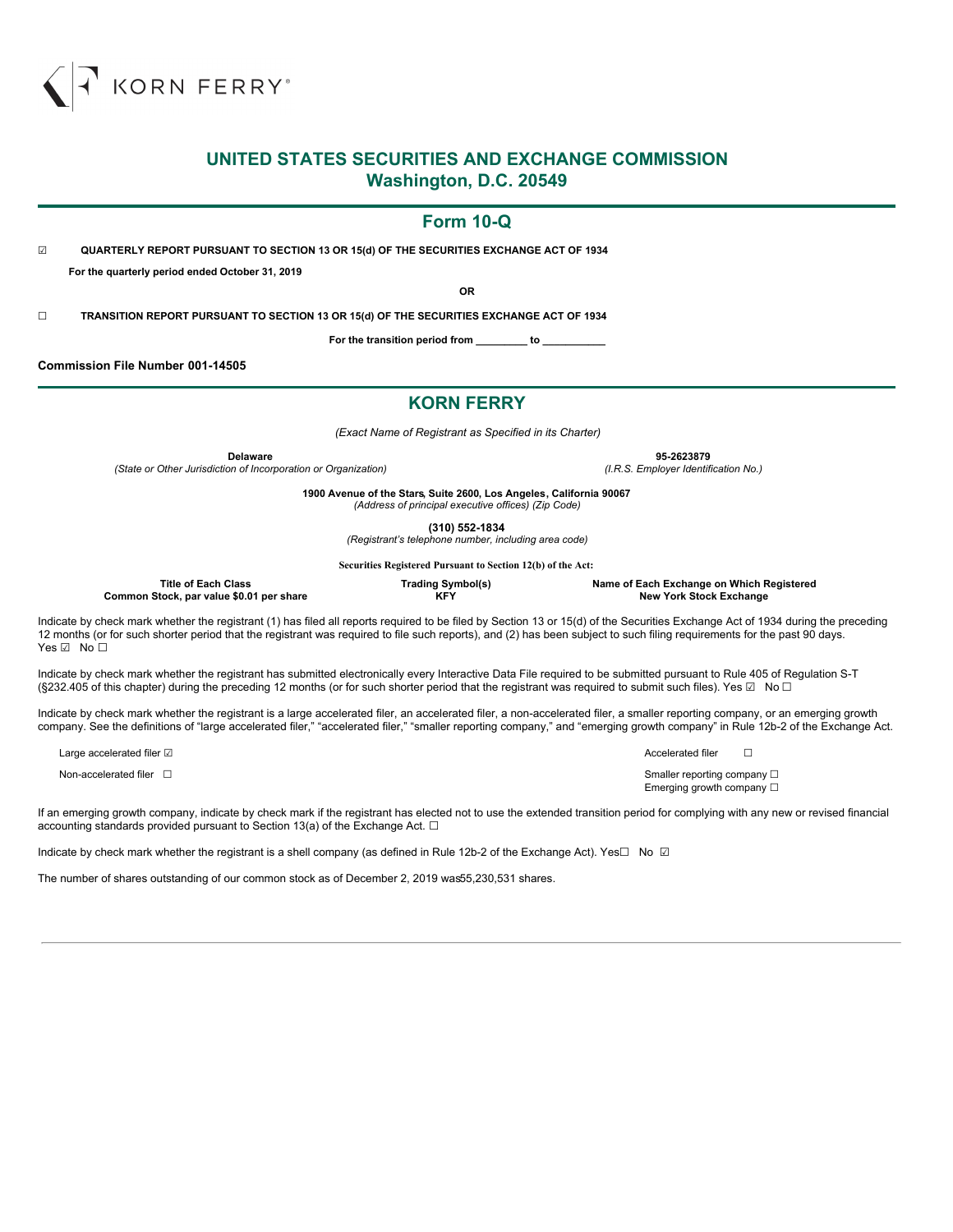

# **KORN FERRY**

## **Table of Contents**

| <b>Description</b>                                                                                                              | Page         |
|---------------------------------------------------------------------------------------------------------------------------------|--------------|
| <b>Part I. Financial Information</b>                                                                                            |              |
| <b>Consolidated Financial Statements</b>                                                                                        |              |
| Consolidated Balance Sheets as of October 31, 2019 (unaudited) and April 30, 2019                                               | $\mathbf{1}$ |
| Consolidated Statements of Income (unaudited) for the three and six months ended October 31, 2019 and 2018                      | 2            |
| Consolidated Statements of Comprehensive Income (Loss) (unaudited) for the three and six months ended October 31, 2019 and 2018 | 3            |
| Consolidated Statements of Stockholders' Equity (unaudited) for three and six months ended October 31, 2019 and 2018            | 4            |
| Consolidated Statements of Cash Flows (unaudited) for the six months ended October 31, 2019 and 2018                            | 5            |
| <b>Notes to Consolidated Unaudited Financial Statements</b>                                                                     | 6            |
| Management's Discussion and Analysis of Financial Condition and Results of Operations                                           | 25           |
| <b>Quantitative and Qualitative Disclosures About Market Risk</b>                                                               | 40           |
| <b>Controls and Procedures</b>                                                                                                  | 41           |
| Part II. Other Information                                                                                                      |              |
| <b>Legal Proceedings</b>                                                                                                        | 42           |
| <b>Risk Factors</b>                                                                                                             | 42           |
| Unregistered Sales of Equity Securities, Use of Proceeds and Issuer Purchases of Equity Securities                              | 42           |
| <b>Exhibits</b>                                                                                                                 | 43           |
| <b>Signatures</b>                                                                                                               | 44           |
|                                                                                                                                 |              |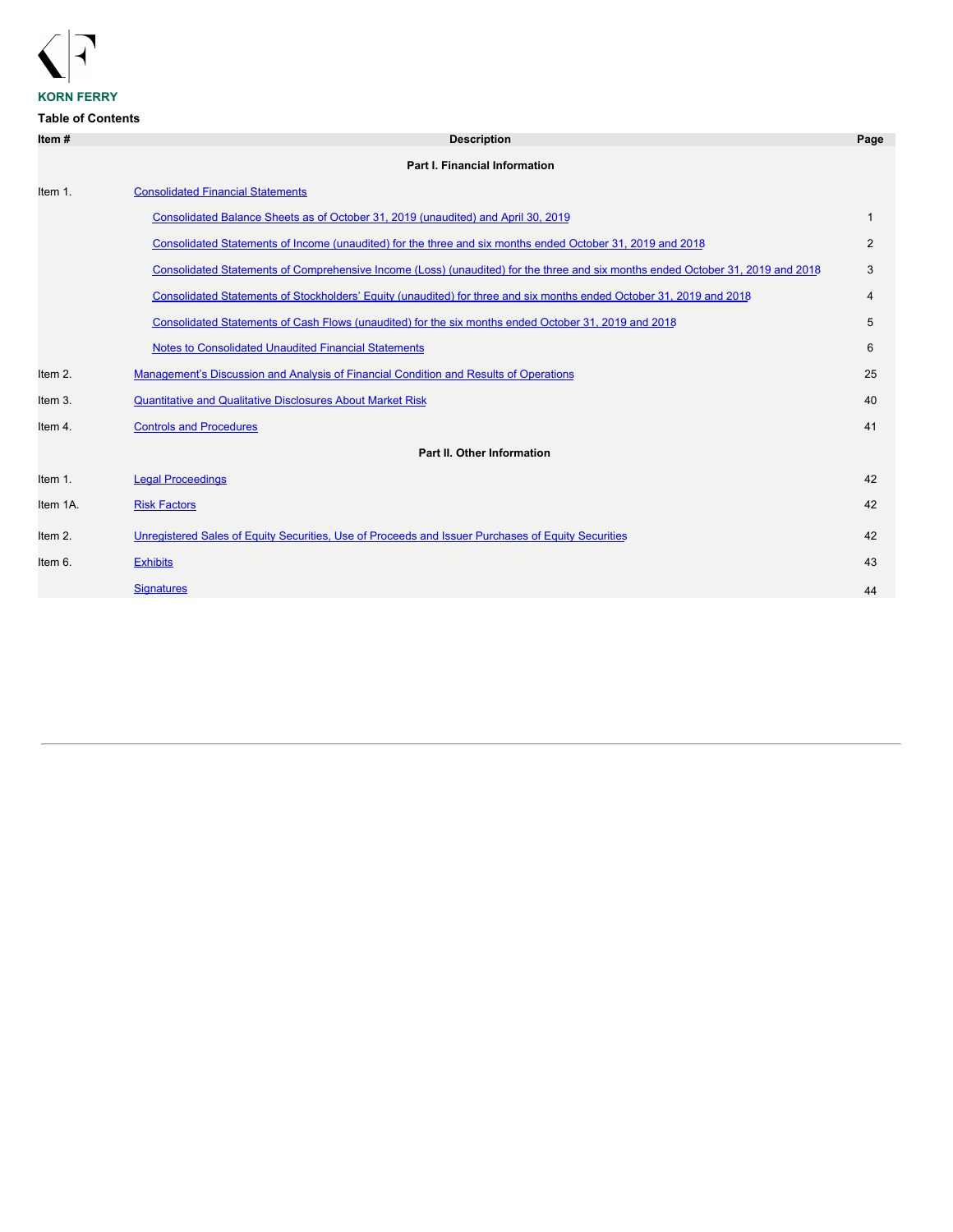

## <span id="page-2-0"></span>*Item 1. Consolidated Financial Statements*

## **KORN FERRY AND SUBSIDIARIES CONSOLIDATED BALANCE SHEETS**

<span id="page-2-1"></span>

|                                                                                                                   | October 31,<br>2019                   | April 30,<br>2019 |           |  |
|-------------------------------------------------------------------------------------------------------------------|---------------------------------------|-------------------|-----------|--|
|                                                                                                                   | (unaudited)                           |                   |           |  |
|                                                                                                                   | (in thousands, except per share data) |                   |           |  |
| <b>ASSETS</b>                                                                                                     |                                       |                   |           |  |
| Cash and cash equivalents                                                                                         | \$<br>464,423                         | \$                | 626.360   |  |
| Marketable securities                                                                                             | 6,508                                 |                   | 8,288     |  |
| Receivables due from clients, net of allowance for doubtful accounts of \$23,165 and \$21,582 at October 31, 2019 |                                       |                   |           |  |
| and April 30, 2019, respectively                                                                                  | 458,263                               |                   | 404,857   |  |
| Income taxes and other receivables                                                                                | 40,506                                |                   | 26,767    |  |
| Unearned compensation                                                                                             | 48,195                                |                   | 42,003    |  |
| Prepaid expenses and other assets                                                                                 | 31,603                                |                   | 28,535    |  |
| Total current assets                                                                                              | 1,049,498                             |                   | 1,136,810 |  |
| Marketable securities, non-current                                                                                | 138,055                               |                   | 132.463   |  |
| Property and equipment, net                                                                                       | 140.685                               |                   | 131.505   |  |
| Operating lease right-of-use assets, net                                                                          | 214,421                               |                   |           |  |
| Cash surrender value of company-owned life insurance policies, net of loans                                       | 128,626                               |                   | 126.000   |  |
| Deferred income taxes                                                                                             | 36.779                                |                   | 43.220    |  |
| Goodwill                                                                                                          | 578,307                               |                   | 578,298   |  |
| Intangible assets, net                                                                                            | 76,288                                |                   | 82,948    |  |
| Unearned compensation, non-current                                                                                | 101,308                               |                   | 80.924    |  |
| Investments and other assets                                                                                      | 22,314                                |                   | 22,684    |  |
| <b>Total assets</b>                                                                                               | 2,486,281                             |                   | 2,334,852 |  |
| <b>LIABILITIES AND STOCKHOLDERS' EQUITY</b>                                                                       |                                       |                   |           |  |
| Accounts payable                                                                                                  | \$<br>30,599                          | \$                | 39.156    |  |
| Income taxes payable                                                                                              | 15,018                                |                   | 21,145    |  |
| Compensation and benefits payable                                                                                 | 198,284                               |                   | 328,610   |  |
| Operating lease liability, current                                                                                | 48,493                                |                   |           |  |
| Other accrued liabilities                                                                                         | 158,071                               |                   | 162.047   |  |
| <b>Total current liabilities</b>                                                                                  | 450,465                               |                   | 550,958   |  |
| Deferred compensation and other retirement plans                                                                  | 274,241                               |                   | 257,635   |  |
| Operating lease liability, non-current                                                                            | 200,266                               |                   |           |  |
| Long-term debt                                                                                                    | 273,310                               |                   | 222,878   |  |
| Deferred tax liabilities                                                                                          | 1,064                                 |                   | 1,103     |  |
| <b>Other liabilities</b>                                                                                          | 28,444                                |                   | 58.891    |  |
| <b>Total liabilities</b>                                                                                          | 1,227,790                             |                   | 1,091,465 |  |
| Stockholders' equity                                                                                              |                                       |                   |           |  |
| Common stock: \$0.01 par value, 150,000 shares authorized, 73,120 and 72,442 shares issued and 55,315 and         |                                       |                   |           |  |
| 56,431 shares outstanding at October 31, 2019 and April 30, 2019, respectively                                    | 601,686                               |                   | 656,463   |  |
| Retained earnings                                                                                                 | 734,891                               |                   | 660,845   |  |
| Accumulated other comprehensive loss, net                                                                         | (80, 646)                             |                   | (76, 652) |  |
| Total Korn Ferry stockholders' equity                                                                             | 1,255,931                             |                   | 1,240,656 |  |
| Noncontrolling interest                                                                                           | 2,560                                 |                   | 2,731     |  |
| Total stockholders' equity                                                                                        | 1,258,491                             |                   | 1,243,387 |  |
| Total liabilities and stockholders' equity                                                                        | \$<br>2,486,281                       | \$                | 2,334,852 |  |

The accompanying notes are an integral part of these consolidated financial statements.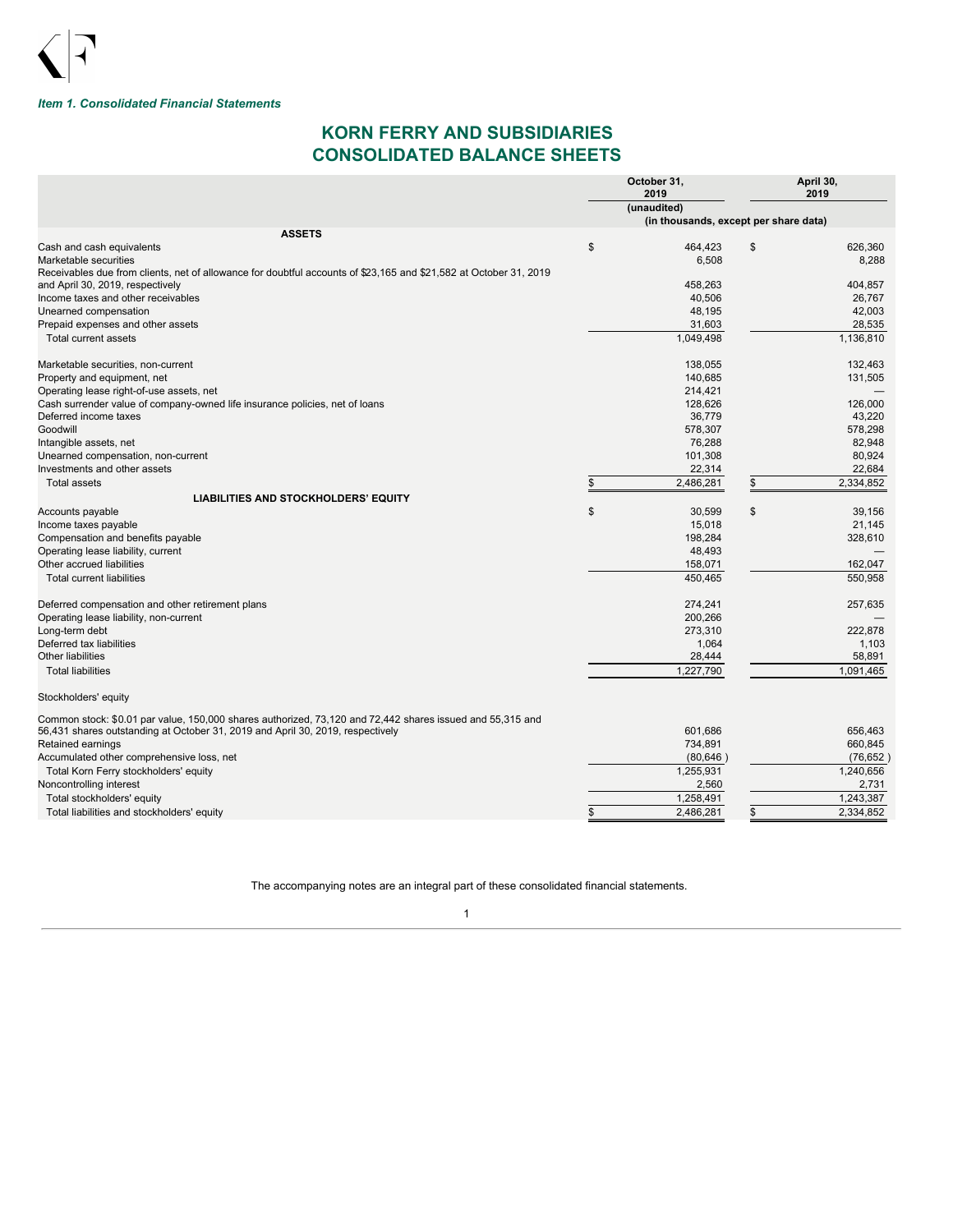

# **KORN FERRY AND SUBSIDIARIES CONSOLIDATED STATEMENTS OF INCOME**

**(unaudited)**

<span id="page-3-0"></span>

|                                                       | <b>Three Months Ended</b><br>October 31, |    |                                       |    |           | <b>Six Months Ended</b><br>October 31, |          |  |  |
|-------------------------------------------------------|------------------------------------------|----|---------------------------------------|----|-----------|----------------------------------------|----------|--|--|
|                                                       | 2019                                     |    | 2018                                  |    | 2019      |                                        | 2018     |  |  |
|                                                       |                                          |    | (in thousands, except per share data) |    |           |                                        |          |  |  |
| Fee revenue                                           | \$<br>492,389                            | \$ | 495,205                               | \$ | 976,938   | \$                                     | 960,773  |  |  |
| Reimbursed out-of-pocket engagement expenses          | 11,788                                   |    | 11,588                                |    | 23,437    |                                        | 24,382   |  |  |
| Total revenue                                         | 504,177                                  |    | 506,793                               |    | 1,000,375 |                                        | 985,155  |  |  |
| Compensation and benefits                             | 337,382                                  |    | 335,835                               |    | 665,878   |                                        | 657,740  |  |  |
| General and administrative expenses                   | 62,009                                   |    | 57,738                                |    | 127,816   |                                        | 226,462  |  |  |
| Reimbursed expenses                                   | 11,788                                   |    | 11,588                                |    | 23,437    |                                        | 24,382   |  |  |
| Cost of services                                      | 18,414                                   |    | 19,627                                |    | 35,549    |                                        | 37,954   |  |  |
| Depreciation and amortization                         | 12,715                                   |    | 11,018                                |    | 25,492    |                                        | 22,749   |  |  |
| Total operating expenses                              | 442,308                                  |    | 435,806                               |    | 878,172   |                                        | 969,287  |  |  |
| Operating income                                      | 61,869                                   |    | 70,987                                |    | 122,203   |                                        | 15,868   |  |  |
| Other income (loss), net                              | 1,133                                    |    | (4,500)                               |    | 2,959     |                                        | 20       |  |  |
| Interest expense, net                                 | (4,210)                                  |    | (4, 337)                              |    | (8, 267)  |                                        | (8, 440) |  |  |
| Income before provision (benefit) for income taxes    | 58,792                                   |    | 62,150                                |    | 116,895   |                                        | 7,448    |  |  |
| Income tax provision (benefit)                        | 15,760                                   |    | 14,833                                |    | 30,213    |                                        | (1, 277) |  |  |
| Net income                                            | 43,032                                   |    | 47,317                                |    | 86,682    |                                        | 8,725    |  |  |
| Net income attributable to noncontrolling interest    | (228)                                    |    | (1,283)                               |    | (927)     |                                        | (1, 302) |  |  |
| Net income attributable to Korn Ferry                 | 42,804                                   |    | 46,034                                |    | 85,755    | \$                                     | 7,423    |  |  |
| Earnings per common share attributable to Korn Ferry: |                                          |    |                                       |    |           |                                        |          |  |  |
| <b>Basic</b>                                          | 0.78                                     |    | 0.82                                  | \$ | 1.54      | \$                                     | 0.13     |  |  |
| <b>Diluted</b>                                        | 0.77                                     |    | 0.81                                  |    | 1.54      |                                        | 0.13     |  |  |
| Weighted-average common shares outstanding:           |                                          |    |                                       |    |           |                                        |          |  |  |
| <b>Basic</b>                                          | 54,568                                   |    | 55,461                                |    | 54,917    |                                        | 55,420   |  |  |
| <b>Diluted</b>                                        | 54,716                                   |    | 56,239                                |    | 55,170    |                                        | 56,306   |  |  |
| Cash dividends declared per share:                    | \$<br>0.10                               |    | 0.10                                  | \$ | 0.20      | \$                                     | 0.20     |  |  |

The accompanying notes are an integral part of these consolidated financial statements.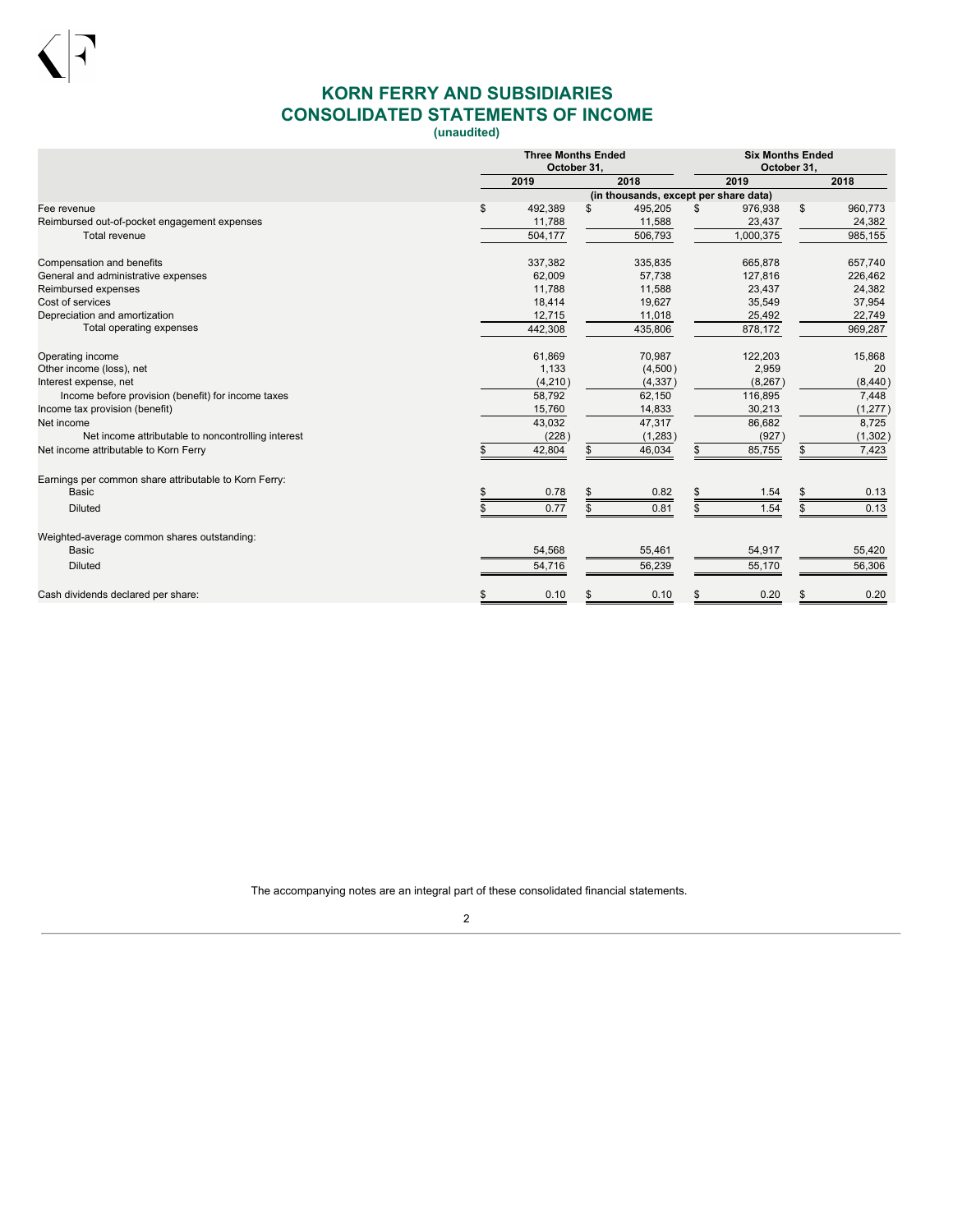

# **KORN FERRY AND SUBSIDIARIES CONSOLIDATED STATEMENTS OF COMPREHENSIVE INCOME (LOSS)**

**(unaudited)**

<span id="page-4-0"></span>

|                                                                    | <b>Three Months Ended</b><br>October 31. |   | <b>Six Months Ended</b><br>October 31. |              |             |
|--------------------------------------------------------------------|------------------------------------------|---|----------------------------------------|--------------|-------------|
|                                                                    | 2019                                     |   | 2018                                   | 2019         | 2018        |
|                                                                    |                                          |   | (in thousands)                         |              |             |
| Net income                                                         | 43,032                                   | S | 47.317                                 | \$<br>86.682 | \$<br>8.725 |
| Other comprehensive income (loss):                                 |                                          |   |                                        |              |             |
| Foreign currency translation adjustments                           | 1.213                                    |   | (12, 778)                              | (4,085)      | (27, 334)   |
| Deferred compensation and pension plan adjustments, net of tax     | 495                                      |   | 273                                    | 990          | 546         |
| Net unrealized (loss) gain on interest rate swap, net of tax       | (356)                                    |   | 145                                    | (951)        | 278         |
| Comprehensive income (loss)                                        | 44.384                                   |   | 34.957                                 | 82.636       | (17, 785)   |
| Less: comprehensive income attributable to noncontrolling interest | (112)                                    |   | (1,016)                                | (875)        | (1,041)     |
| Comprehensive income (loss) attributable to Korn Ferry             | 44,272                                   |   | 33,941                                 | 81,761       | (18, 826)   |

The accompanying notes are an integral part of these consolidated financial statements.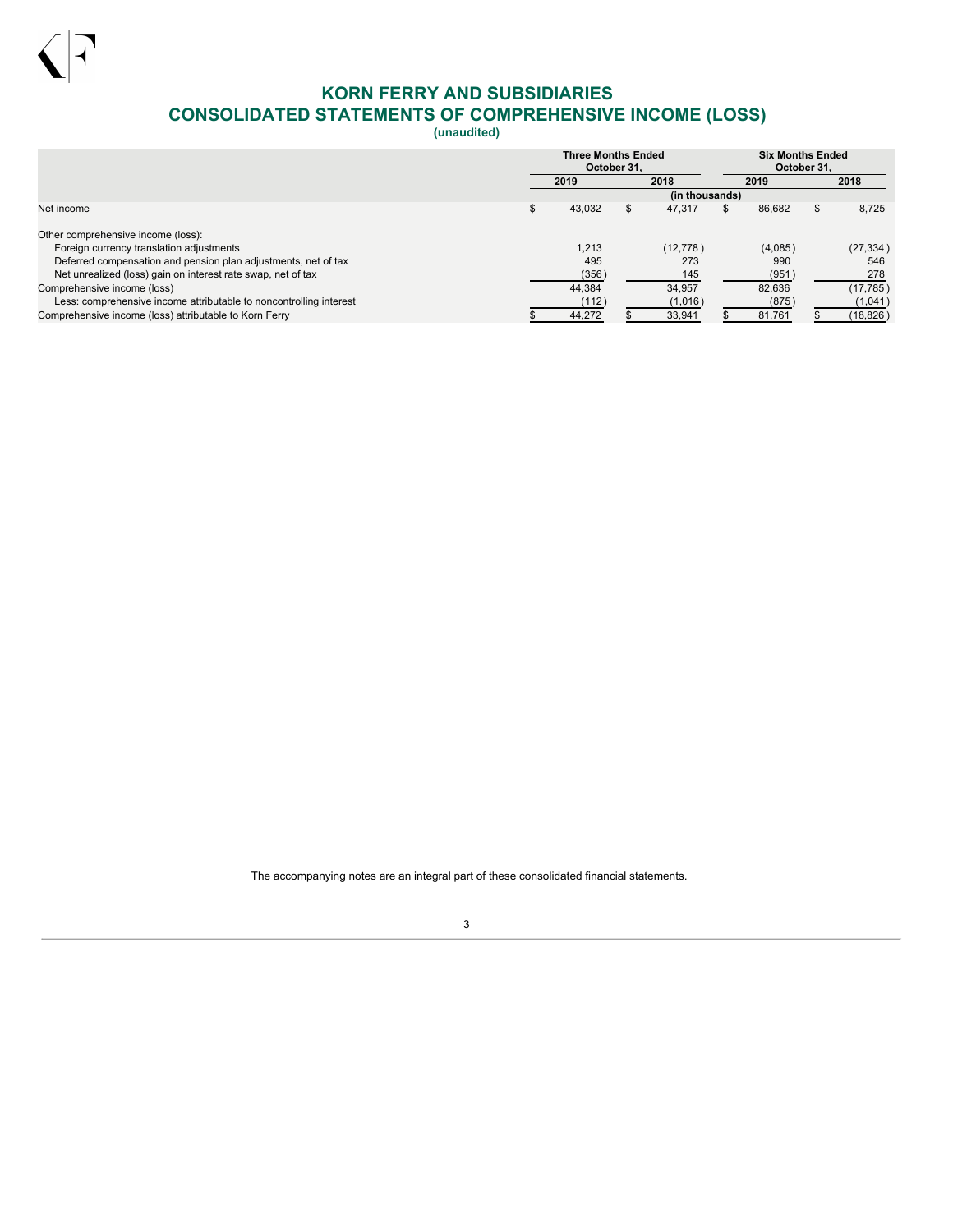# **KORN FERRY AND SUBSIDIARIES CONSOLIDATED STATEMENTS OF STOCKHOLDERS' EQUITY**

**(unaudited)**

<span id="page-5-0"></span>

|                                           | <b>Common Stock</b> |    | <b>Retained</b> | <b>Accumulated</b><br>Other<br>Comprehensive<br>(Loss) Income, |          |  | <b>Total</b><br>Korn Ferry<br>Stockholders' | Noncontrolling | <b>Total</b><br>Stockholder's |             |                 |
|-------------------------------------------|---------------------|----|-----------------|----------------------------------------------------------------|----------|--|---------------------------------------------|----------------|-------------------------------|-------------|-----------------|
|                                           | <b>Shares</b>       |    | <b>Amount</b>   |                                                                | Earnings |  | <b>Net</b>                                  |                | Equity                        | Interest    | <b>Equity</b>   |
|                                           |                     |    |                 |                                                                |          |  | (in thousands)                              |                |                               |             |                 |
| Balance as of April 30, 2019              | 56,431              | \$ | 656,463         | \$                                                             | 660,845  |  | (76, 652)                                   | \$             | 1,240,656                     | \$<br>2,731 | \$<br>1,243,387 |
| Net income                                |                     |    |                 |                                                                | 42,951   |  |                                             |                | 42,951                        | 699         | 43,650          |
| Other comprehensive (loss) income         |                     |    |                 |                                                                |          |  | (5, 462)                                    |                | (5, 462)                      | 64          | (5,398)         |
| Dividends paid to shareholders            |                     |    |                 |                                                                | (6,081)  |  |                                             |                | (6,081)                       |             | (6,081)         |
| Purchase of stock                         | (546)               |    | (21, 329)       |                                                                |          |  |                                             |                | (21, 329)                     |             | (21, 329)       |
| Issuance of stock                         | 711                 |    | 5,074           |                                                                |          |  |                                             |                | 5,074                         |             | 5,074           |
| Stock-based compensation                  | _                   |    | 5,091           |                                                                |          |  |                                             |                | 5,091                         |             | 5,091           |
| Balance as of July 31, 2019               | 56,596              |    | 645,299         |                                                                | 697,715  |  | (82, 114)                                   |                | 1,260,900                     | 3,494       | 1,264,394       |
| Net income                                |                     |    |                 |                                                                | 42,804   |  |                                             |                | 42,804                        | 228         | 43,032          |
| Other comprehensive income (loss)         |                     |    |                 |                                                                |          |  | 1,468                                       |                | 1,468                         | (116)       | 1,352           |
| Dividends paid to shareholders            |                     |    |                 |                                                                | (5,628)  |  |                                             |                | (5,628)                       |             | (5,628)         |
| Dividends paid to noncontrolling interest |                     |    |                 |                                                                |          |  |                                             |                |                               | (1,046)     | (1,046)         |
| Purchase of stock                         | (1, 313)            |    | (49, 325)       |                                                                |          |  |                                             |                | (49, 325)                     |             | (49, 325)       |
| <b>Issuance of stock</b>                  | 32                  |    |                 |                                                                |          |  |                                             |                |                               |             |                 |
| Stock-based compensation                  |                     |    | 5,712           |                                                                |          |  |                                             |                | 5,712                         |             | 5,712           |
| Balance as of October 31, 2019            | 55,315              |    | 601,686         |                                                                | 734,891  |  | (80, 646)                                   |                | 1,255,931                     | 2,560       | 1,258,491       |

|                                             |               |                     |           |                 |               | <b>Accumulated</b><br>Other |        | <b>Total</b><br><b>Korn Ferry</b> |                 |                |    | Total         |  |
|---------------------------------------------|---------------|---------------------|-----------|-----------------|---------------|-----------------------------|--------|-----------------------------------|-----------------|----------------|----|---------------|--|
|                                             |               | <b>Common Stock</b> |           | <b>Retained</b> | Comprehensive |                             |        | Stockholders'                     |                 | Noncontrolling |    | Stockholder's |  |
|                                             | <b>Shares</b> |                     | Amount    | Earnings        |               | Loss, Net                   | Equity |                                   | <b>Interest</b> |                |    | <b>Equity</b> |  |
|                                             |               |                     |           |                 |               | (in thousands)              |        |                                   |                 |                |    |               |  |
| Balance as of April 30, 2018                | 56,517        | \$                  | 683,942   | 572,800         |               | (40, 135)                   | S      | 1,216,607                         | \$              | 3,008          | \$ | 1,219,615     |  |
| Net loss                                    |               |                     |           | (38, 611)       |               |                             |        | (38, 611)                         |                 | 19             |    | (38, 592)     |  |
| Other comprehensive (loss) income           |               |                     |           |                 |               | (14, 156)                   |        | (14, 156)                         |                 | 6              |    | (14, 150)     |  |
| Effect of adopting new accounting standards |               |                     |           | 8,853           |               | (2, 197)                    |        | 6,656                             |                 |                |    | 6,656         |  |
| Dividends paid to shareholders              |               |                     |           | (6,027)         |               |                             |        | (6,027)                           |                 |                |    | (6,027)       |  |
| Purchase of stock                           | (200)         |                     | (13,054)  |                 |               |                             |        | (13,054)                          |                 |                |    | (13,054)      |  |
| <b>Issuance of stock</b>                    | 621           |                     | 4,803     |                 |               |                             |        | 4,803                             |                 |                |    | 4,803         |  |
| Stock-based compensation                    |               |                     | 5,369     |                 |               |                             |        | 5,369                             |                 |                |    | 5,369         |  |
| Balance as of July 31, 2018                 | 56,938        |                     | 681,060   | 537,015         |               | (56, 488)                   |        | 1,161,587                         |                 | 3,033          |    | 1,164,620     |  |
| Net income                                  |               |                     |           | 46,034          |               |                             |        | 46,034                            |                 | 1,283          |    | 47,317        |  |
| Other comprehensive loss                    |               |                     |           |                 |               | (12,093)                    |        | (12,093)                          |                 | (267)          |    | (12, 360)     |  |
| Dividends paid to shareholders              |               |                     |           | (5,716)         |               |                             |        | (5,716)                           |                 |                |    | (5,716)       |  |
| Dividends paid to noncontrolling interest   |               |                     |           |                 |               |                             |        |                                   |                 | (690)          |    | (690)         |  |
| Purchase of stock                           | (459)         |                     | (22, 875) |                 |               |                             |        | (22, 875)                         |                 |                |    | (22, 875)     |  |
| <b>Issuance of stock</b>                    | 32            |                     |           |                 |               |                             |        |                                   |                 |                |    |               |  |
| Stock-based compensation                    |               |                     | 6,301     |                 |               |                             |        | 6,301                             |                 |                |    | 6,301         |  |
| Balance as of October 31, 2018              | 56,511        |                     | 664,486   | 577,333         |               | (68, 581)                   |        | 1,173,238                         |                 | 3,359          |    | 1,176,597     |  |

The accompanying notes are an integral part of these consolidated financial statements.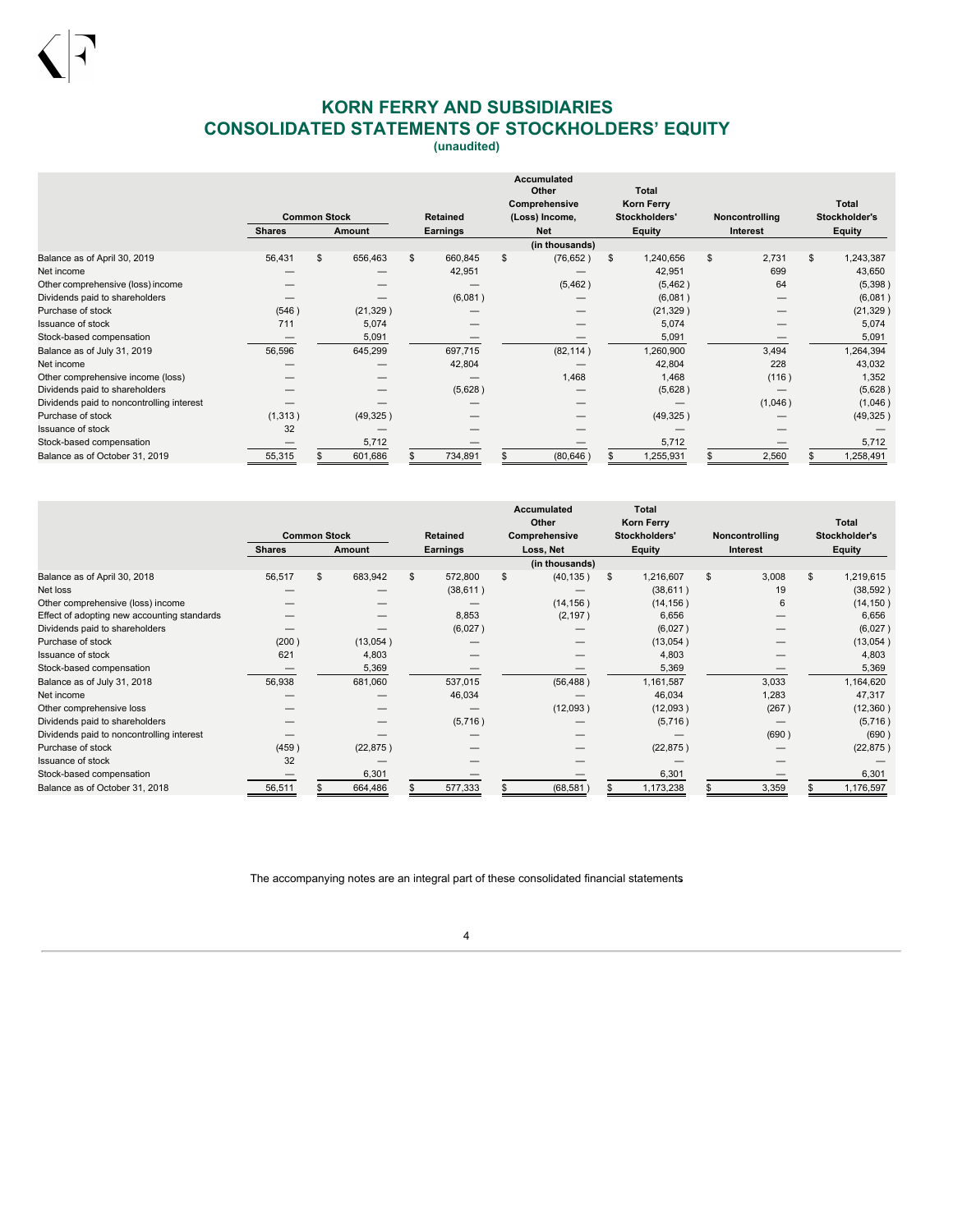

# **KORN FERRY AND SUBSIDIARIES CONSOLIDATED STATEMENTS OF CASH FLOWS**

**(unaudited)**

<span id="page-6-0"></span>

|                                                                               |      | <b>Six Months Ended</b><br>October 31. |    |            |  |  |
|-------------------------------------------------------------------------------|------|----------------------------------------|----|------------|--|--|
|                                                                               | 2019 |                                        |    | 2018       |  |  |
|                                                                               |      | (in thousands)                         |    |            |  |  |
| <b>Cash flows from operating activities:</b><br>Net income                    | \$   | 86,682                                 | \$ | 8,725      |  |  |
| Adjustments to reconcile net income to net cash used in operating activities: |      |                                        |    |            |  |  |
| Depreciation and amortization                                                 |      | 25.492                                 |    | 22.749     |  |  |
| Stock-based compensation expense                                              |      | 11,520                                 |    | 12,369     |  |  |
| Tradename write-offs                                                          |      |                                        |    | 106,555    |  |  |
| Provision for doubtful accounts                                               |      | 7,150                                  |    | 7,471      |  |  |
| Gain on cash surrender value of life insurance policies                       |      | (4,209)                                |    | (3,003)    |  |  |
| (Gain) loss on marketable securities                                          |      | (3, 121)                               |    | 836        |  |  |
| Deferred income taxes                                                         |      | 6,402                                  |    | (19, 838)  |  |  |
| Change in other assets and liabilities:                                       |      |                                        |    |            |  |  |
| Deferred compensation                                                         |      | 14,817                                 |    | (1,646)    |  |  |
| Receivables due from clients                                                  |      | (60, 556)                              |    | (52, 536)  |  |  |
| Income taxes and other receivables                                            |      | (13, 468)                              |    | 345        |  |  |
| Prepaid expenses and other assets                                             |      | (8, 140)                               |    | (5,326)    |  |  |
| Unearned compensation                                                         |      | (26, 576)                              |    | (21, 103)  |  |  |
| Income taxes payable                                                          |      | (6, 139)                               |    | (5,898)    |  |  |
| Accounts payable and accrued liabilities                                      |      | (133, 444)                             |    | (76, 544)  |  |  |
| Other                                                                         |      | (508)                                  |    | (5,345)    |  |  |
| Net cash used in operating activities                                         |      | (104, 098)                             |    | (32, 189)  |  |  |
| Cash flows from investing activities:                                         |      |                                        |    |            |  |  |
| Purchase of property and equipment                                            |      | (23, 817)                              |    | (24, 565)  |  |  |
| Purchase of marketable securities                                             |      | (3,826)                                |    | (8,539)    |  |  |
| Proceeds from sales/maturities of marketable securities                       |      | 3,016                                  |    | 8,923      |  |  |
| Premium on company-owned life insurance policies                              |      | (355)                                  |    | (33,752)   |  |  |
| Proceeds from life insurance policies                                         |      | 1,999                                  |    | 4,517      |  |  |
| Dividends received from unconsolidated subsidiaries                           |      | 166                                    |    |            |  |  |
| Net cash used in investing activities                                         |      | (22, 817)                              |    | (53, 416)  |  |  |
| Cash flows from financing activities:                                         |      |                                        |    |            |  |  |
| Proceeds from long term debt                                                  |      | 50,000                                 |    |            |  |  |
| Repurchases of common stock                                                   |      | (61, 929)                              |    | (22, 745)  |  |  |
| Payments of tax withholdings on restricted stock                              |      | (8, 725)                               |    | (13, 184)  |  |  |
| Proceeds from issuance of common stock upon exercise of employee              |      |                                        |    |            |  |  |
| stock options and in connection with an employee stock purchase plan          |      | 4.313                                  |    | 4,105      |  |  |
| Payments on life insurance policy loans                                       |      | (943)                                  |    | (2, 567)   |  |  |
| Principal payments on finance leases                                          |      | (927)                                  |    |            |  |  |
| Dividends paid to shareholders                                                |      | (11,709)                               |    | (11, 743)  |  |  |
| Dividends - noncontrolling interest                                           |      | (1,046)                                |    | (690)      |  |  |
| Borrowings under life insurance policies                                      |      |                                        |    | 31,870     |  |  |
| Principal payments on term loan                                               |      |                                        |    | (12,031)   |  |  |
| Payment of contingent consideration from acquisitions                         |      | (455)                                  |    | (455)      |  |  |
| Net cash used in financing activities                                         |      | (31, 421)                              |    | (27.440)   |  |  |
| Effect of exchange rate changes on cash and cash equivalents                  |      | (3,601)                                |    | (20, 124)  |  |  |
| Net decrease in cash and cash equivalents                                     |      | (161, 937)                             |    | (133, 169) |  |  |
| Cash and cash equivalents at beginning of period                              |      | 626,360                                |    | 520,848    |  |  |
| Cash and cash equivalents at end of the period                                | \$   | 464,423                                | \$ | 387,679    |  |  |

The accompanying notes are an integral part of these consolidated financial statements.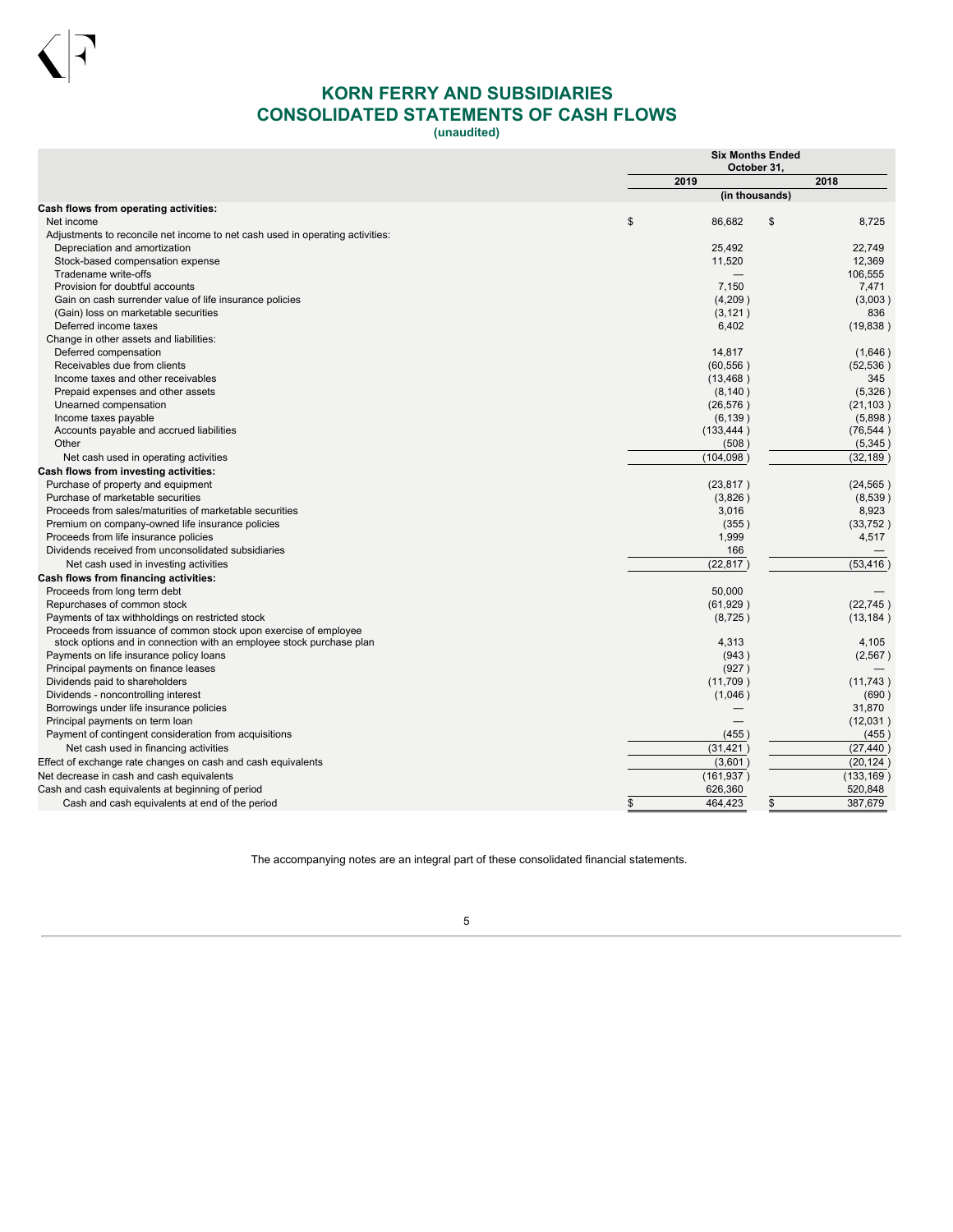

## <span id="page-7-0"></span>**1. Organization and Summary of Significant Accounting Policies**

### *Nature of Business*

Korn Ferry, a Delaware corporation (the "Company"), and its subsidiaries currently operate throughthree global segments: Korn Ferry Advisory ("Advisory"), Executive Search and Korn Ferry RPO and Professional Search ("RPO & Professional Search"). Advisory assists clients to synchronize strategy and talent by addressing four fundamental needs: Organizational Strategy, Assessment and Succession, Leadership Development, and Rewards and Benefits, all underpinned by a comprehensive array of some of the world's leading intellectual property ("IP"), products and tools. Executive Search focuses on recruiting board level, chief executive and other senior executive and general management positions, in addition to research-based interviewing and assessment solutions, for clients predominantly in the consumer goods, financial services, industrial, life sciences/healthcare and technology industries. RPO & Professional Search uses data-backed insight and IP, matched with strategic collaboration and innovative technology, to meet people challenges head-on—and succeed. Solutions span all aspects of Recruitment Process Outsourcing ("RPO"), Professional Search and Project Recruitment.

#### *Basis of Consolidation and Presentation*

The accompanying financial statements should be read in conjunction with the consolidated financial statements and notes thereto included in the Annual Report on Form 10-K for the year ended April 30, 2019 for the Company and its wholly and majority owned/controlled domestic and international subsidiaries. All intercompany balances and transactions have been eliminated in consolidation. The preparation of the consolidated financial statements conform with United States ("U.S.") generally accepted accounting principles ("GAAP") and prevailing practice within the industry. The consolidated financial statements include all adjustments, consisting of normal recurring accruals and any other adjustments that management considers necessary for a fair presentation of the results for these periods. The results of operations for the interim period are not necessarily indicative of the results for the entire fiscal year.

Investments in affiliated companies, which are 50% or less owned and where the Company exercises significant influence over operations, are accounted for using the equity method.

The Company has control of a Mexico subsidiary and consolidates the operations of this subsidiary. Noncontrolling interest, which represents the Mexico partners'51% interest in the Mexico subsidiary, is reflected on the Company's consolidated financial statements.

The Company considers events or transactions that occur after the balance sheet date but before the consolidated financial statements are issued to provide additional evidence relative to certain estimates or to identify matters that require additional disclosures.

#### *Use of Estimates and Uncertainties*

The preparation of the consolidated financial statements in conformity with GAAP requires management to make estimates and assumptions that affect the reported amounts of assets and liabilities and disclosure of contingent assets and liabilities at the date of the consolidated financial statements and the reported amounts of revenue and expenses during the reporting period. Actual results could differ from these estimates, and changes in estimates are reported in current operations as new information is learned or upon the amounts becoming fixed or determinable. The most significant areas that require management's judgment are revenue recognition, deferred compensation, annual performance-related bonuses, evaluation of the carrying value of receivables, goodwill and other intangible assets, share-based payments, leases, and the recoverability of deferred income taxes.

### *Revenue Recognition*

Substantially all fee revenue is derived from talent and organizational advisory services and the digital sales, fees for professional services related to executive and professional recruitment performed on a retained basis and RPO, either stand-alone or as part of a solution.

Revenue is recognized when control of the goods and services are transferred to the customer, in an amount that reflects the consideration the Company expects to be entitled to in exchange for those goods and services. Revenue contracts with customers are evaluated based on the five-step model outlined in Accounting Standard Codification 606 ("ASC 606"): 1) identify the contract with a customer; 2) identify the performance obligation(s) in the contract; 3) determine the transaction price; 4) allocate the transaction price to the separate performance obligation(s); and 5) recognize revenue when (or as) each performance obligation is satisfied.

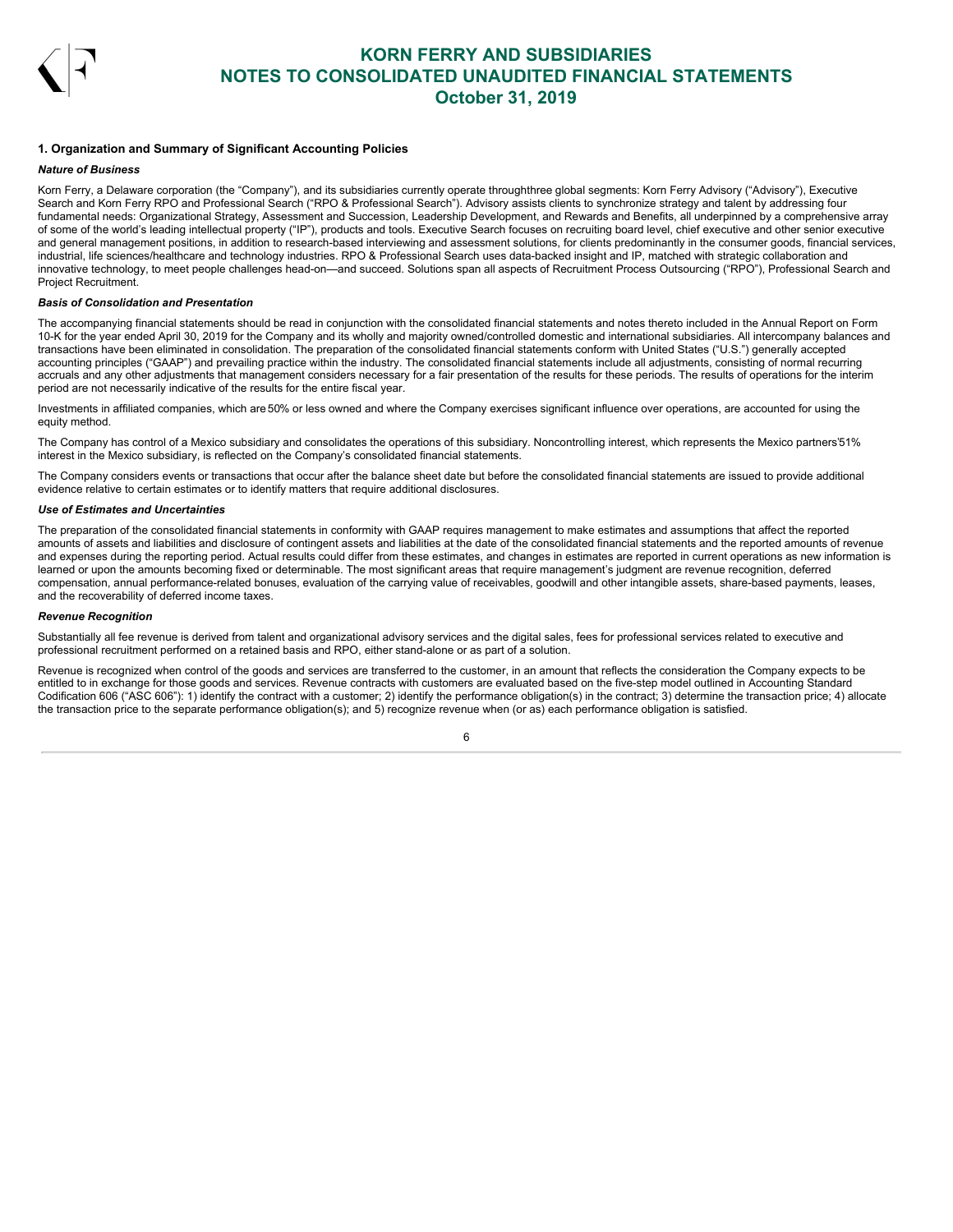

Consulting fee revenue, primarily generated from Advisory, is recognized as services are rendered, measured by total hours incurred to the total estimated hours at completion. It is possible that updated estimates for consulting engagements may vary from initial estimates with such updates being recognized in the period of determination. Depending on the timing of billings and services rendered, the Company accrues or defers revenue as appropriate.

Digital revenue is generated from a range of online tools designed to support human resource processes for pay, talent and engagement, and assessments, as well as licenses to proprietary IP and tangible/digital products. IP subscriptions grant access to proprietary compensation and job evaluation databases. IP subscriptions are considered symbolic IP due to the dynamic nature of the content and, as a result, revenue is recognized over the term of the contract. Functional IP licenses grant customers the right to use IP content via delivery of a flat file. Because the IP content license has significant stand-alone functionality, revenue is recognized upon delivery and when an enforceable right to payment exists**.** Online assessments are delivered in the form of online questionnaires.A bundle of assessments represents one performance obligation, and revenue is recognized as assessment services are delivered and the Company has a legally enforceable right to payment. Tangible/digital products sold by the Company mainly consist of books and digital files covering a variety of topics including performance management, team effectiveness, and coaching and development. The Company recognizes digital revenue when sold or shipped, as is the case for books.

Fee revenue from executive and professional search activities is generally one-third of the estimated first-year cash compensation of the placed candidate, plus a percentage of the fee to cover indirect engagement-related expenses. In addition to the search retainer, an uptick fee is billed when the actual compensation awarded by the client for a placement is higher than the estimated compensation. In the aggregate, upticks have been a relatively consistent percentage of the original estimated fee; therefore, the Company estimates upticks using the expected value method based on historical data on a portfolio basis. In a standard search engagement, there is one performance obligation, which is the promise to undertake a search. The Company generally recognizes such revenue over the course of a search and when it is legally entitled to payment as outlined in the billing terms of the contract. Any revenues associated with services that are provided on a contingent basis are recognized once the contingency is resolved, as this is when control is transferred to the customer. These assumptions determine the timing of revenue recognition for the reported period.

RPO fee revenue is generated through two distinct phases: 1) the implementation phase and 2) the post-implementation recruitment phase. The fees associated with the implementation phase are recognized over the period that the related implementation services are provided. The post-implementation recruitment phase represents end-toend recruiting services to clients for which there are both fixed and variable fees, which are recognized over the period that the related recruiting services are performed.

#### *Reimbursements*

The Company incurs certain out-of-pocket expenses that are reimbursed by its clients, which are accounted for as revenue in the consolidated statements of income.

#### *Allowance for Doubtful Accounts*

An allowance is established for doubtful accounts by taking a charge to general and administrative expenses. The amount of the allowance is based on historical loss experience and assessment of the collectability of specific accounts, as well as expectations of future collections based upon trends and the type of work for which services are rendered. After the Company exhausts all collection efforts, the amount of the allowance is reduced for balances identified as uncollectible.

#### *Cash and Cash Equivalents*

The Company considers all highly liquid investments with original maturities of three months or less from the date of purchase to be cash equivalents. As of October 31, 2019 and April 30, 2019, the Company's investments in cash equivalents consisted of money market funds for which market prices are readily available.

### *Marketable Securities*

The Company currently has investments in mutual funds (for which market prices are readily available) that are held in trust to satisfy obligations under the Company's deferred compensation plans. Such investments are based upon the employees' investment elections in their deemed accounts in the Executive Capital Accumulation Plan and similar plans in Asia Pacific and Canada ("ECAP") from a pre-determined set of securities, and the Company invests in marketable securities to mirror these elections. These investments are recorded at fair value with the change in value in the period being reflected in the consolidated statements of income and are classified as marketable securities in the accompanying consolidated balance sheets. The investments that the Company may sell within the next twelve months are carried as current assets. Realized gains (losses) on marketable securities are determined by specific identification. Interest is recognized on an accrual basis; dividends are recorded as earned on the ex-dividend date. Interest, dividend income and the changes in fair value in marketable securities are recorded in the accompanying consolidated statements of income in other income (loss), net.

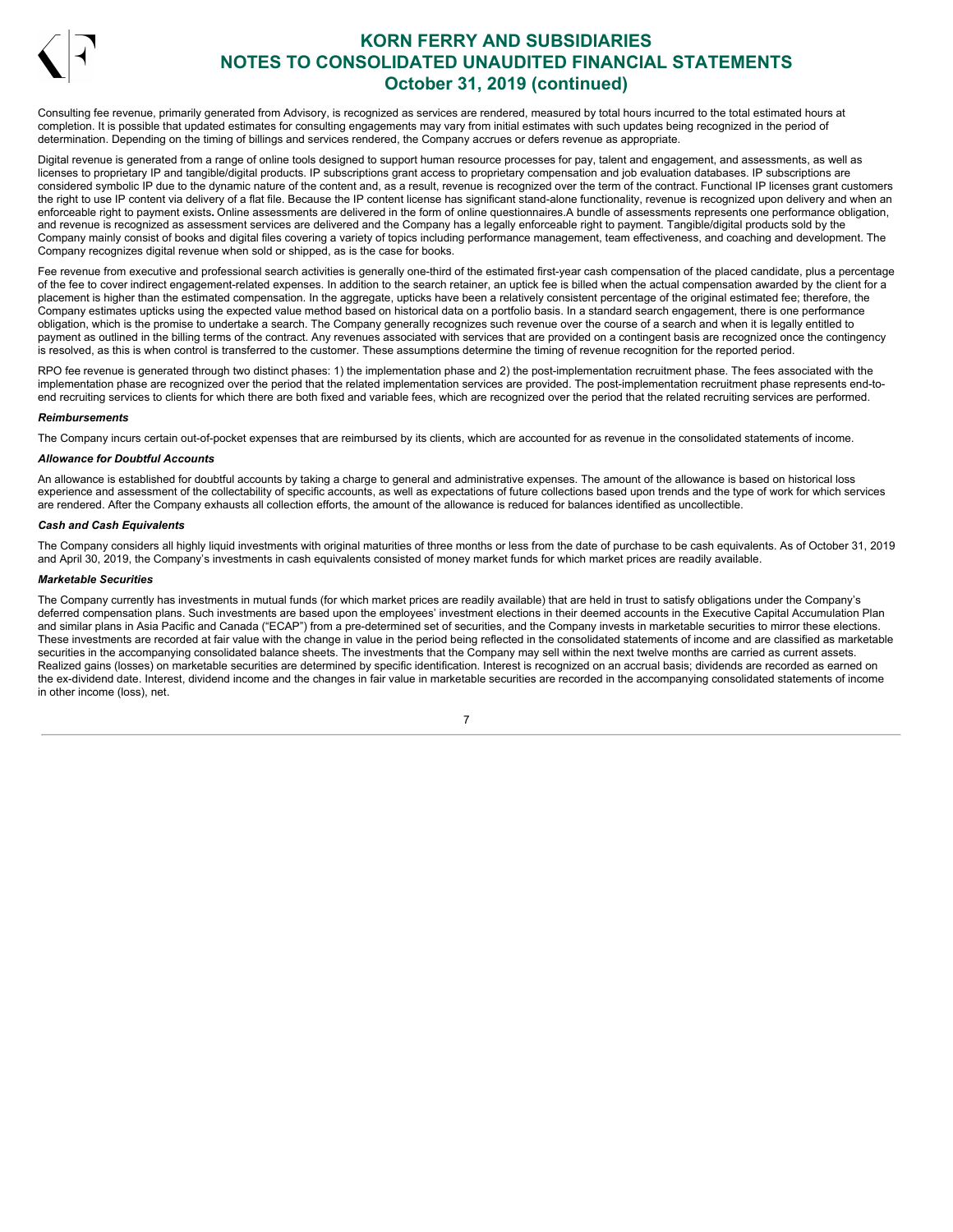

#### *Fair Value of Financial Instruments*

Fair value is the price the Company would receive to sell an asset or transfer a liability (exit price) in an orderly transaction between market participants. For those assets and liabilities recorded or disclosed at fair value, the Company determines the fair value based upon the quoted market price, if available. If a quoted market price is not available for identical assets, the fair value is based upon the quoted market price of similar assets. The fair values are assigned a level within the fair value hierarchy as defined below:

- Level 1: Observable inputs such as quoted prices (unadjusted) in active markets that are accessible at the measurement date for identical, unrestricted assets or liabilities.
- Level 2: Inputs other than quoted prices that are observable for the asset or liability, either directly or indirectly. These include quoted prices for similar assets or liabilities in active markets and quoted prices for identical or similar assets or liabilities in markets that are not active.
- **Level 3:** Unobservable inputs that reflect the reporting entity's own assumptions.

As of October 31, 2019 and April 30, 2019, the Company held certain assets that are required to be measured at fair value on a recurring basis. These included cash, cash equivalents, accounts receivable, marketable securities, foreign currency forward contracts and an interest rate swap. The carrying amount of cash, cash equivalents and accounts receivable approximates fair value due to the short-term maturity of these instruments. The fair values of marketable securities are obtained from quoted market prices, and the fair values of foreign currency forward contracts and the interest rate swap are obtained from a third party, which are based on quoted prices or market prices for similar assets and financial instruments.

### *Derivative Financial Instruments*

The Company has entered into an interest rate swap agreement to effectively convert its variable debt to a fixed-rate basis. The principal objective of these contracts is to eliminate or reduce the variability of the cash flows in interest payments associated with the Company's long-term debt, thus reducing the impact of interest rate changes on future interest payment cash flows. The Company has determined that the interest rate swap qualifies as a cash flow hedge in accordance with Accounting Standards Codification 815, *Derivatives and Hedging* ("ASC 815"). Changes in the fair value of an interest rate swap agreement designated as a cash flow hedge are recorded as a component of accumulated other comprehensive (loss) income within stockholders' equity and are amortized to interest expense over the term of the related debt.

#### *Foreign Currency Forward Contracts Not Designated as Hedges*

The Company has established a program that primarily utilizes foreign currency forward contracts to offset the risks associated with the effects of certain foreign currency exposures primarily originating from intercompany balances due to cross border work performed in the ordinary course of business. These foreign currency forward contracts are neither used for trading purposes nor are they designated as hedging instruments pursuant to ASC 815. Accordingly, the fair value of these contracts is recorded as of the end of the reporting period in the accompanying consolidated balance sheets, while the change in fair value is recorded to the accompanying consolidated statements of income.

#### *Business Acquisitions*

Business acquisitions are accounted for under the acquisition method. The acquisition method requires the reporting entity to identify the acquirer, determine the acquisition date, recognize and measure the identifiable assets acquired, the liabilities assumed and any noncontrolling interest in the acquired entity, and recognize and measure goodwill or a gain from the purchase. The acquiree's results are included in the Company's consolidated financial statements from the date of acquisition. Assets acquired and liabilities assumed are recorded at their fair values and the excess of the purchase price over the amounts assigned is recorded as goodwill, or if the fair value of the assets acquired exceeds the purchase price consideration, a bargain purchase gain is recorded. Adjustments to fair value assessments are generally recorded to goodwill over the measurement period (not longer than twelve months). The acquisition method also requires that acquisition-related transaction and post-acquisition restructuring costs be charged to expense as committed and requires the Company to recognize and measure certain assets and liabilities including those arising from contingencies and contingent consideration in a business combination.

#### *Leases*

The Company determines if an arrangement is a lease at inception. Operating leases are included in operating lease right-of use ("ROU") assets and current and non-current operating lease liability, in the consolidated balance sheets. Finance leases are included in property and equipment, net, other accrued liabilities and other liabilities in the consolidated balance sheets.

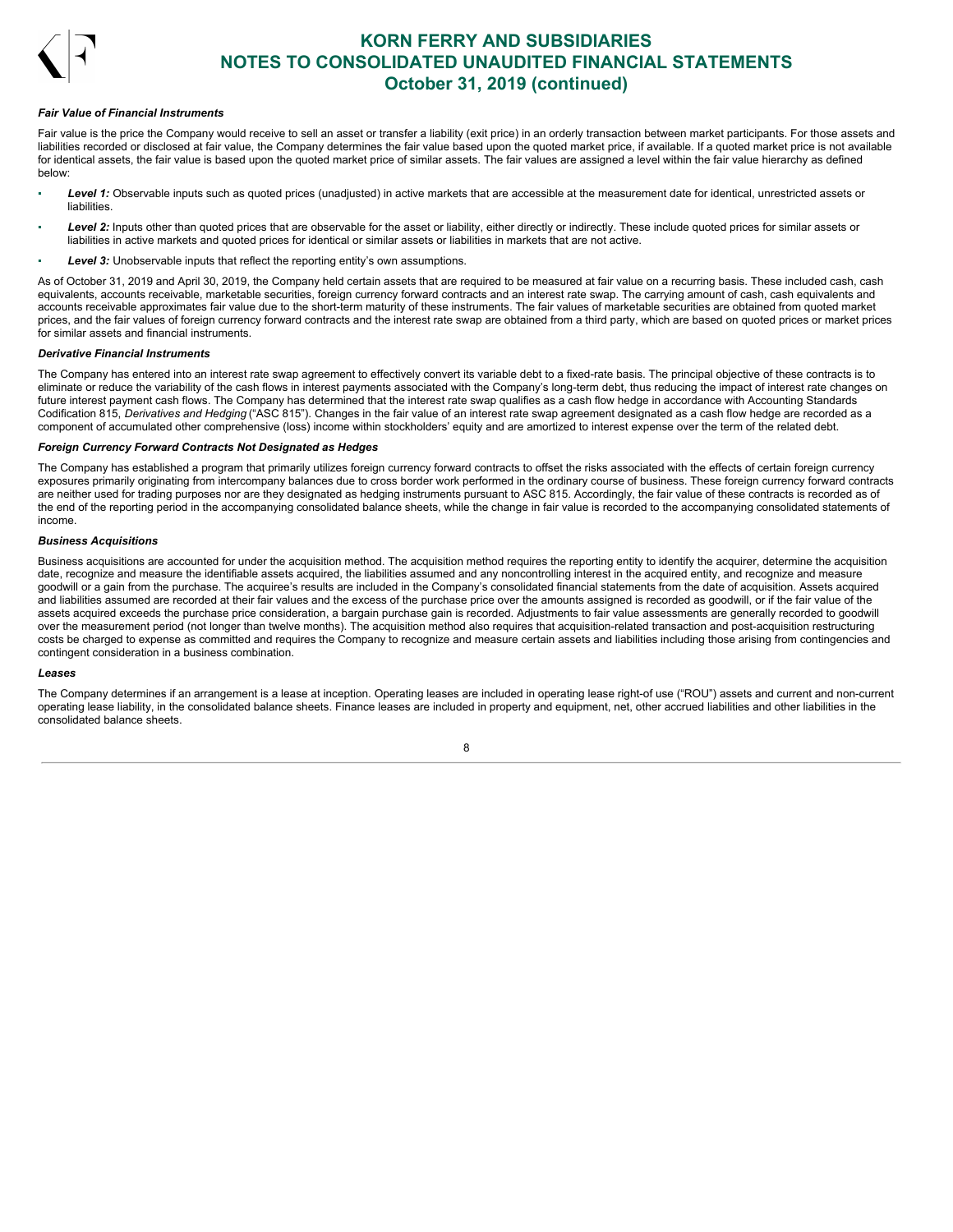

ROU assets represent the Company's right to use an underlying asset for the lease term, and the lease liabilities represent the Company's obligation to make lease payments arising from the lease. Operating lease ROU assets and operating lease liabilities are recognized based on the present value of the future minimum lease payments over the lease term at commencement date. As most of the Company's leases do not provide an implicit rate, the Company uses its estimated incremental borrowing rate based on the information available at commencement date in determining the present value of future payments. The operating lease ROU asset also includes any lease payments made and excludes lease incentives and initial direct costs incurred. Lease terms may include options to extend or terminate the lease when it is reasonably certain that the Company will exercise that option. Lease expense for minimum lease payments is recognized on a straight-line basis over the lease term, with variable lease payments recognized in the periods in which they are incurred.

The Company has lease agreements with lease and non-lease components. For all leases with non-lease components the Company accounts for the lease and non-lease components as a single lease component.

## *Goodwill and Intangible Assets*

Goodwill represents the excess of the purchase price over the fair value of assets acquired. The goodwill impairment test compares the fair value of a reporting unit with its carrying amount, including goodwill. If the carrying amount of a reporting unit exceeds its fair value, goodwill of the reporting unit would be considered impaired. To measure the amount of the impairment loss, the implied fair value of a reporting unit's goodwill is compared to the carrying amount of that goodwill. The implied fair value of goodwill is determined in the same manner as the amount of goodwill recognized in a business combination. If the carrying amount of a reporting unit's goodwill exceeds the implied fair value of that goodwill, an impairment loss is recognized in an amount equal to that excess. For each of these tests, the fair value of each of the Company's reporting units is determined using a combination of valuation techniques, including a discounted cash flow methodology. To corroborate the discounted cash flow analysis performed at each reporting unit, a market approach is utilized using observable market data such as comparable companies in similar lines of business that are publicly traded or which are part of a public or private transaction (to the extent available). Results of the annual impairment test performed as of January 31, 2019, indicated that the fair value of each reporting unit exceeded its carrying amount and no reporting units were at risk of failing the impairment test. As a result, no impairment charge was recognized. There was also no indication of potential impairment as of October 31, 2019 and April 30, 2019 that required further testing.

Intangible assets primarily consist of customer lists, non-compete agreements, proprietary databases and IP. Intangible assets are recorded at their estimated fair value at the date of acquisition and are amortized in a pattern in which the asset is consumed, if that pattern can be reliably determined, or using the straight-line method over their estimated useful lives, which range from one to 24 years. For intangible assets subject to amortization, an impairment loss is recognized if the carrying amount of the intangible assets is not recoverable and exceeds fair value. The carrying amount of the intangible assets is considered not recoverable if it exceeds the sum of the undiscounted cash flows expected to result from use of the asset. Intangible assets with indefinite lives are not amortized, but are reviewed annually for impairment or more frequently whenever events or changes in circumstances indicated that the fair value of the asset may be less than its carrying amount. As of October 31, 2019 and April 30, 2019, there were no indicators of impairment with respect to the Company's intangible assets.

On June 12, 2018, the Company's Board of Directors voted to approve a plan to go to market under a single, master brand architecture and to simplify the Company's organizational structure by eliminating and/or consolidating certain legal entities and implementing a rebranding of the Company to offer the Company's current products and services using the "Korn Ferry" name, branding and trademarks. As a result, the Company discontinued the use of all sub-brands. Two of the Company's former sub-brands, Hay Group and Lominger, came to Korn Ferry through acquisitions. In connection with the accounting for these acquisitions, \$106.6 million of the purchase price was allocated to indefinite-lived tradename intangible assets. As a result of the decision to discontinue their use, the Company took a non-cash intangible asset write-off of \$106.6 million during the six months ended October 31, 2018, recorded in general and administrative expenses.

### *Compensation and Benefits Expense*

Compensation and benefits expense in the accompanying consolidated statements of income consist of compensation and benefits paid to consultants (employees who originate business), executive officers and administrative and support personnel. The most significant portions of this expense are salaries and the amounts paid under the annual performance-related bonus plan to employees. The portion of the expense applicable to salaries is comprised of amounts earned by employees during a reporting period. The portion of the expenses applicable to annual performance-related bonuses refers to the Company's annual employee performance-related bonus with respect to a fiscal year, the amount of which is communicated and paid to each eligible employee following the completion of the fiscal year.

Each quarter, management makes its best estimate of its annual performance-related bonuses, which requires management to, among other things, project annual consultant productivity (as measured by engagement fees billed and collected by executive search consultants and revenue and other performance/profitability metrics for Advisory and RPO & Professional Search consultants), the level of engagements referred by a consultant in one line of business to a different line of business,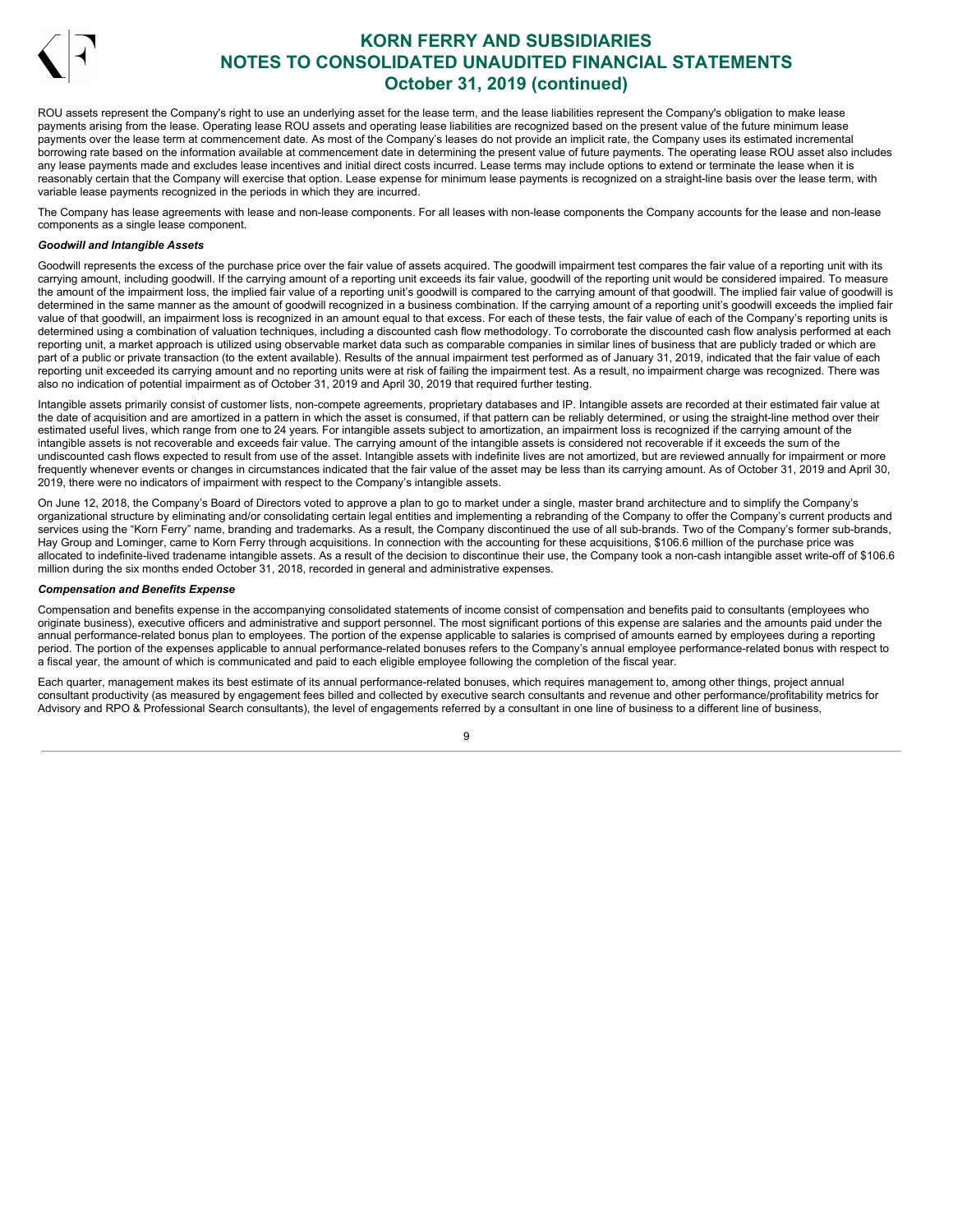

and Company performance, including profitability, competitive forces and future economic conditions and their impact on the Company's results. At the end of each fiscal year, annual performance-related bonuses take into account final individual consultant productivity (including referred work), Company/line of business results, including profitability, the achievement of strategic objectives, the results of individual performance appraisals, and the current economic landscape. Accordingly, each quarter the Company reevaluates the assumptions used to estimate annual performance-related bonus liability and adjusts the carrying amount of the liability recorded on the consolidated balance sheet and reports any changes in the estimate in current operations.

Because annual performance-based bonuses are communicated and paid only after the Company reports its full fiscal year results, actual performance-based bonus payments may differ from the prior year's estimate. Such changes in the bonus estimate historically have been immaterial and are recorded in current operations in the period in which they are determined. The performance-related bonus expense was \$117.4 million and \$142.9 million during the six months ended October 31, 2019 and 2018, respectively, included in compensation and benefits expense in the consolidated statements of income. During the three months ended October 31, 2019 and 2018, the performance related bonus expense was \$64.4 million and \$81.9 million, respectively.

Other expenses included in compensation and benefits expense are due to changes in deferred compensation and pension plan liabilities, changes in cash surrender value ("CSV") of company-owned life insurance ("COLI") contracts, amortization of stock compensation awards, payroll taxes and employee insurance benefits. Unearned compensation on the consolidated balance sheets includes long-term retention awards that are generally amortized over four-to-five years.

### *Stock-Based Compensation*

The Company has employee compensation plans under which various types of stock-based instruments are granted. These instruments principally include restricted stock units, restricted stock and an Employee Stock Purchase Plan ("ESPP"). The Company recognizes compensation expense related to restricted stock units, restricted stock and the estimated fair value of stock purchases under the ESPP on a straight-line basis over the service period for the entire award.

#### *Reclassifications*

Certain reclassifications have been made to the amounts in prior periods in order to conform to the current period's presentation.

#### *Recently Adopted Accounting Standards*

In February 2016, the Financial Accounting Standards Board ("FASB") issued guidance (Accounting Standard Codification 842 –*Leases*) on accounting for leases that generally requires all leases to be recognized on the consolidated balance sheet. The guidance is effective for fiscal years beginning after December 15, 2018. On July 30, 2018, the FASB issued an amendment that allows entities to apply the provisions at the effective date without adjusting comparative periods. The Company adopted this guidance in its fiscal year beginning May 1, 2019 using a modified retrospective approach without restatement of comparative periods. As such, periods prior to the date of adoption are presented in accordance with Accounting Standard Codification 840 - *Leases*. The FASB also issued subsequent related Accounting Standards Updates ("ASUs"), which detail amendments to the ASU, implementation considerations, narrow-scope improvements and practical expedients. The Company has elected to apply the group of practical expedients which allows the Company to carry forward its identification of contracts that are or contain leases, its historical lease classification and its initial direct costs for existing leases. The Company has also elected to combine lease and non-lease components for all asset classes and recognize leases with an initial term of 12 months or less on a straight-line basis without recognizing a ROU asset or operating lease liability.

The adoption of this standard had a material impact on the consolidated balance sheet as of October 31, 2019 due to the recognition of ROU assets and operating lease liabilities, but an immaterial impact on the Company's consolidated statements of income, consolidated statements of stockholders' equity, and consolidated statements of rabilities, but an infinitent in part of the semperty successions. The interest of the million with a corresponding liability of \$272.3 million. The ROU asset balance was adjusted by the reclassification of pre-existing prepaid expenses and other assets and deferred rent balances of \$5.1 million and \$41.3 million, respectively.

In August 2017, the FASB issued guidance amending and simplifying accounting for hedging activities. The guidance refined and expanded strategies that qualify for hedge accounting and simplify the application of hedge accounting in certain situations. The guidance is effective for fiscal years beginning after December 15, 2018. The Company adopted this guidance in its fiscal year beginning May 1, 2019. The adoption of this guidance did not have an impact on the consolidated financial statements.

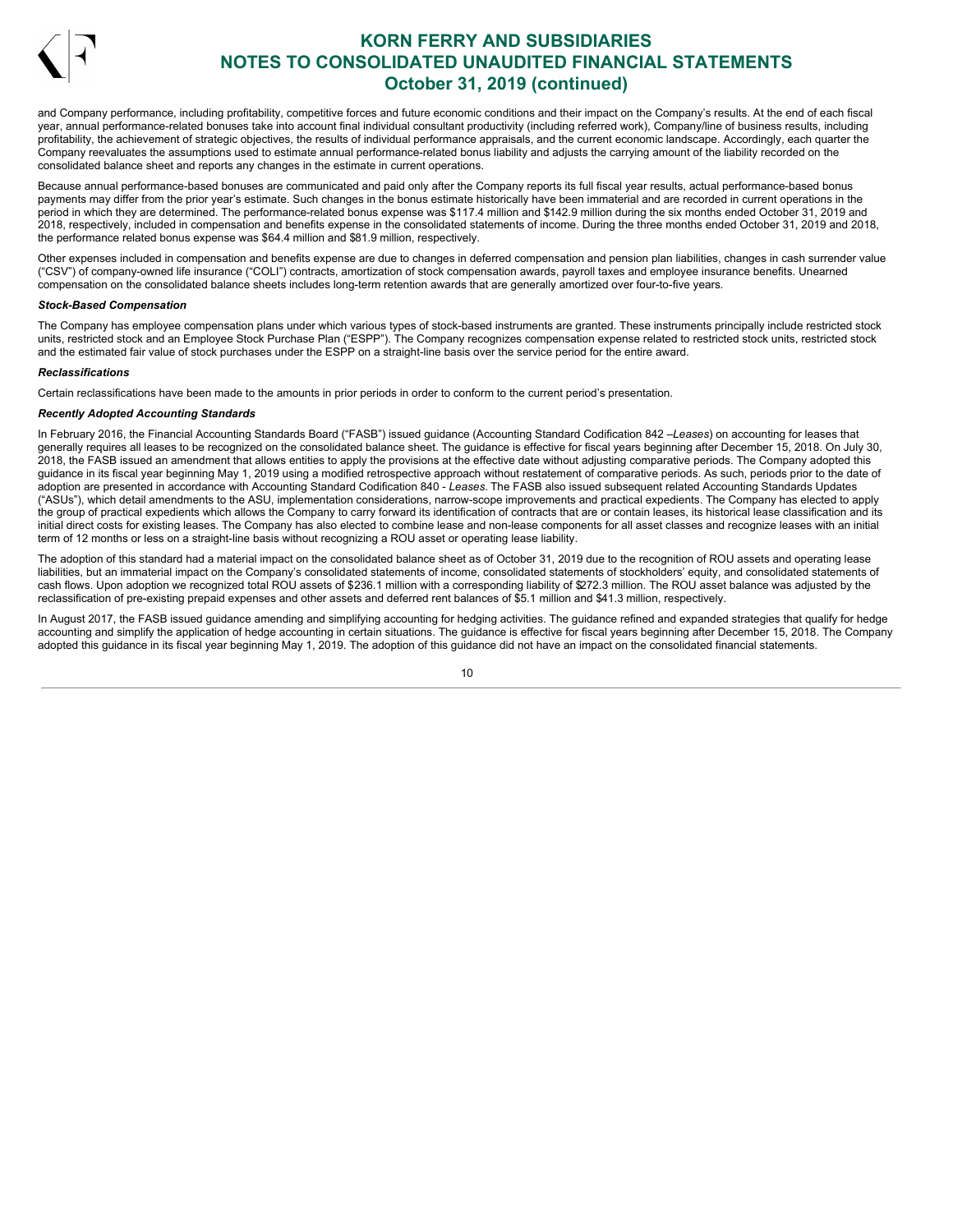

### *Recently Proposed Accounting Standards - Not Yet Adopted*

In June 2016, the FASB issued quidance on accounting for measurement of credit losses on financial Instruments, which amends the impairment model by requiring entities to use a forward-looking approach based on expected losses to estimate credit losses on certain types of financial instruments, including trade receivables. The standard is effective for fiscal years beginning after December 15, 2019. The Company will adopt this guidance in its fiscal year beginning May 1, 2020. The adoption of this guidance is not anticipated to have a material impact on the consolidated financial statements.

In January 2017, the FASB issued guidance simplifying the test for goodwill impairment. The new guidance simplifies the test for goodwill impairment by removing Step 2 from the goodwill impairment test. Companies will now perform the goodwill impairment test by comparing the fair value of a reporting unit with its carrying amount, recognizing an impairment charge for the amount by which the carrying amount exceeds the reporting unit's fair value not to exceed the total amount of goodwill allocated to that reporting unit. An entity still has the option to perform the qualitative assessment for a reporting unit to determine if the quantitative impairment test is necessary. The amendments of this standard are effective for goodwill impairment tests in fiscal years beginning after December 15, 2019, with early adoption permitted for goodwill impairment tests performed after January 1, 2017. The Company is evaluating the adoption timeline and doesn't anticipate the guidance to have a material impact on the consolidated financial statements.

In August 2018, the FASB issued guidance amending the disclosure requirements for fair value measurements. The amendment removes and modifies disclosures that are currently required and adds additional disclosures that are deemed relevant. The amendments of this standard are effective for fiscal years beginning after December 15, 2019. The Company will adopt this guidance in its fiscal year beginning May 1, 2020. The Company is currently evaluating the impact of adopting this guidance and doesn't anticipate the guidance to have a material impact on the consolidated financial statements.

In August 2018, the FASB issued guidance amending accounting for internal-use software. The new guidance will align the requirements for capitalizing implementation costs incurred in a hosting arrangement that is a service contract with developing or obtaining internal-use software. The amendments of this standard are effective for fiscal years ending after December 15, 2019 with early adoption permitted. The Company will adopt this guidance in its fiscal year beginning May 1, 2020. The Company is currently evaluating the impact of adopting this guidance.

## **2. Basic and Diluted Earnings Per Share**

Accounting Standards Codification 260, *Earnings Per Share*, requires companies to treat unvested share-based payment awards that have non-forfeitable rights to dividends prior to vesting as a separate class of securities in calculating earnings per share. The Company has granted and expects to continue to grant to certain employees under its restricted stock agreements grants that contain non-forfeitable rights to dividends. Such grants are considered participating securities. Therefore, the Company is required to apply the two-class method in calculating earnings per share. The two-class method of computing earnings per share is an earnings allocation formula that determines earnings per share for each class of common stock and participating security according to dividends declared (or accumulated) and participation rights in undistributed earnings. The dilutive effect of participating securities is calculated using the more dilutive of the treasury method or the two-class method.

Basic earnings per common share was computed using the two-class method by dividing basic net earnings attributable to common stockholders by the weighted-average number of common shares outstanding. Diluted earnings per common share was computed using the two-class method by dividing diluted net earnings attributable to common stockholders by the weighted-average number of common shares outstanding plus dilutive common equivalent shares. Dilutive common equivalent shares include all in-the-money outstanding options or other contracts to issue common stock as if they were exercised or converted. Financial instruments that are not in the form of common stock, but when converted into common stock increase earnings per share are anti-dilutive and are not included in the computation of diluted earnings per share.

During the three and six months ended October 31, 2019, restricted stock awards of0.7 million were outstanding, but not included in the computation of diluted earnings per share because they were anti-dilutive. During the three and six months ended October 31, 2018, restricted stock awards of 0.6 million were outstanding, but not included in the computation of diluted earnings per share because they were anti-dilutive.

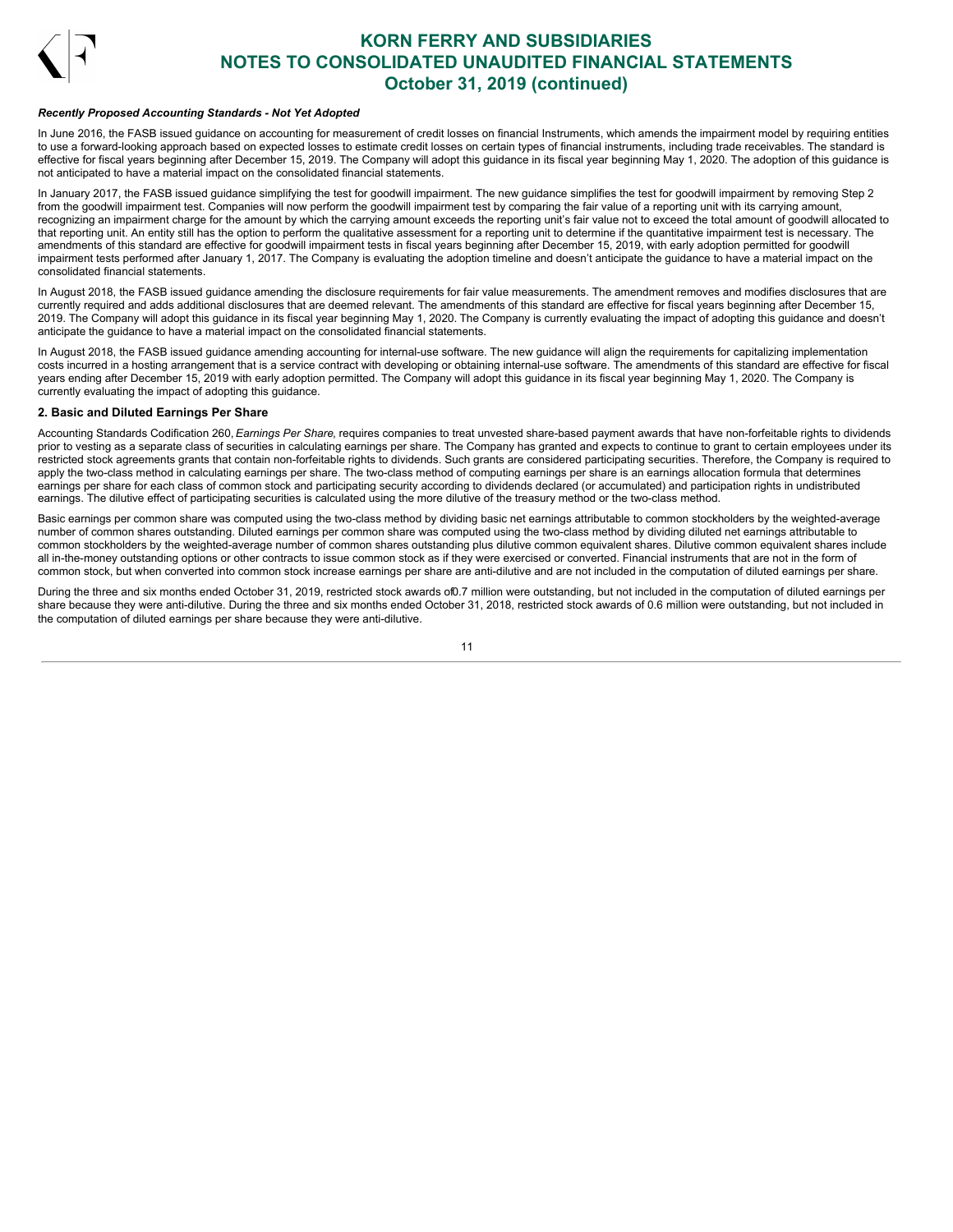

The following table summarizes basic and diluted earnings per common share attributable to common stockholders:

|                                                                                   | <b>Three Months Ended</b><br>October 31, |        |  |                                       |  | <b>Six Months Ended</b><br>October 31, |    |        |  |
|-----------------------------------------------------------------------------------|------------------------------------------|--------|--|---------------------------------------|--|----------------------------------------|----|--------|--|
|                                                                                   |                                          | 2019   |  | 2018                                  |  | 2019                                   |    | 2018   |  |
|                                                                                   |                                          |        |  | (in thousands, except per share data) |  |                                        |    |        |  |
| Net income attributable to Korn Ferry                                             | \$                                       | 42,804 |  | 46,034                                |  | 85,755                                 | \$ | 7,423  |  |
| Less: distributed and undistributed earnings to nonvested restricted stockholders |                                          | 466    |  | 485                                   |  | 910                                    |    | 118    |  |
| Basic net earnings attributable to common stockholders                            |                                          | 42,338 |  | 45,549                                |  | 84,845                                 |    | 7,305  |  |
| Add: undistributed earnings to nonvested restricted stockholders                  |                                          | 406    |  | 425                                   |  | 792                                    |    |        |  |
| Less: reallocation of undistributed earnings to nonvested restricted stockholders |                                          | 405    |  | 419                                   |  | 788                                    |    |        |  |
| Diluted net earnings attributable to common stockholders                          |                                          | 42,339 |  | 45,555                                |  | 84,849                                 |    | 7,305  |  |
| Weighted-average common shares outstanding:                                       |                                          |        |  |                                       |  |                                        |    |        |  |
| Basic weighted-average number of common shares outstanding                        |                                          | 54,568 |  | 55,461                                |  | 54,917                                 |    | 55,420 |  |
| Effect of dilutive securities:                                                    |                                          |        |  |                                       |  |                                        |    |        |  |
| <b>Restricted stock</b>                                                           |                                          | 138    |  | 767                                   |  | 228                                    |    | 871    |  |
| <b>ESPP</b>                                                                       |                                          | 10     |  | 11                                    |  | 25                                     |    | 14     |  |
| <b>Stock Options</b>                                                              |                                          |        |  |                                       |  |                                        |    |        |  |
| Diluted weighted-average number of common shares outstanding                      |                                          | 54,716 |  | 56,239                                |  | 55,170                                 |    | 56,306 |  |
| Net earnings per common share:                                                    |                                          |        |  |                                       |  |                                        |    |        |  |
| Basic earnings per share                                                          |                                          | 0.78   |  | 0.82                                  |  | 1.54                                   |    | 0.13   |  |
| Diluted earnings per share                                                        |                                          | 0.77   |  | 0.81                                  |  | 1.54                                   |    | 0.13   |  |

#### **3. Comprehensive Income (Loss)**

Comprehensive income (loss) is comprised of net income and all changes to stockholders' equity, except those changes resulting from investments by stockholders (changes in paid in capital) and distributions to stockholders (dividends) and is reported in the accompanying consolidated statements of comprehensive income (loss). Accumulated other comprehensive income (loss), net of taxes, is recorded as a component of stockholders' equity.

The components of accumulated other comprehensive income (loss) were as follows:

|                                                                | October 31.<br>2019 | April 30,<br>2019 |
|----------------------------------------------------------------|---------------------|-------------------|
|                                                                | (in thousands)      |                   |
| Foreign currency translation adjustments                       | (64, 303)           | (60, 270)         |
| Deferred compensation and pension plan adjustments, net of tax | (15, 848)           | (16, 838)         |
| Interest rate swap unrealized (loss) gain, net of tax          | (495)               | 456               |
| Accumulated other comprehensive loss, net                      | (80, 646)           | (76, 652)         |

The following table summarizes the changes in each component of accumulated other comprehensive income (loss) for the three months ended October 31, 2019:

|                                                               | Foreign<br>Currency<br><b>Translation</b> |  | <b>Deferred</b><br><b>Compensation</b><br>and Pension<br>Plan $(1)$ | <b>Unrealized</b><br>Losses on<br><b>Interest Rate</b><br>Swap $(2)$ |       | <b>Accumulated</b><br>Other<br><b>Comprehensive</b><br>Income (Loss) |
|---------------------------------------------------------------|-------------------------------------------|--|---------------------------------------------------------------------|----------------------------------------------------------------------|-------|----------------------------------------------------------------------|
|                                                               |                                           |  | (in thousands)                                                      |                                                                      |       |                                                                      |
| Balance as of July 31, 2019                                   | (65, 632)                                 |  | (16, 343)                                                           |                                                                      | (139) | (82, 114)                                                            |
| Unrealized gains (losses) arising during the period           | 1,329                                     |  |                                                                     |                                                                      | (315) | 1,014                                                                |
| Reclassification of realized net losses (gains) to net income |                                           |  | 495                                                                 |                                                                      | (41)  | 454                                                                  |
| Balance as of October 31, 2019                                | (64, 303)                                 |  | (15, 848)                                                           |                                                                      | (495) | (80, 646)                                                            |

The following table summarizes the changes in each component of accumulated other comprehensive income (loss) for the six months ended October 31, 2019:

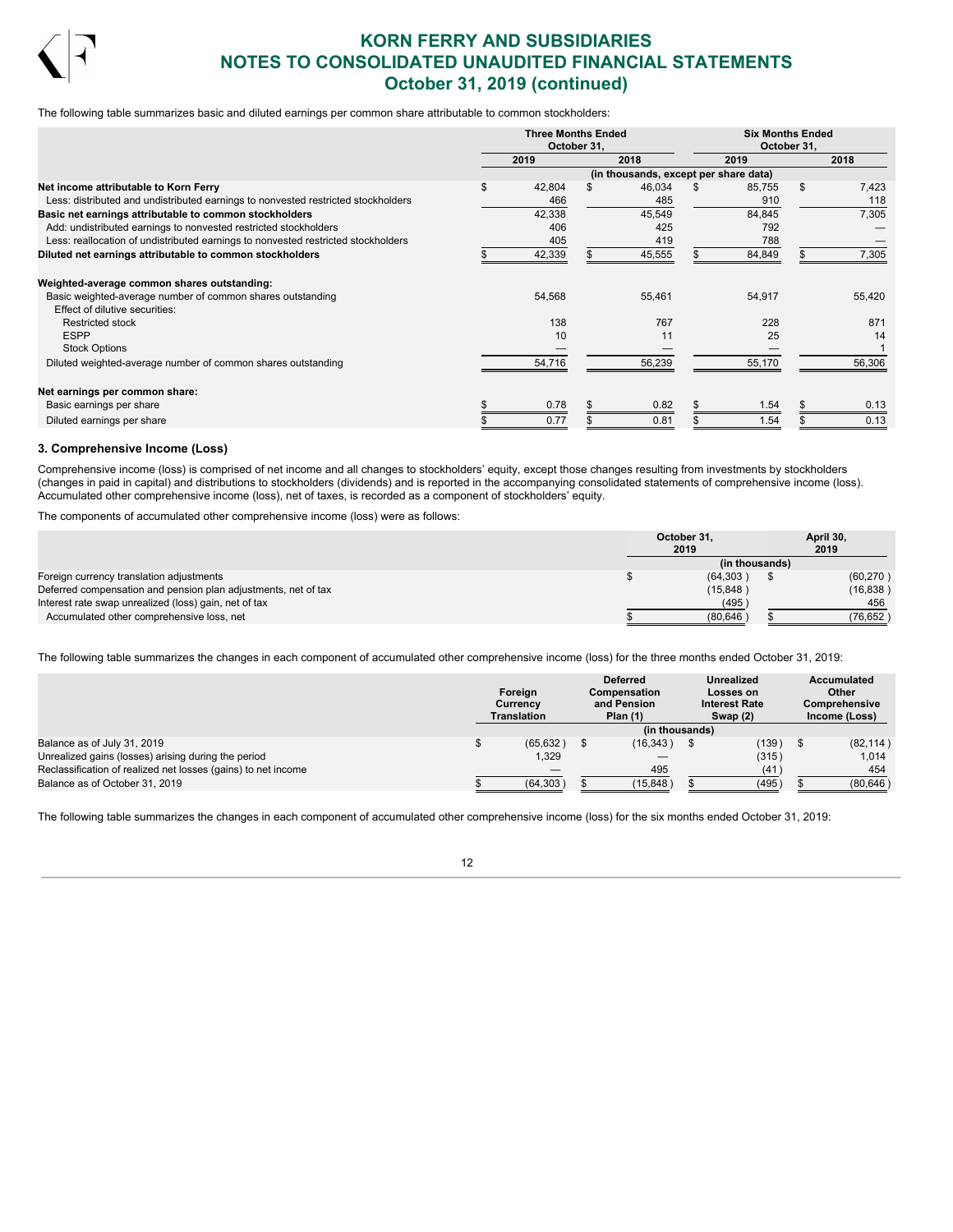

|                                                               | Foreign<br>Currencv<br>Translation |           | <b>Deferred</b><br><b>Compensation</b><br>and Pension<br>Plan $(1)$ |                | Unrealized<br>(Losses) Gains on<br><b>Interest Rate</b><br>Swap $(2)$ |       | Accumulated<br>Other<br><b>Comprehensive</b><br>Income (Loss) |
|---------------------------------------------------------------|------------------------------------|-----------|---------------------------------------------------------------------|----------------|-----------------------------------------------------------------------|-------|---------------------------------------------------------------|
|                                                               |                                    |           |                                                                     | (in thousands) |                                                                       |       |                                                               |
| Balance as of April 30, 2019                                  |                                    | (60, 270) |                                                                     | (16, 838)      |                                                                       | 456   | (76, 652)                                                     |
| Unrealized losses arising during the period                   |                                    | (4,033)   |                                                                     |                |                                                                       | (806) | (4,839)                                                       |
| Reclassification of realized net losses (gains) to net income |                                    |           |                                                                     | 990            |                                                                       | (145) | 845                                                           |
| Balance as of October 31, 2019                                |                                    | (64, 303) |                                                                     | (15, 848)      |                                                                       | (495) | (80, 646)                                                     |

 $(1)$  The tax effect on the reclassifications of realized net losses was \$0.2 million and \$0.3 million for the three and six months ended October 31, 2019, respectively.

(2) The tax effect on unrealized losses was \$0.1 million and \$0.3 million for the three and six months ended October 31, 2019, respectively.

The following table summarizes the changes in each component of accumulated other comprehensive income (loss), net for the three months ended October 31, 2018:

|                                                               | Foreign<br>Currency<br><b>Translation</b> |  | <b>Deferred</b><br><b>Compensation</b><br>and Pension<br>Plan $(1)$ | <b>Unrealized</b><br>Gains on<br><b>Interest Rate</b><br>Swap $(2)$ | Accumulated<br>Other<br><b>Comprehensive</b><br>Income (Loss) |
|---------------------------------------------------------------|-------------------------------------------|--|---------------------------------------------------------------------|---------------------------------------------------------------------|---------------------------------------------------------------|
|                                                               |                                           |  | (in thousands)                                                      |                                                                     |                                                               |
| Balance as of July 31, 2018                                   | $(46,961)$ \$                             |  | (11, 196)                                                           | .669                                                                | (56, 488)                                                     |
| Unrealized (losses) gains arising during the period           | (12, 511)                                 |  |                                                                     | 193                                                                 | (12,318)                                                      |
| Reclassification of realized net losses (gains) to net income |                                           |  | 273                                                                 | (48)                                                                | 225                                                           |
| Balance as of October 31, 2018                                | (59, 472)                                 |  | (10, 923)                                                           | 1,814                                                               | (68, 581)                                                     |

The following table summarizes the changes in each component of accumulated other comprehensive income (loss), net for the six months ended October 31, 2018:

|                                                               | Foreign<br>Currency<br>Translation | <b>Deferred</b><br>Compensation<br>and Pension<br>Plan $(1)$ | Unrealized<br>Gains on<br><b>Interest Rate</b><br>Swap (2) | Accumulated<br>Other<br><b>Comprehensive</b><br>Income (Loss) |           |
|---------------------------------------------------------------|------------------------------------|--------------------------------------------------------------|------------------------------------------------------------|---------------------------------------------------------------|-----------|
|                                                               |                                    | (in thousands)                                               |                                                            |                                                               |           |
| Balance as of April 30, 2018                                  | (32, 399)                          | (9,073)                                                      | 1.337                                                      |                                                               | (40, 135) |
| Unrealized (losses) gains arising during the period           | (27,073)                           |                                                              | 342                                                        |                                                               | (26, 731) |
| Reclassification of realized net losses (gains) to net income |                                    | 546                                                          | (64)                                                       |                                                               | 482       |
| Effect of adoption of accounting standard                     |                                    | (2,396)                                                      | 199                                                        |                                                               | (2, 197)  |
| Balance as of October 31, 2018                                | (59, 472)                          | (10, 923)                                                    | 1.814                                                      |                                                               | (68, 581) |

 $(1)$  The tax effect on the reclassifications of realized net losses was \$0.1 million and \$0.2 million for the three and six months ended October 31, 2018, respectively.

(2) The tax effect on unrealized gains was \$0.1 million for both the three and six months ended October 31, 2018, respectively.

### **4. Employee Stock Plans**

### *Stock-Based Compensation*

The following table summarizes the components of stock-based compensation expense recognized in the Company's consolidated statements of income for the periods indicated:

|                                        | <b>Three Months Ended</b><br>October 31. |                | <b>Six Months Ended</b><br>October 31. |        |
|----------------------------------------|------------------------------------------|----------------|----------------------------------------|--------|
|                                        | 2019                                     | 2018           | 2019                                   | 2018   |
|                                        |                                          | (in thousands) |                                        |        |
|                                        | 5,712                                    | 6,301          | 10,803                                 | 11,670 |
|                                        | 346                                      | 354            | 717                                    | 699    |
| Total stock-based compensation expense | 6,058                                    | 6,655          | 11,520                                 | 12,369 |

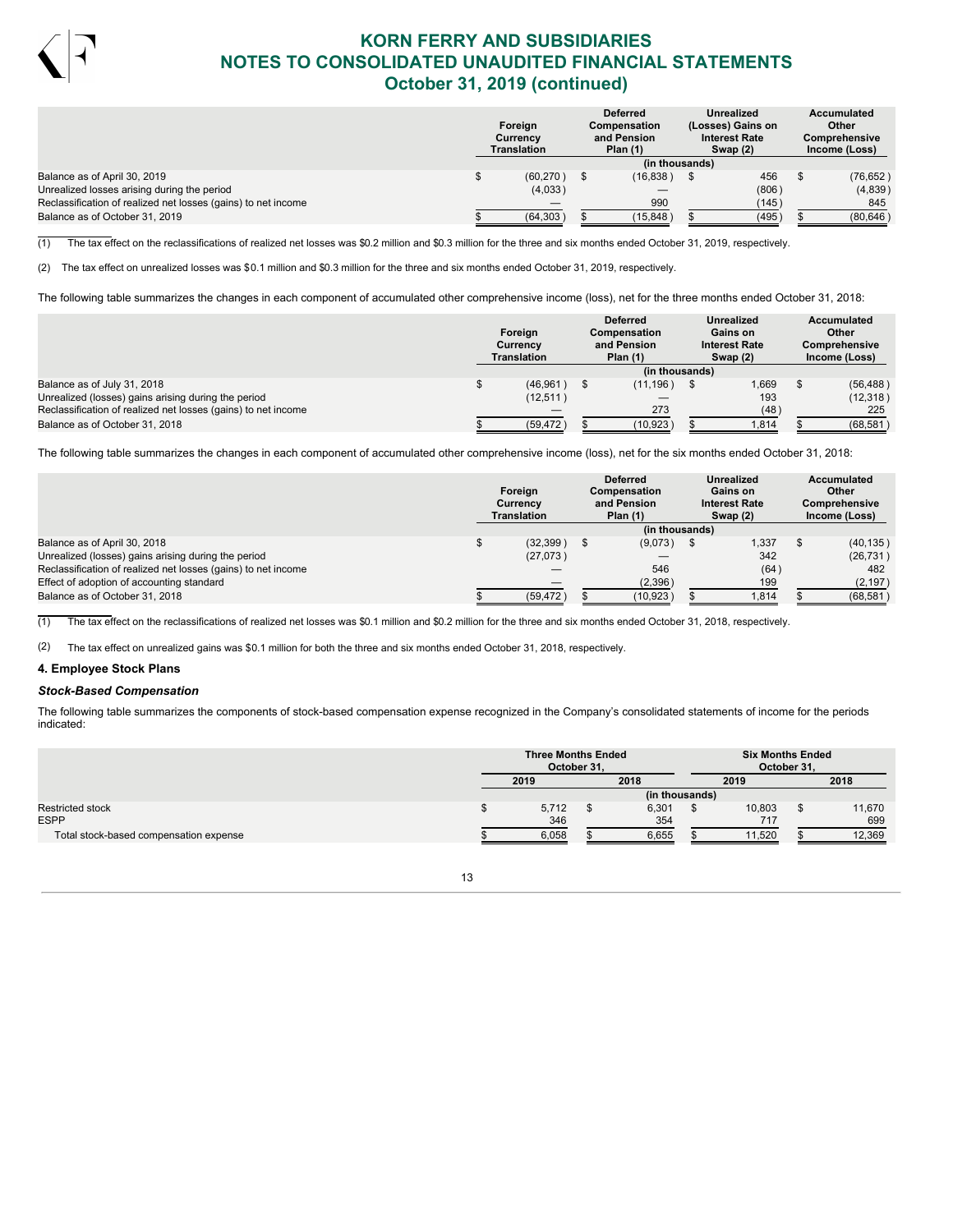

#### *Stock Incentive Plan*

At the Company's 2019 Annual Meeting of Stockholders, held on October 3, 2019, the Company's stockholders approved an amendment and restatement to the Korn Ferry Amended and Restated 2008 Stock Incentive Plan (the 2019 amendment and restatement being the "Fourth A&R 2008 Plan"), which, among other things, eliminated the fungible share counting provision and decreased the total number of shares of the Company's common stock available for stock-based awards by 2,141,807 shares, leaving 3,600,000 shares available for issuance, subject to certain changes in the Company's capital structure and other extraordinary events. The Fourth A&R 2008 Plan was also amended to generally require a minimum one-year vesting for all future awards, and provides for the grant of awards to eligible participants, designated as either nonqualified or incentive stock options, restricted stock and restricted stock units, any of which are market-based, and incentive bonuses, which may be paid in cash or stock or a combination thereof.

#### *Restricted Stock*

The Company grants time-based restricted stock awards to executive officers and other senior employees generally vesting over afour-year period. In addition, certain key management members typically receive time-based restricted stock awards upon commencement of employment and may receive them annually in conjunction with the Company's performance review. Time-based restricted stock awards are granted at a price equal to fair value, which is determined based on the closing price of the Company's common stock on the grant date. The Company recognizes compensation expense for time-based restricted stock awards on a straight-line basis over the vesting period.

The Company also grants market-based restricted stock units to executive officers and other senior employees. The market-based units vest afterthree years depending upon the Company's total stockholder return over the three-year performance period relative to other companies in its selected peer group. The fair value of these marketbased restricted stock units are determined by using extensive market data that is based on historical Company and peer group information. The Company recognizes compensation expense for market-based restricted stock units on a straight-line basis over the vesting period.

Restricted stock activity during the six months ended October 31, 2019 is summarized below:

|                              |                                       |      | Weighted-<br><b>Average Grant</b> |
|------------------------------|---------------------------------------|------|-----------------------------------|
|                              | <b>Shares</b>                         |      | <b>Date Fair Value</b>            |
|                              | (in thousands, except per share data) |      |                                   |
| Non-vested, April 30, 2019   | 1,460                                 |      | 38.42                             |
| Granted                      | 586                                   |      | 38.31                             |
| Vested                       | (615)                                 | ъ.   | 25.06                             |
| Forfeited/expired            | (21)                                  | - 35 | 20.86                             |
| Non-vested, October 31, 2019 | 1,410                                 | - 70 | 44.47                             |

As of October 31, 2019, there were 0.5 million shares outstanding relating to market-based restricted stock units with total unrecognized compensation totaling \$15.4 million.

As of October 31, 2019, there was \$46.4 million of total unrecognized compensation cost related to all non-vested awards of restricted stock, which is expected to be recognized over a weighted-average period of 2.5 years. During the three and six months ended October 31, 2019,3,582 shares and 225,236 shares of restricted stock totaling \$0.1 million and \$8.7 million, respectively, were repurchased by the Company, at the option of employees, to pay for taxes related to the vesting of restricted stock. During the three and six months ended October 31, 2018, 2,708 shares and 202,503 shares of restricted stock totaling \$0.1 million and \$13.2 million, respectively, were repurchased by the Company, at the option of employees, to pay for taxes related to the vesting of restricted stock.

#### *Employee Stock Purchase Plan*

The Company has an ESPP that, in accordance with Section 423 of the Internal Revenue Code, allows eligible employees to authorize payroll deductions of up tto5% of their salary to purchase shares of the Company's common stock at 85% of the fair market price of the common stock on the last day of the enrollment period. Employees may not purchase more than \$25,000 in stock during any calendar year. The maximum number of shares that may be issued under the ESPP is3.0 million shares. During the three months ended October 31, 2019 and 2018, no shares were purchased under the ESPP. During the six months ended October 31, 2019 and 2018, employees purchased 126,604 shares at \$34.06 per share and 75,106 shares at \$52.64 per share, respectively. As of October 31, 2019, the ESPP had approximately0.8 million shares remaining available for future issuance.

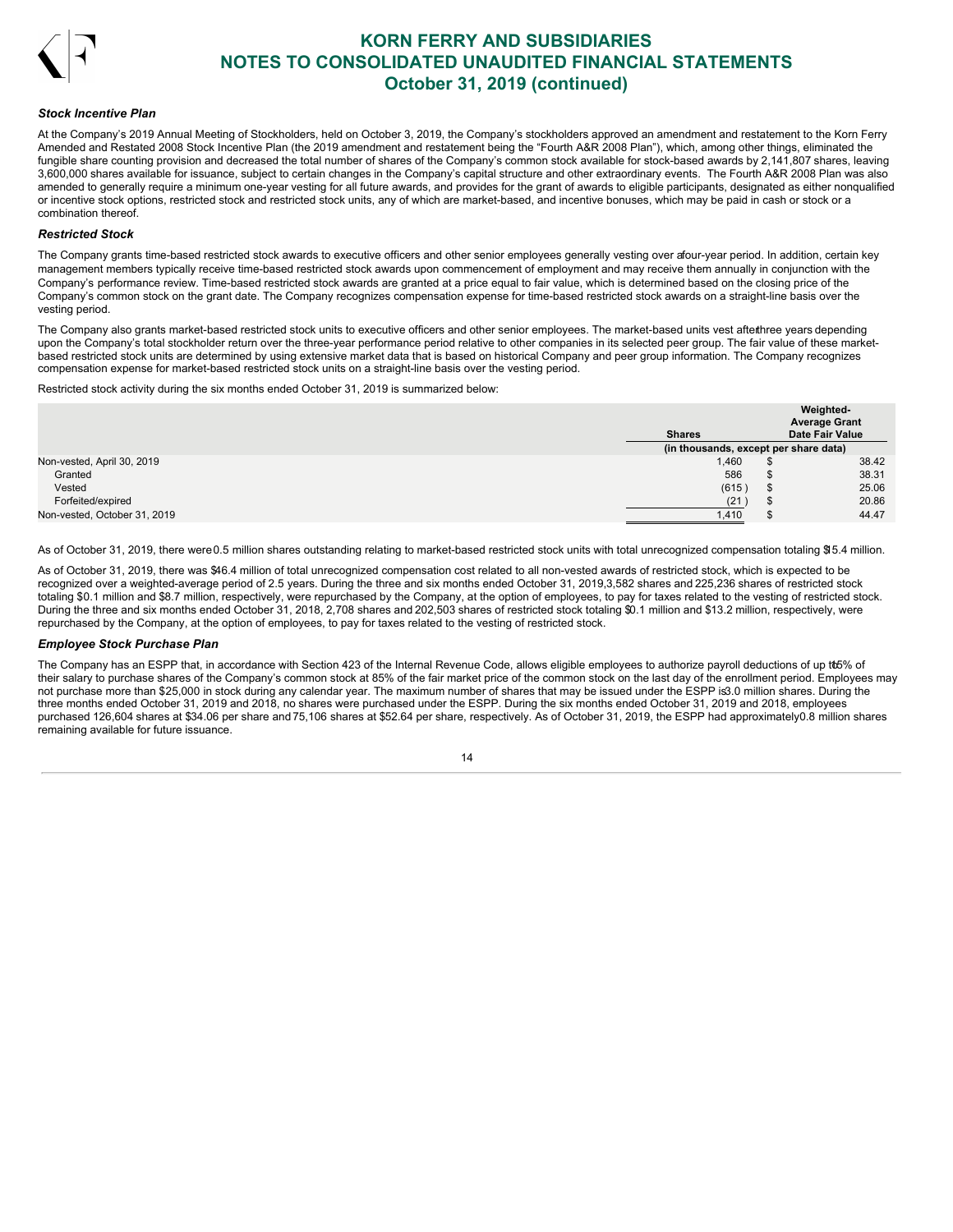

### *Common Stock*

During the three and six months ended October 31, 2019, the Company repurchased (on the open market or through privately negotiated transactions)1,309,092 shares and 1,633,192 shares of the Company's common stock for \$49.2 million and \$61.9 million, respectively. During the three and six months ended October 31, 2018, the Company repurchased (on the open market or through privately negotiated transactions) 456,274 shares for \$22.7 million.

## **5. Financial Instruments**

The following tables show the Company's financial instruments and balance sheet classification as of October 31, 2019 and April 30, 2019:

|                                                          |         |                                        |                               |          |                                            |                   |                                        |          | October 31, 2019                       |                                             |          |                                                     |                                                         |          |                                               |
|----------------------------------------------------------|---------|----------------------------------------|-------------------------------|----------|--------------------------------------------|-------------------|----------------------------------------|----------|----------------------------------------|---------------------------------------------|----------|-----------------------------------------------------|---------------------------------------------------------|----------|-----------------------------------------------|
|                                                          |         |                                        | <b>Fair Value Measurement</b> |          |                                            |                   |                                        |          |                                        |                                             |          | <b>Balance Sheet Classification</b>                 |                                                         |          |                                               |
|                                                          |         | Cost                                   | <b>Unrealized</b><br>Gains    |          | <b>Unrealized</b><br>Losses                |                   | Fair<br>Value                          |          | Cash and<br>Cash<br><b>Equivalents</b> | <b>Marketable</b><br>Securities,<br>Current |          | <b>Marketable</b><br>Securities,<br>Non-<br>current | <b>Income</b><br>Taxes &<br>Other<br><b>Receivables</b> |          | Other<br><b>Accrued</b><br><b>Liabilities</b> |
| Level 1:                                                 |         |                                        |                               |          |                                            |                   |                                        |          | (in thousands)                         |                                             |          |                                                     |                                                         |          |                                               |
| Cash<br>Money market funds<br>Mutual funds (1)<br>Total  | \$      | 459,313<br>5,110<br>137,601<br>602,024 | \$<br>–<br>7,560<br>7,560     | \$       | $\overline{\phantom{0}}$<br>(598)<br>(598) | æ.                | 459,313<br>5,110<br>144,563<br>608,986 | \$       | 459.313<br>5,110<br>464,423            | \$<br>–<br>6,508<br>6,508                   | \$       | 138,055<br>138,055                                  | —<br>—                                                  | \$       |                                               |
| Level 2:                                                 |         |                                        |                               |          |                                            |                   |                                        |          |                                        |                                             |          |                                                     |                                                         |          |                                               |
| Foreign currency forward contracts<br>Interest rate swap | S<br>\$ |                                        | 1,301<br>—                    | \$<br>\$ | (548)<br>(666)                             | $^{\circ}$<br>\$. | 753<br>(666)                           | \$<br>\$ | $\overline{\phantom{0}}$               | \$                                          | \$<br>\$ | $\hspace{0.05cm}$<br>$\overline{\phantom{m}}$       | \$<br>753                                               | \$<br>\$ | (666)                                         |

|                                    |                               |                                 |    |                          |     |                          |                                     | April 30, 2019 |     |         |     |                          |    |                          |    |     |  |  |  |  |  |                            |  |                                    |  |               |  |                                        |  |                                             |  |                                                     |  |                                                  |
|------------------------------------|-------------------------------|---------------------------------|----|--------------------------|-----|--------------------------|-------------------------------------|----------------|-----|---------|-----|--------------------------|----|--------------------------|----|-----|--|--|--|--|--|----------------------------|--|------------------------------------|--|---------------|--|----------------------------------------|--|---------------------------------------------|--|-----------------------------------------------------|--|--------------------------------------------------|
|                                    | <b>Fair Value Measurement</b> |                                 |    |                          |     |                          | <b>Balance Sheet Classification</b> |                |     |         |     |                          |    |                          |    |     |  |  |  |  |  |                            |  |                                    |  |               |  |                                        |  |                                             |  |                                                     |  |                                                  |
|                                    | Cost                          |                                 |    |                          |     |                          |                                     |                |     |         |     |                          |    |                          |    |     |  |  |  |  |  | <b>Unrealized</b><br>Gains |  | <b>Unrealized</b><br><b>Losses</b> |  | Fair<br>Value |  | Cash and<br>Cash<br><b>Equivalents</b> |  | <b>Marketable</b><br>Securities,<br>Current |  | <b>Marketable</b><br>Securities.<br>Non-<br>current |  | Income<br>Taxes &<br>Other<br><b>Receivables</b> |
|                                    |                               |                                 |    |                          |     |                          |                                     | (in thousands) |     |         |     |                          |    |                          |    |     |  |  |  |  |  |                            |  |                                    |  |               |  |                                        |  |                                             |  |                                                     |  |                                                  |
| Level 1:                           |                               |                                 |    |                          |     |                          |                                     |                |     |         |     |                          |    |                          |    |     |  |  |  |  |  |                            |  |                                    |  |               |  |                                        |  |                                             |  |                                                     |  |                                                  |
| Cash                               | \$                            | 579,998                         | \$ | $\overline{\phantom{m}}$ |     | $\overline{\phantom{0}}$ | \$                                  | 579,998        | \$. | 579,998 | \$  | $\overline{\phantom{0}}$ | \$ | $\overline{\phantom{m}}$ | £. |     |  |  |  |  |  |                            |  |                                    |  |               |  |                                        |  |                                             |  |                                                     |  |                                                  |
| Money market funds                 |                               | 46.362                          |    |                          |     | –                        |                                     | 46,362         |     | 46,362  |     |                          |    |                          |    |     |  |  |  |  |  |                            |  |                                    |  |               |  |                                        |  |                                             |  |                                                     |  |                                                  |
| Mutual funds (1)                   |                               | 135,439                         |    | 6,301                    |     | (989)                    |                                     | 140,751        |     |         |     | 8,288                    |    | 132,463                  |    |     |  |  |  |  |  |                            |  |                                    |  |               |  |                                        |  |                                             |  |                                                     |  |                                                  |
| Total                              |                               | 761,799                         |    | 6,301                    |     | (989)                    |                                     | 767,111        |     | 626,360 |     | 8,288                    |    | 132,463                  |    |     |  |  |  |  |  |                            |  |                                    |  |               |  |                                        |  |                                             |  |                                                     |  |                                                  |
| Level 2:                           |                               |                                 |    |                          |     |                          |                                     |                |     |         |     |                          |    |                          |    |     |  |  |  |  |  |                            |  |                                    |  |               |  |                                        |  |                                             |  |                                                     |  |                                                  |
| Foreign currency forward contracts | \$                            |                                 | \$ | 821                      | \$  | (722)                    | -\$                                 | 99             | æ   |         | \$  |                          | \$ |                          | £. | 99  |  |  |  |  |  |                            |  |                                    |  |               |  |                                        |  |                                             |  |                                                     |  |                                                  |
| Interest rate swap                 |                               | $\hspace{0.1mm}-\hspace{0.1mm}$ | J. | 619                      | \$. |                          |                                     | 619            |     |         | \$. | $\overline{\phantom{m}}$ | \$ |                          |    | 619 |  |  |  |  |  |                            |  |                                    |  |               |  |                                        |  |                                             |  |                                                     |  |                                                  |

 $\overline{(1)}$  These investments are held in trust for settlement of the Company's vested obligations of \$131.5 million and \$122.3 million as of October 31, 2019 and April 30, 2019, respectively, under the ECAP (see Note 7 — *Deferred Compensation and Retirement Plans*). Unvested obligations under the deferred compensation plans totaled \$23.2 million and \$24.6 million as of October 31, 2019 and April 30, 2019, respectively. During the three and six months ended October 31, 2019, the fair value of the investments increased; therefore, the Company recognized a gain of \$1.2 million and \$3.1 million, respectively, which was recorded in other income (loss), net. During the three and six months ended October 31, 2018, the fair value of the investments decreased; therefore, the Company recognized a loss of \$4.8 million and \$0.8 million, respectively, which was recorded in other income (loss), net.

Investments in marketable securities are based upon investment selections the employee elects from a pre-determined set of securities in the ECAP, and the Company invests in marketable securities to mirror these elections. As of October 31, 2019 and April 30, 2019, the Company's investments in marketable securities consisted of mutual funds for which market prices are readily available.

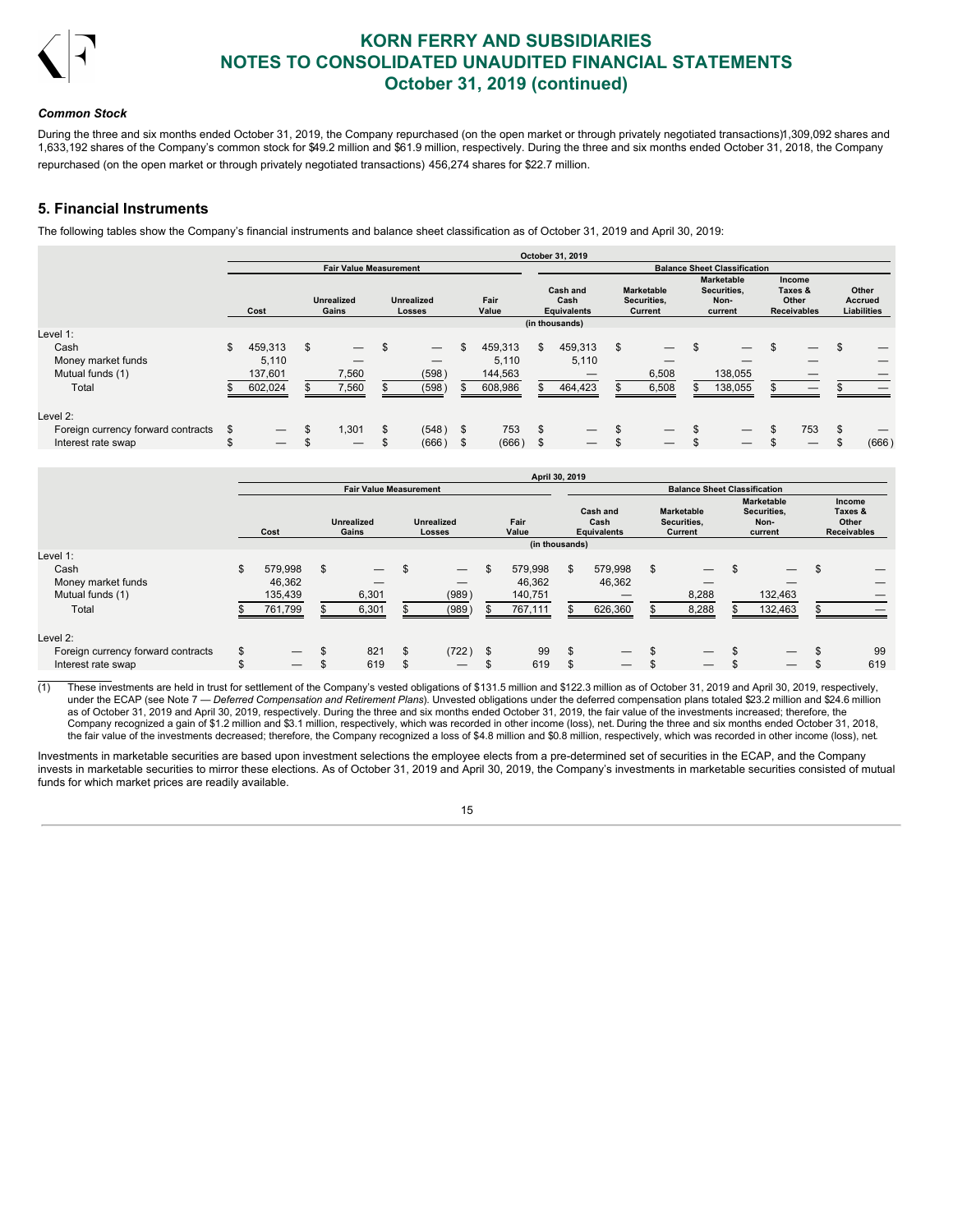

## *Designated Derivatives - Interest Rate Swap Agreement*

In March 2017, the Company entered into an interest rate swap contract with a notional amount of \$29.8 million, to hedge the variability to changes in cash flows attributable to interest rate risks caused by changes in interest rates related to its variable rate debt. The Company has designated the swap as a cash flow hedge. As of October 31, 2019, the notional amount was \$99.7 million. The interest rate swap agreement matures onJune 15, 2021, and locks the interest rates on a portion of the debt outstanding at 1.919%, exclusive of the credit spread on the debt.

The fair value of the derivative designated as a cash flow hedge instrument was as follows:

|                             | October 31,<br>2019 |                                 | April 30,<br>2019 |
|-----------------------------|---------------------|---------------------------------|-------------------|
|                             |                     | (in thousands)                  |                   |
| Derivative asset:           |                     |                                 |                   |
| Interest rate swap contract |                     | $\hspace{0.1mm}-\hspace{0.1mm}$ | 619               |
| Derivative liability:       |                     |                                 |                   |
| Interest rate swap contract |                     | 666                             |                   |

During the three and six months ended October 31, 2019 and 2018, the Company recognized the following gains and losses on the interest rate swap:

|                                                                                                       | <b>Three Months Ended</b> |  |                |  | <b>Six Months Ended</b> |  |      |
|-------------------------------------------------------------------------------------------------------|---------------------------|--|----------------|--|-------------------------|--|------|
|                                                                                                       | October 31.               |  |                |  | October 31.             |  |      |
|                                                                                                       | 2019                      |  | 2018           |  | 2019                    |  | 2018 |
|                                                                                                       |                           |  | (in thousands) |  |                         |  |      |
| (Losses) gains recognized in other comprehensive income (net of tax effects of \$(111), \$67, \$(283) |                           |  |                |  |                         |  |      |
| and \$120, respectively)                                                                              | (315)                     |  | 193            |  | (806)                   |  | 342  |
| Gains reclassified from accumulated other comprehensive income into interest expense, net             | 55                        |  | 64             |  | 196                     |  | 86   |

As the critical terms of the hedging instrument and the hedged forecasted transaction are the same, the Company has concluded that the changes in the fair value or cash flows attributable to the risk being hedged are expected to completely offset at inception and on an ongoing basis.

We estimate that \$0.4 million of derivative losses included in accumulated other comprehensive income (loss) as of October 31, 2019 will be reclassified into interest expense, net within the following 12 months. The cash flows related to the interest rate swap contract are included in net cash provided by operating activities.

#### *Foreign Currency Forward Contracts Not Designated as Hedges*

The fair value of derivatives not designated as hedge instruments are as follows:

|                                                               | October 31,<br>2019 |                | April 30,<br>2019 |     |
|---------------------------------------------------------------|---------------------|----------------|-------------------|-----|
|                                                               |                     | (in thousands) |                   |     |
| Derivative assets:<br>Foreign currency forward contracts      |                     | 1,301          |                   | 821 |
| Derivative liabilities:<br>Foreign currency forward contracts |                     | 548            |                   | 722 |

As of October 31, 2019, the total notional amounts of the forward contracts purchased and sold were \$55.1 million and \$47.9 million, respectively. As of April 30, 2019, the total notional amounts of the forward contracts purchased and sold were \$51.4 million and \$40.0 million, respectively. The Company recognizes forward contracts as a net asset or net liability on the consolidated balance sheets as such contracts are covered by a master netting agreement. During the three and six months ended October 31, 2019, the Company incurred gains of \$2.1 million and \$0.5 million, respectively, related to forward contracts, which is recorded in general and administrative expenses in the accompanying consolidated statements of income. These foreign currency gains offset foreign currency losses that result from transactions denominated in a currency other than the Company's functional currency. During the three and six months ended October 31, 2018, the Company incurred losses of \$0.2 million and \$0.1 million, respectively, related to forward contracts, which is recorded in general and administrative expenses in the accompanying consolidated statements of income. These foreign currency losses offset foreign currency gains that result from transactions denominated in a currency other than the Company's functional currency. The cash flows related to foreign currency forward contracts are included in net cash used in operating activities.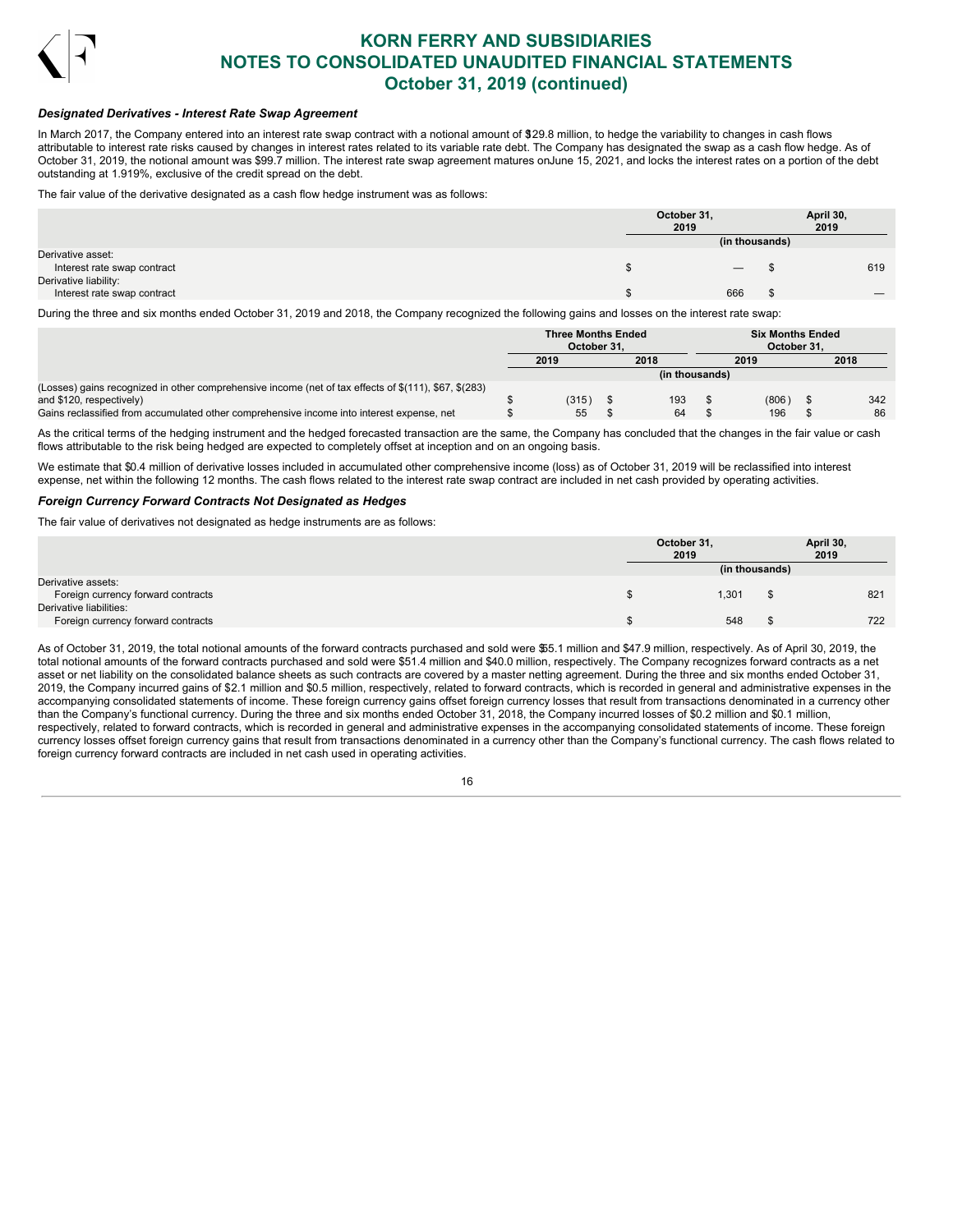

#### **6. Leases**

The Company's lease portfolio is comprised of operating leases for office space and equipment and finance leases for equipment. Equipment leases are comprised of vehicles and office equipment. The majority of the Company's leases include both lease and non-lease components. Non-lease components primarily include maintenance, insurance, taxes and other utilities. The Company has decided to combine fixed payments for non-lease components with its lease payments and account for them as a single lease component, which increases its ROU assets and lease liabilities. Some of the leases include one or more options to renew or terminate the lease at the Company's discretion. Generally, the renewal and termination options are not included in the ROU assets and lease liabilities as they are not reasonably certain of exercise. The Company has elected not to recognize a ROU asset or lease liability for leases with an initial term of 12 months or less.

As most of the Company's leases do not provide an implicit rate, the Company uses its incremental borrowing rate based on the information available at commencement date in determining the present value of the future minimum lease payments. The Company applies the portfolio approach when determining the incremental borrowing rate since it has a centrally managed treasury function. The Company's incremental borrowing rate is estimated to approximate the interest rate on a collateralized basis with similar terms and payments in a similar economic environment.

Operating leases contain both office and equipment leases, have remaining terms that range from less thanone year to 11 years, some of which also include options to extend or terminate the lease. Finance leases are comprised of equipment leases and have remaining terms that range from less than one year to 5 years. Finance lease assets are included in property and equipment, net while finance lease liabilities are included in other accrued liabilities and other liabilities.

The components of lease expense were as follows:

|                               | <b>Three Months Ended</b><br>October 31, 2019 |    | <b>Six Months Ended</b><br>October 31, 2019 |
|-------------------------------|-----------------------------------------------|----|---------------------------------------------|
|                               | (in thousands)                                |    |                                             |
| Finance lease cost            |                                               |    |                                             |
| Amortization of ROU assets    | 473                                           | -S | 943                                         |
| Interest on lease liabilities | 39                                            |    | 79                                          |
|                               | 512                                           |    | 1,022                                       |
| Operating lease cost          | 14,166                                        |    | 28,393                                      |
| Short-term lease cost         | 277                                           |    | 556                                         |
| Variable lease cost           | 3,183                                         |    | 6,076                                       |
| Sublease income               | (53)                                          |    | (107)                                       |
| Total lease cost              | 18,085                                        |    | 35,940                                      |

Supplemental cash flow information related to leases was as follows:

|                                                                         | <b>Six Months Ended</b><br>October 31, 2019<br>(in thousands) |
|-------------------------------------------------------------------------|---------------------------------------------------------------|
| Cash paid for amounts included in the measurement of lease liabilities: |                                                               |
| Operating cash flows from operating leases                              | 30,351                                                        |
| Financing cash flows from finance leases                                | 927                                                           |
| ROU assets obtained in exchange for lease obligations:                  |                                                               |
| Operating leases                                                        | 6.054                                                         |
| Finance leases                                                          | 732                                                           |
|                                                                         |                                                               |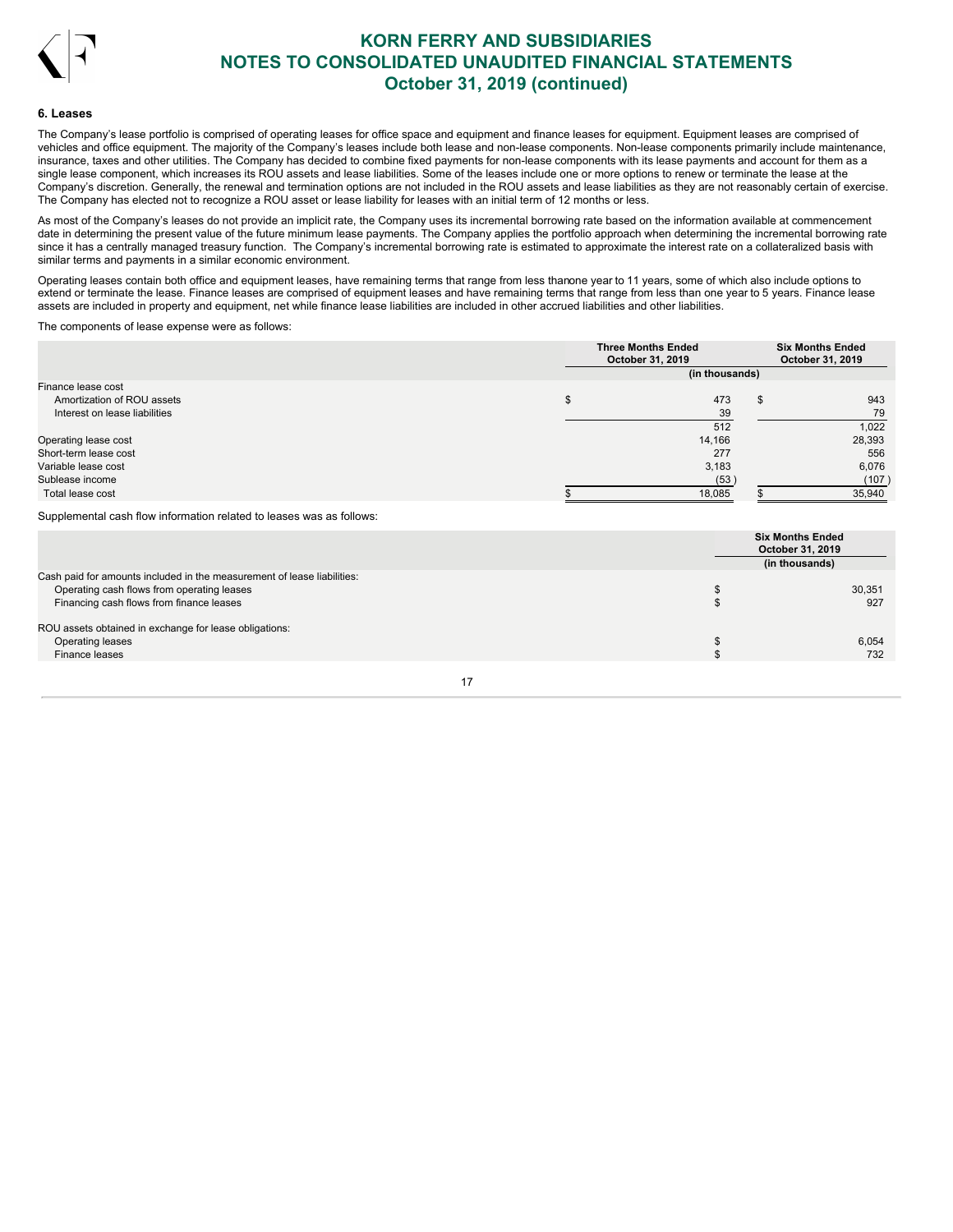

Supplemental balance sheet information related to leases was as follows:

|                                                                               | October 31,<br>2019 |                        |
|-------------------------------------------------------------------------------|---------------------|------------------------|
| Finance Leases:                                                               | (in thousands)      |                        |
| Property and equipment, at cost<br>Accumulated depreciation                   | \$                  | 4,586<br>(930)         |
| Property and equipment, net                                                   |                     | 3,656                  |
| Other accrued liabilities<br>Other liabilities                                | \$                  | 1,597<br>2,107         |
| Total finance lease liabilities                                               |                     | 3,704                  |
| Weighted average remaining lease terms:<br>Operating leases<br>Finance leases |                     | 6.0 years<br>2.7 years |
| Weighted average discount rate:                                               |                     |                        |
| Operating leases                                                              |                     | 4.9%                   |
| Finance leases                                                                |                     | 4.2%                   |

### Maturities of lease liabilities were as follows:

| Year Ending April 30,                                  | Operating |                |   | Financing |
|--------------------------------------------------------|-----------|----------------|---|-----------|
|                                                        |           | (in thousands) |   |           |
| 2020 (excluding the six months ended October 31, 2019) |           | 30,609         | S | 930       |
| 2021                                                   |           | 55,843         |   | 1,466     |
| 2022                                                   |           | 48,661         |   | 1,003     |
| 2023                                                   |           | 41,648         |   | 365       |
| 2024                                                   |           | 35,904         |   | 132       |
| Thereafter                                             |           | 75,748         |   | 18        |
| Total lease payments                                   |           | 288,413        |   | 3,914     |
| Less: imputed interest                                 |           | 39,654         |   | 210       |
| Total                                                  |           | 248,759        |   | 3,704     |

## **7. Deferred Compensation and Retirement Plans**

The Company has several deferred compensation and retirement plans for eligible consultants and vice presidents that provide defined benefits to participants based on the deferral of current compensation or contributions made by the Company subject to vesting and retirement or termination provisions. Among these plans is a defined benefit pension plan for certain employees in the U.S.. The assets of this plan are held separately from the assets of the sponsor in self-administered funds. All other defined benefit obligations from other plans are unfunded.

The components of net periodic benefit costs are as follows:

|                                          | <b>Three Months Ended</b><br>October 31, |     |                | <b>Six Months Ended</b><br>October 31. |     |        |
|------------------------------------------|------------------------------------------|-----|----------------|----------------------------------------|-----|--------|
|                                          | 2019                                     |     | 2018           | 2019                                   |     | 2018   |
|                                          |                                          |     | (in thousands) |                                        |     |        |
| Service cost                             | 6,474                                    | \$. | 4,532          | 11.930                                 | \$. | 8.178  |
| Interest cost                            | 1,422                                    |     | 1,330          | 2.815                                  |     | 2,626  |
| Amortization of actuarial loss           | 745                                      |     | 446            | 1.490                                  |     | 892    |
| Expected return on plan assets (1)       | (363)                                    |     | (392)          | (726)                                  |     | (784)  |
| Net periodic service credit amortization | (77)                                     |     | (77            | (154)                                  |     | (154)  |
| Net periodic benefit costs (2)           | 8,201                                    |     | 5,839          | 15,355                                 |     | 10.758 |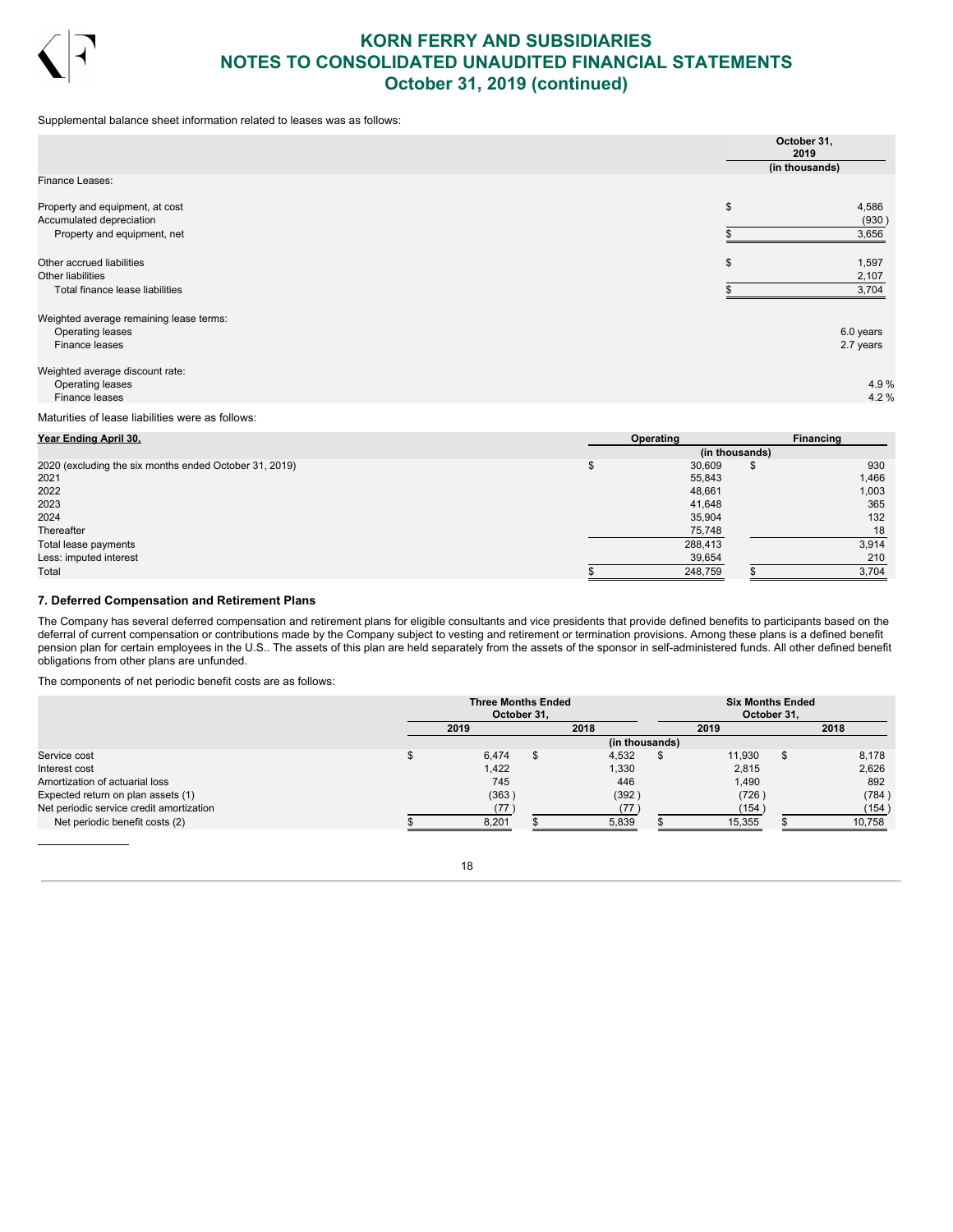

- (1) The expected long-term rate of return on plan assets was 6.00% and 6.25% for October 31, 2019 and 2018, respectively.
- (2) The service cost, interest cost and the other components of net periodic benefit costs are included in compensation and benefits expense, interest expense, net and other income (loss), net, respectively, on the consolidated statements of income.

The Company purchased COLI contracts insuring the lives of certain employees eligible to participate in the deferred compensation and pension plans as a means of setting aside funds to cover such plans. The gross CSV of these contracts of \$220.9 million and \$219.2 million as of October 31, 2019 and April 30, 2019, respectively,was offset by outstanding policy loans of \$92.3 million and \$93.2 million in the accompanying consolidated balance sheets as of October 31, 2019 and April 30, 2019, respectively. The CSV value of the underlying COLI investments increased by \$1.9 million and \$4.2 million during the three and six months ended October 31, 2019, respectively, and is recorded as a decrease in compensation and benefits expense in the accompanying consolidated statements of income. The CSV value of the underlying COLI investments increased by \$1.7 million and \$3.0 million during the three and six months ended October 31, 2018, respectively, and is recorded as a decrease in compensation and benefits expense in the accompanying consolidated statements of income.

The Company's ECAP is intended to provide certain employees an opportunity to defer salary and/or bonus on a pre-tax basis. In addition, the Company, as part of its compensation philosophy, makes discretionary contributions into the ECAP and such contributions may be granted to key employees annually based on the employee's performance. Certain key management may also receive Company ECAP contributions upon commencement of employment. The Company amortizes these contributions on a straight-line basis over the service period, generally a four-to-five year period. Participants have the ability to allocate their deferrals among a number of investment options and may receive their benefits at termination, retirement or 'in service' either in a lump sum or in quarterly installments over one-to-15 years. The ECAP amounts that are expected to be paid to employees over the next 12 months are classified as a current liability included in compensation and benefits payable on the accompanying consolidated balance sheets.

The ECAP is accounted for whereby the changes in the fair value of the vested amounts owed to the participants are adjusted with a corresponding charge (or credit) to compensation and benefits costs. During the three and six months ended October 31, 2019, deferred compensation liability increased; therefore, the Company recognized compensation expense of \$1.3 million and \$3.5 million, respectively. Offsetting the increases in compensation and benefits expense was an increase in the fair value of marketable securities (held in trust to satisfy obligations of the ECAP liabilities) of \$1.2 million and \$3.1 million during the three and six months ended October 31, 2019, respectively, recorded in other income (loss), net on the consolidated statements of income. During the three and six months ended October 31, 2018, deferred compensation liability decreased; therefore, the Company recognized a decrease in compensation expense of \$4.3 million and \$0.2 million, respectively. Offsetting the decrease in compensation and benefits expense was a decrease in the fair value of marketable securities (held in trust to satisfy obligations under the ECAP) of \$4.8 million and \$0.8 million during the three and six months ended October 31, 2018, respectively, recorded in other income (loss), net on the consolidated statements of incomesee Note 5—*Financial Instruments*).

### **8. Fee Revenue**

Substantially all fee revenue is derived from talent and organizational advisory services and digital sales, fees for professional services related to executive and professional recruitment performed on a retained basis and RPO, standalone or as part of a solution.

## *Contract Balances*

A contract asset (unbilled receivables) is recorded when the Company transfers control of products or services before there is an unconditional right to payment. A contract liability (deferred revenue) is recorded when cash is received in advance of performance of the obligation. Deferred revenue represents the future performance obligations to transfer control of products or services for which we have already received consideration. Deferred revenue is presented in other accrued liabilities on the consolidated balance sheet.

The following table outlines our contract asset and liability balances as of October 31, 2019 and April 30, 2019:

|                                         | October 31, 2019 | April 30, 2019 |
|-----------------------------------------|------------------|----------------|
|                                         | (in thousands)   |                |
| Contract assets (unbilled receivables)  | 78.391           | 60.595         |
| Contract liabilities (deferred revenue) | 115.630          | 112.999        |

During the six months ended October 31, 2019, we recognized revenue of \$69.0 million that was included in the contract liabilities balance at the beginning of the period.

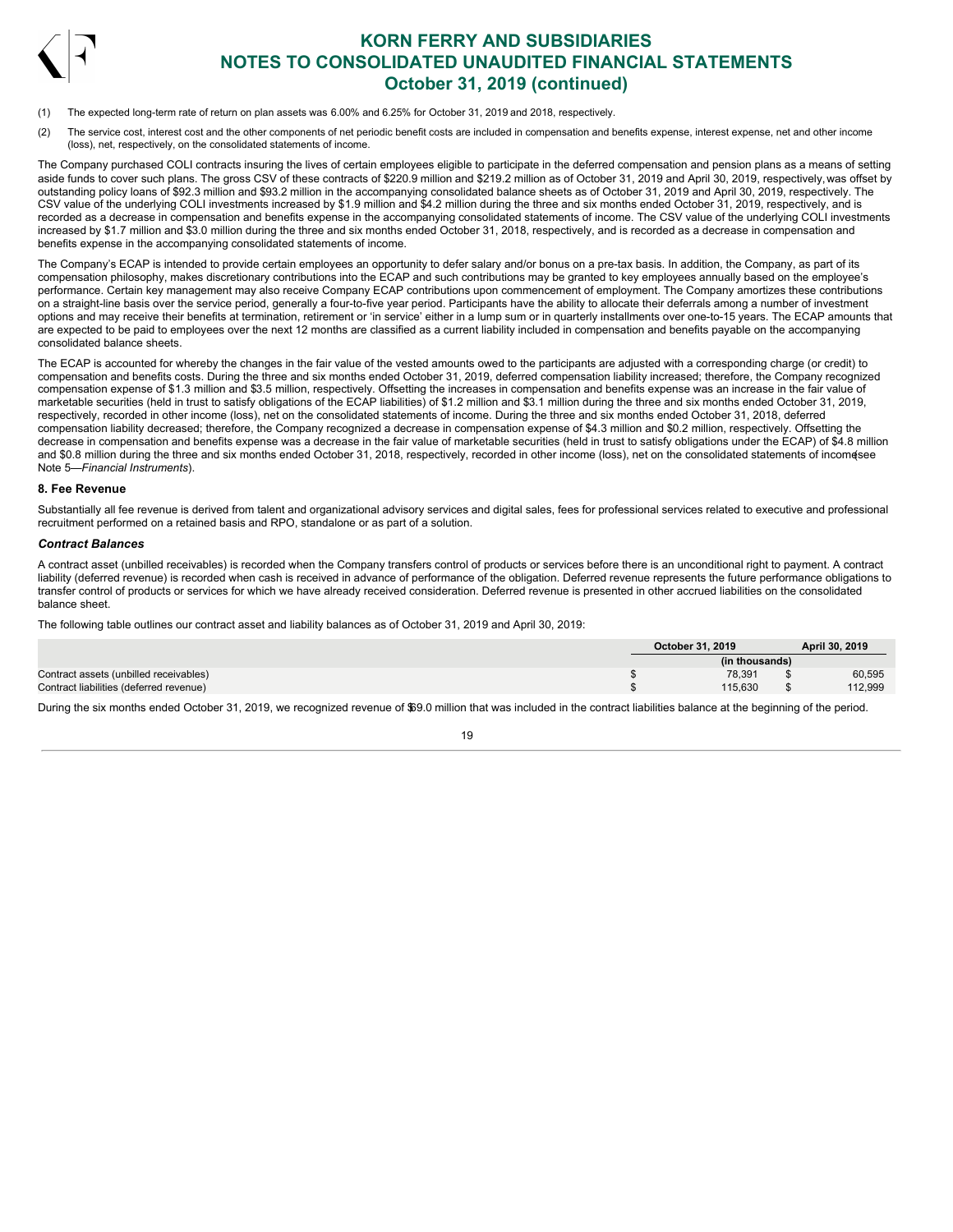

### *Performance Obligations*

The Company has elected to apply the practical expedient to exclude the value of unsatisfied performance obligations for contracts with a duration of one year or less, which applies to all executive search and professional search fee revenue. As of October 31, 2019, the aggregate transaction price allocated to the performance obligations that are unsatisfied for contracts with an expected duration of greater than one year at inception was \$608.3 million. Of the \$608.3 million of remaining performance obligations, the Company expects to recognize approximately \$203.4 million as fee revenue in fiscal 2020, \$209.1 million in fiscal 2021, \$117.4 million in fiscal 2022 and the remaining \$78.4 million in fiscal 2023 and thereafter. However, this amount should not be considered an indication of the Company's future revenue as contracts with an initial term of one year or less are not included. Further, the Company's contract terms and conditions allow for clients to increase or decrease the scope of services and such changes do not increase or decrease a performance obligation until the Company has an enforceable right to payment.

### *Disaggregation of Revenue*

The Company disaggregates its revenue by line of business and further by region for Executive Search. This information is presented in Note 10—*Segments*.

The following table provides further disaggregation of fee revenue by industry:

|                           | Three Months Ended October 31, |        |                        |                |        |  |  |  |  |  |  |  |  |  |
|---------------------------|--------------------------------|--------|------------------------|----------------|--------|--|--|--|--|--|--|--|--|--|
|                           | 2019<br>2018                   |        |                        |                |        |  |  |  |  |  |  |  |  |  |
|                           | <b>Dollars</b>                 | $\%$   |                        | <b>Dollars</b> | $\%$   |  |  |  |  |  |  |  |  |  |
|                           |                                |        | (dollars in thousands) |                |        |  |  |  |  |  |  |  |  |  |
| Industrial                | 139,010                        | 28.2%  |                        | 143,969        | 29.1%  |  |  |  |  |  |  |  |  |  |
| <b>Financial Services</b> | 85,457                         | 17.4   |                        | 93,015         | 18.8   |  |  |  |  |  |  |  |  |  |
| Life Sciences/Healthcare  | 88,807                         | 18.0   |                        | 83,611         | 16.9   |  |  |  |  |  |  |  |  |  |
| <b>Consumer Goods</b>     | 75,227                         | 15.3   |                        | 79,076         | 15.9   |  |  |  |  |  |  |  |  |  |
| Technology                | 70.355                         | 14.3   |                        | 60,148         | 12.1   |  |  |  |  |  |  |  |  |  |
| Education/Non-Profit      | 29,702                         | 6.0    |                        | 31,061         | 6.3    |  |  |  |  |  |  |  |  |  |
| General                   | 3,831                          | 0.8    |                        | 4,325          | 0.9    |  |  |  |  |  |  |  |  |  |
| Fee Revenue               | 492,389                        | 100.0% |                        | 495,205        | 100.0% |  |  |  |  |  |  |  |  |  |

|                           | Six Months Ended October 31, |        |                        |                |        |  |  |  |  |  |  |  |  |  |
|---------------------------|------------------------------|--------|------------------------|----------------|--------|--|--|--|--|--|--|--|--|--|
|                           | 2019                         |        |                        | 2018           |        |  |  |  |  |  |  |  |  |  |
|                           | <b>Dollars</b>               | $\%$   |                        | <b>Dollars</b> | $\%$   |  |  |  |  |  |  |  |  |  |
|                           |                              |        | (dollars in thousands) |                |        |  |  |  |  |  |  |  |  |  |
| Industrial                | 278,917                      | 28.5%  | £.                     | 279,699        | 29.1%  |  |  |  |  |  |  |  |  |  |
| <b>Financial Services</b> | 172.333                      | 17.6   |                        | 174.405        | 18.2   |  |  |  |  |  |  |  |  |  |
| Life Sciences/Healthcare  | 170.921                      | 17.5   |                        | 162,771        | 16.9   |  |  |  |  |  |  |  |  |  |
| <b>Consumer Goods</b>     | 147.060                      | 15.1   |                        | 150,662        | 15.7   |  |  |  |  |  |  |  |  |  |
| Technology                | 139,450                      | 14.3   |                        | 122,967        | 12.8   |  |  |  |  |  |  |  |  |  |
| Education/Non-Profit      | 60,463                       | 6.2    |                        | 61,640         | 6.4    |  |  |  |  |  |  |  |  |  |
| General                   | 7,794                        | 0.8    |                        | 8,629          | 0.9    |  |  |  |  |  |  |  |  |  |
| Fee Revenue               | 976,938                      | 100.0% |                        | 960,773        | 100.0% |  |  |  |  |  |  |  |  |  |

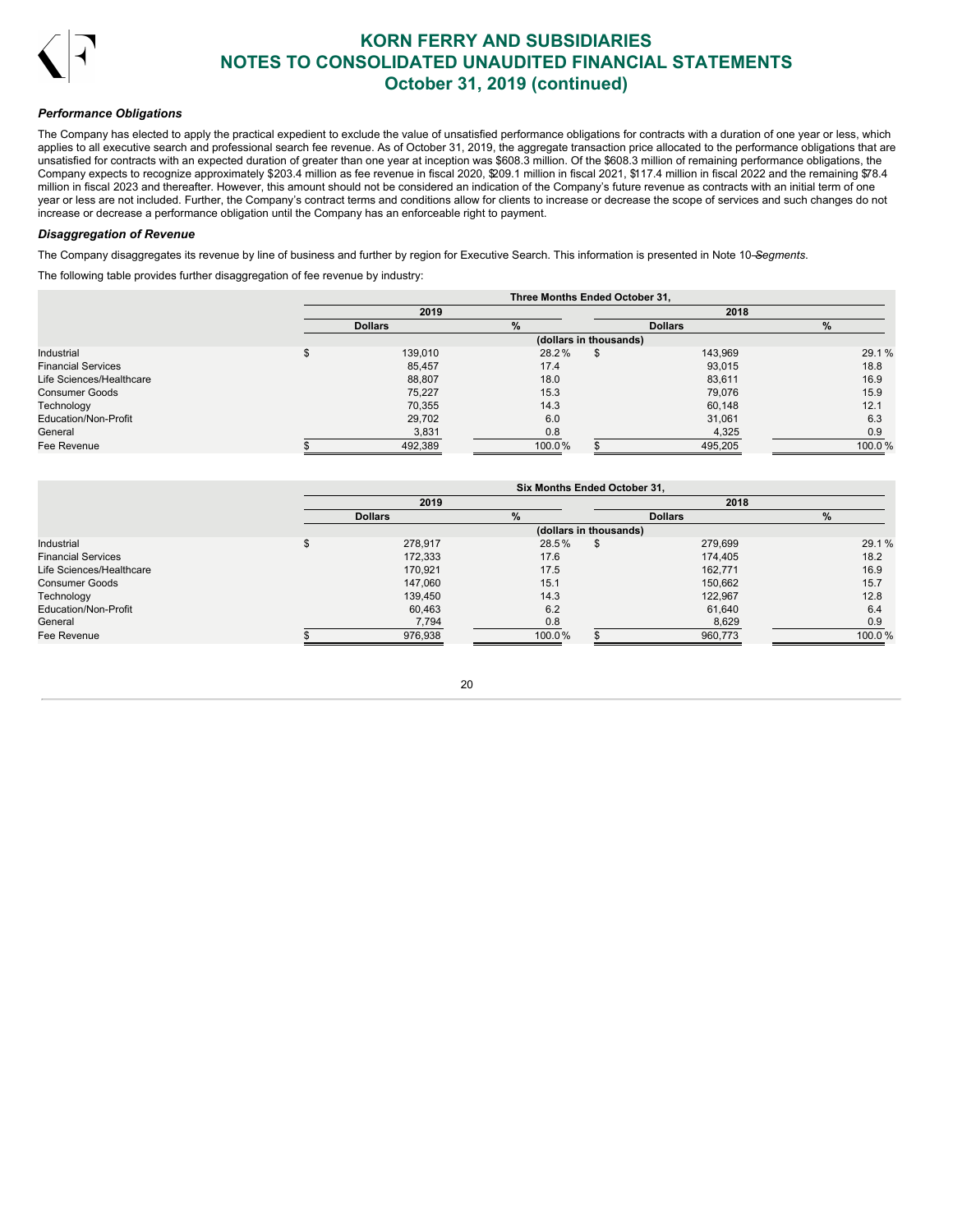

### **9. Income Taxes**

The provision for income tax was \$15.8 million and \$30.2 million in the three and six months ended October 31, 2019, respectively, with an effective tax rate oD6.8% and 25.8%, respectively. In both periods, the Company's effective tax rate was higher than the U.S. federal statutory rate of 21.0% primarily due to the impact of U.S. state income taxes and the recognition of taxable income outside the U.S. at higher statutory tax rates.

#### **10. Segments**

The Company currently operates through three global business segments: Advisory, Executive Search and RPO & Professional Search. Advisory assists clients to synchronize strategy and talent by addressing four fundamental needs: Organizational Strategy, Assessment and Succession, Leadership Development and Rewards and Benefits, all underpinned by a comprehensive array of some of the world's leading IP, products and tools. Executive Search focuses on recruiting board level, chief executive and other senior executive and general management positions, in addition to research-based interviewing and assessment solutions, for clients predominantly in the consumer goods, financial services, industrial, life sciences/healthcare and technology industries. RPO & Professional Search uses data-backed insight and IP, matched with strategic collaboration and innovative technology, to meet people challenges head on—and succeed. Solutions span all aspects of RPO, Professional Search and Project Recruitment. Executive Search is managed by geographic regional leaders and Advisory and RPO & Professional Search worldwide operations are managed by their Chief Executive Officers. The Executive Search geographic regional leaders and the Chief Executive Officers of Advisory and RPO & Professional Search report directly to the Chief Executive Officer of the Company. The Company also operates a Corporate segment to record global expenses of the Company.

The Company evaluates performance and allocates resources based on the Company's chief operating decision maker's review of (1) fee revenue and (2) adjusted earnings before interest, taxes, depreciation and amortization ("Adjusted EBITDA"). To the extent that such charges occur, Adjusted EBITDA excludes restructuring charges, integration/acquisition costs, certain separation costs and certain non-cash charges (goodwill, intangible asset and other than temporary impairment). The accounting policies for the reportable segments are the same as those described in the summary of significant accounting policies in Note 1—*Organization and Summary of Significant Accounting Policies*, except the items described above are excluded from EBITDA to arrive at Adjusted EBITDA.

Financial highlights by business segment are as follows:

|                                                       |               |     |                         |              |                |                         | Three Months Ended October 31, 2019 |    |                 |     |                                |                                       |    |              |
|-------------------------------------------------------|---------------|-----|-------------------------|--------------|----------------|-------------------------|-------------------------------------|----|-----------------|-----|--------------------------------|---------------------------------------|----|--------------|
|                                                       |               |     |                         |              |                | <b>Executive Search</b> |                                     |    |                 |     |                                |                                       |    |              |
|                                                       | Advisory      |     | <b>North</b><br>America | <b>EMEA</b>  |                | <b>Asia Pacific</b>     | Latin<br>America                    |    | <b>Subtotal</b> |     | RPO&<br>Professional<br>Search | Corporate                             |    | Consolidated |
| Fee revenue                                           | \$<br>209,760 | \$. | 113,818                 | \$<br>39,821 | \$             | 25,944                  | (in thousands)<br>8,272             | S  | 187,855         | \$. | 94,774                         | \$                                    | £. | 492,389      |
| Total revenue                                         | \$<br>213,922 | \$  | 117,077                 | \$<br>40,441 | \$.            | 26,168                  | \$<br>8,273                         | S  | 191,959         | s.  | 98,296                         | \$<br>$\hspace{0.1mm}-\hspace{0.1mm}$ | S. | 504,177      |
| Net income attributable to Korn Ferry                 |               |     |                         |              |                |                         |                                     |    |                 |     |                                |                                       | \$ | 42,804       |
| Net income attributable to noncontrolling<br>interest |               |     |                         |              |                |                         |                                     |    |                 |     |                                |                                       |    | 228          |
| Other income, net                                     |               |     |                         |              |                |                         |                                     |    |                 |     |                                |                                       |    | (1, 133)     |
| Interest expense, net                                 |               |     |                         |              |                |                         |                                     |    |                 |     |                                |                                       |    | 4,210        |
| Income tax provision                                  |               |     |                         |              |                |                         |                                     |    |                 |     |                                |                                       |    | 15,760       |
| Operating income (loss)                               | \$<br>28,391  | \$  | 28,124                  | \$<br>6,511  | $\mathfrak{L}$ | 5,803                   | \$<br>791                           | \$ | 41,229          | \$  | 15,094                         | \$<br>(22, 845)                       |    | 61,869       |
| Depreciation and amortization                         | 8,042         |     | 869                     | 450          |                | 329                     | 315                                 |    | 1,963           |     | 990                            | 1,720                                 |    | 12,715       |
| Other income (loss), net                              | 520           |     | 637                     | 107          |                | 72                      | 30                                  |    | 846             |     | 54                             | (287)                                 |    | 1,133        |
| <b>EBITDA</b>                                         | 36,953        |     | 29,630                  | 7,068        |                | 6,204                   | 1,136                               |    | 44,038          |     | 16,138                         | (21, 412)                             |    | 75,717       |
| Integration/acquisition costs                         |               |     |                         |              |                |                         |                                     |    |                 |     |                                | 2,615                                 |    | 2,615        |
| <b>Adjusted EBITDA</b>                                | 36,953        |     | 29,630                  | 7,068        |                | 6,204                   | 1,136                               |    | 44,038          |     | 16,138                         | (18, 797)                             |    | 78,332       |

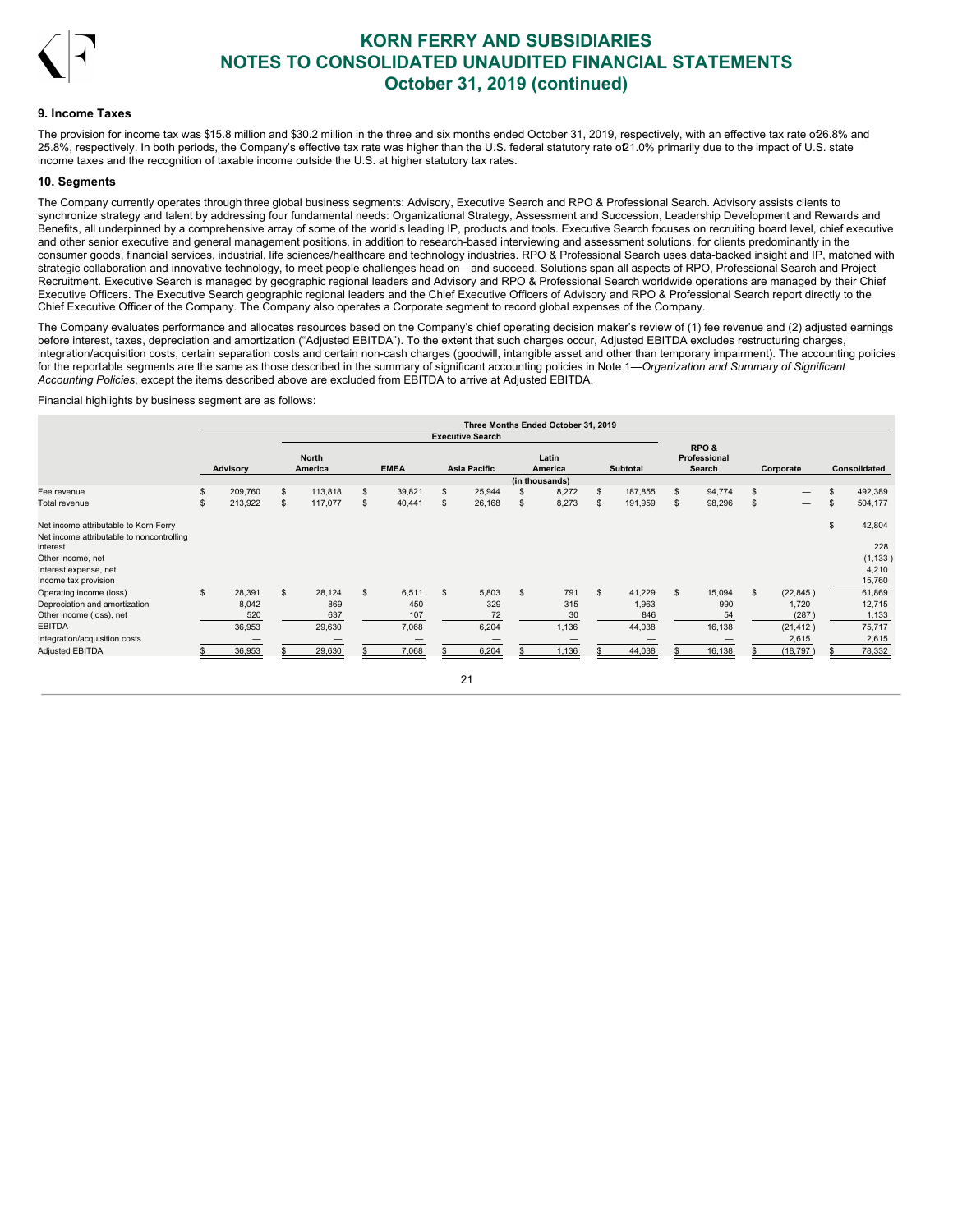

|                                                                                    |    |          |                |                         |                |             |                         |    | Three Months Ended October 31, 2018 |     |          |     |                                |                                |    |                |
|------------------------------------------------------------------------------------|----|----------|----------------|-------------------------|----------------|-------------|-------------------------|----|-------------------------------------|-----|----------|-----|--------------------------------|--------------------------------|----|----------------|
|                                                                                    |    |          |                |                         |                |             | <b>Executive Search</b> |    |                                     |     |          |     |                                |                                |    |                |
|                                                                                    |    | Advisory |                | <b>North</b><br>America |                | <b>EMEA</b> | Asia Pacific            |    | Latin<br>America<br>(in thousands)  |     | Subtotal |     | RPO&<br>Professional<br>Search | Corporate                      |    | Consolidated   |
| Fee revenue                                                                        | \$ | 217,089  | \$             | 115,863                 | \$             | 44,928      | \$<br>27,936            |    | 8,907                               | \$  | 197,634  | \$. | 80,482                         | \$<br>$\overline{\phantom{0}}$ | \$ | 495,205        |
| Total revenue                                                                      | \$ | 221,419  | \$             | 119,322                 | \$             | 45,636      | \$<br>28,146            | S  | 8,912                               | \$. | 202,016  | S   | 83,358                         | \$<br>$\overline{\phantom{0}}$ |    | 506,793        |
| Net income attributable to Korn Ferry<br>Net income attributable to noncontrolling |    |          |                |                         |                |             |                         |    |                                     |     |          |     |                                |                                | £. | 46,034         |
| interest                                                                           |    |          |                |                         |                |             |                         |    |                                     |     |          |     |                                |                                |    | 1,283          |
| Other loss, net<br>Interest expense, net                                           |    |          |                |                         |                |             |                         |    |                                     |     |          |     |                                |                                |    | 4,500<br>4,337 |
| Income tax provision                                                               |    |          |                |                         |                |             |                         |    |                                     |     |          |     |                                |                                |    | 14,833         |
| Operating income (loss)                                                            | s. | 29,426   | $\mathfrak{L}$ | 35,328                  | $\mathfrak{L}$ | 7,319       | \$<br>6,767             | \$ | 2,053                               | \$  | 51,467   | \$  | 12,516                         | \$<br>(22, 422)                |    | 70,987         |
| Depreciation and amortization                                                      |    | 6,964    |                | 968                     |                | 95          | 375                     |    | 101                                 |     | 1,539    |     | 761                            | 1,754                          |    | 11,018         |
| Other income (loss), net                                                           |    | 265      |                | (3,981)                 |                | 22          | 77                      |    | 93                                  |     | (3,789)  |     | (79)                           | (897)                          |    | (4,500)        |
| <b>EBITDA</b>                                                                      |    | 36,655   |                | 32,315                  |                | 7,436       | 7,219                   |    | 2,247                               |     | 49,217   |     | 13,198                         | (21, 565)                      |    | 77,505         |
| Integration/acquisition costs                                                      |    | 2,755    |                |                         |                |             |                         |    |                                     |     |          |     |                                | 80                             |    | 2,835          |
| <b>Adjusted EBITDA</b>                                                             |    | 39,410   |                | 32,315                  |                | 7,436       | 7,219                   |    | 2,247                               |     | 49,217   |     | 13,198                         | (21, 485)                      |    | 80,340         |

|                                                                                    |               |                         |    |             |                |                         |                | Six Months Ended October 31, 2019  |              |                 |     |                                 |                |           |              |
|------------------------------------------------------------------------------------|---------------|-------------------------|----|-------------|----------------|-------------------------|----------------|------------------------------------|--------------|-----------------|-----|---------------------------------|----------------|-----------|--------------|
|                                                                                    |               |                         |    |             |                | <b>Executive Search</b> |                |                                    |              |                 |     |                                 |                |           |              |
|                                                                                    | Advisory      | <b>North</b><br>America |    | <b>EMEA</b> |                | <b>Asia Pacific</b>     |                | Latin<br>America<br>(in thousands) |              | <b>Subtotal</b> |     | RPO &<br>Professional<br>Search |                | Corporate | Consolidated |
| Fee revenue                                                                        | \$<br>405,286 | \$<br>225,540           | \$ | 86,351      | \$.            | 53,306                  |                | 15,857                             | \$           | 381,054         | \$. | 190,598                         | $\mathfrak{s}$ |           | 976,938      |
| Total revenue                                                                      | \$<br>413,242 | \$<br>232,523           | \$ | 87,753      | \$.            | 53,836                  | -S             | 15,860                             | S            | 389,972         | \$  | 197,161                         | \$             |           | 1,000,375    |
| Net income attributable to Korn Ferry<br>Net income attributable to noncontrolling |               |                         |    |             |                |                         |                |                                    |              |                 |     |                                 |                |           | \$<br>85,755 |
| interest                                                                           |               |                         |    |             |                |                         |                |                                    |              |                 |     |                                 |                |           | 927          |
| Other income, net                                                                  |               |                         |    |             |                |                         |                |                                    |              |                 |     |                                 |                |           | (2,959)      |
| Interest expense, net                                                              |               |                         |    |             |                |                         |                |                                    |              |                 |     |                                 |                |           | 8,267        |
| Income tax provision                                                               |               |                         |    |             |                |                         |                |                                    |              |                 |     |                                 |                |           | 30,213       |
| Operating income (loss)                                                            | \$<br>54,182  | \$<br>58,446            | £. | 13,822      | $\mathfrak{s}$ | 12,796                  | $\mathfrak{s}$ | 1,801                              | $\mathbf{s}$ | 86,865          | \$  | 30,135                          | $\mathbf{s}$   | (48, 979) | 122,203      |
| Depreciation and amortization                                                      | 16,095        | 1.770                   |    | 906         |                | 675                     |                | 643                                |              | 3,994           |     | 1,982                           |                | 3,421     | 25,492       |
| Other income (loss), net                                                           | 1,246         | 1,777                   |    | 119         |                | 87                      |                | 87                                 |              | 2,070           |     | 128                             |                | (485)     | 2,959        |
| <b>EBITDA</b>                                                                      | 71,523        | 61,993                  |    | 14,847      |                | 13,558                  |                | 2,531                              |              | 92,929          |     | 32,245                          |                | (46,043)  | 150,654      |
| Integration/acquisition costs                                                      |               |                         |    |             |                |                         |                |                                    |              |                 |     |                                 |                | 2,615     | 2,615        |
| <b>Adjusted EBITDA</b>                                                             | 71,523        | 61,993                  |    | 14,847      |                | 13,558                  |                | 2,531                              |              | 92,929          |     | 32,245                          |                | (43, 428) | 153,269      |

|                                                                                                                                                                    |    |                                                            |                                          |                |                                |                |                                |                | Six Months Ended October 31, 2018  |   |                                  |     |                                 |                                                         |     |                                                      |
|--------------------------------------------------------------------------------------------------------------------------------------------------------------------|----|------------------------------------------------------------|------------------------------------------|----------------|--------------------------------|----------------|--------------------------------|----------------|------------------------------------|---|----------------------------------|-----|---------------------------------|---------------------------------------------------------|-----|------------------------------------------------------|
|                                                                                                                                                                    |    |                                                            |                                          |                |                                |                | <b>Executive Search</b>        |                |                                    |   |                                  |     |                                 |                                                         |     |                                                      |
|                                                                                                                                                                    |    | Advisory                                                   | <b>North</b><br>America                  |                | <b>EMEA</b>                    |                | <b>Asia Pacific</b>            |                | Latin<br>America<br>(in thousands) |   | <b>Subtotal</b>                  |     | RPO&<br>Professional<br>Search  | Corporate                                               |     | <b>Consolidated</b>                                  |
| Fee revenue                                                                                                                                                        | \$ | 412,464                                                    | \$<br>227,960                            | $\mathfrak{s}$ | 91,582                         | \$             | 54,231                         |                | 16,785                             | S | 390,558                          | S   | 157,751                         | \$<br>$\overline{\phantom{0}}$                          | \$  | 960,773                                              |
| Total revenue                                                                                                                                                      | s. | 421,566                                                    | \$<br>235,079                            | $\mathfrak{s}$ | 93,385                         | \$             | 54,771                         | \$.            | 16,815                             | S | 400,050                          | S   | 163,539                         | \$<br>$\overline{\phantom{0}}$                          | \$. | 985,155                                              |
| Net income attributable to Korn Ferry<br>Net income attributable to noncontrolling<br>interest<br>Other income, net<br>Interest expense, net<br>Income tax benefit |    |                                                            |                                          |                |                                |                |                                |                |                                    |   |                                  |     |                                 |                                                         | \$  | 7,423<br>1,302<br>(20)<br>8,440<br>(1, 277)          |
| Operating income (loss)<br>Depreciation and amortization<br>Other income (loss), net<br><b>EBITDA</b><br>Integration/acquisition costs<br>Tradename write-offs     | s. | (53,653)<br>14,395<br>835<br>(38, 423)<br>5,782<br>106,555 | \$<br>61,842<br>1,947<br>(480)<br>63,309 | $\mathfrak{L}$ | 14,288<br>465<br>362<br>15,115 | $\mathfrak{L}$ | 13,408<br>745<br>252<br>14,405 | $\mathfrak{L}$ | 2,807<br>208<br>130<br>3,145       | s | 92,345<br>3,365<br>264<br>95,974 | \$. | 24,161<br>1,522<br>26<br>25,709 | \$<br>(46,985)<br>3,467<br>(1, 105)<br>(44, 623)<br>160 |     | 15,868<br>22,749<br>20<br>38,637<br>5,942<br>106,555 |
| <b>Adjusted EBITDA</b>                                                                                                                                             |    | 73,914                                                     | 63,309                                   |                | 15,115                         |                | 14,405                         |                | 3,145                              |   | 95,974                           |     | 25,709                          | (44, 463)                                               |     | 151,134                                              |

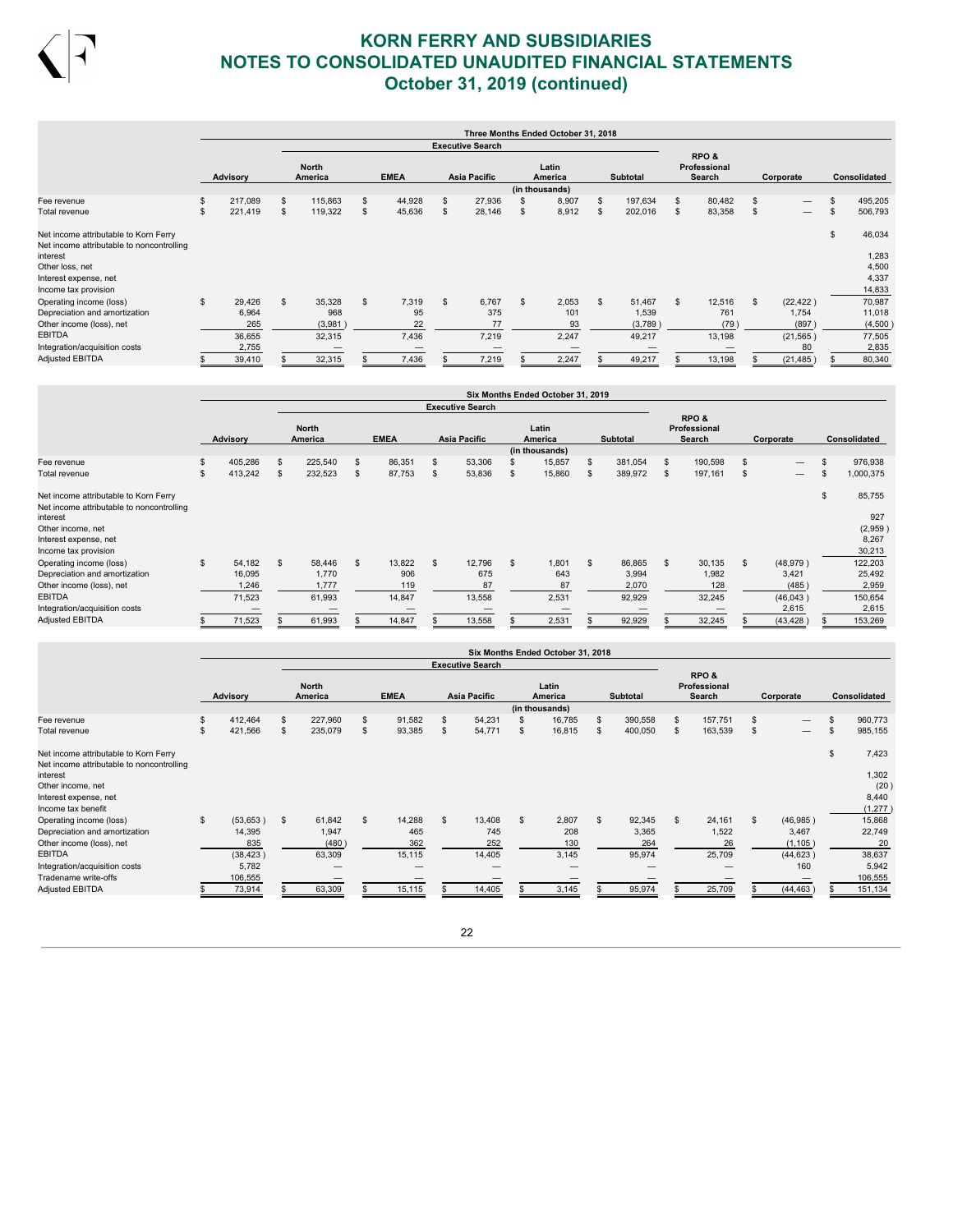

### **11. Long-Term Debt**

On December 19, 2018, the Company entered into an Amended and Restated Credit Agreement (the "Credit Agreement") with a syndicate of banks and Wells Fargo Bank, National Association as administrative agent to among other things, provide for enhanced financial flexibility. The Credit Agreement provides for, among other things: (a) a \$650.0 million five-year senior secured revolving credit facility (the "Revolver") and (b) certain customary affirmative and negative covenants, including a maximum consolidated total leverage ratio (as defined below) and a minimum interest coverage ratio. The Credit Agreement permits the payment of dividends to stockholders and Company share repurchases so long as the pro forma leverage ratio is no greater than 3.25 to 1.00, and the pro forma domestic liquidity is at least \$50.0 million. The Company drew down \$226.9 million on the Revolver and used the proceeds to pay-off its term loan that was outstanding under its prior credit facility as of December 19, 2018. The payoff of the term loan under the prior credit facility and draw down on the Revolver are considered a debt modification and therefore, the previously incurred unamortized and current debt issuance costs will be amortized over the life of the new issuance. On October 29, 2019, the Company drew down \$50.0 million on the Revolver along with cash on hand to finance the recently completed acquisitions.

The principal balance of the Revolver is due on the date of its termination. The Revolver matures orDecember 19, 2023 and any unpaid principal balance is payable on this date. The Revolver may also be prepaid and terminated early by the Company at any time without premium or penalty (subject to customary LIBOR breakage fees).

At the Company's option, loans issued under the Credit Agreement will bear interest at either LIBOR or an alternate base rate, in each case plus the applicable interest rate margin. The interest rate applicable to loans outstanding under the Credit Agreement may fluctuate between LIBOR plus 1.25% per annum to LIBOR plus 2.00% per annum, in the case of LIBOR borrowings (or between the alternate base rate plus 0.25% per annum and the alternate base rate plus 1.00% per annum, in the alternative), based upon the Company's total funded debt to Adjusted EBITDA ratio (as set forth in the Credit Agreement, the "consolidated leverage ratio") at such time. In addition, the Company will be required to pay to the lenders a quarterly commitment fee ranging from 0.20% to 0.35% per annum on the average daily unused amount of the Revolver, based upon the Company's consolidated leverage ratio at such time, and fees relating to the issuance of letters of credit. During the three and six months ended October 31, 2019, the average interest rate on our long-term debt arrangements was 3.37% and 3.53%, respectively. During the three and six months ended October 31, 2018, the average interest rate on our long-term debt arrangements was 3.39% and 3.31%, respectively.

As of October 31, 2019, \$276.9 million was outstanding under the Revolver compared to \$226.9 million as of April 30, 2019. The unamortized debt issuance costs associated with the long-term debt were \$3.6 million and \$4.0 million as of October 31, 2019 and April 30, 2019, respectively. The fair value of the Company's Revolver is based on borrowing rates currently required of loans with similar terms, maturity and credit risk. The carrying amount of the Revolver approximates fair value because the base interest rate charged varies with market conditions and the credit spread is commensurate with current market spreads for issuers of similar risk. The fair value of the Revolver is classified as a Level 2 liability in the fair value hierarchy. As of October 31, 2019, the Company was in compliance with its debt covenants.

The Company had a total of \$369.9 million available under the Revolver after the Company drew down \$276.9 million and after \$3.2 million of standby letters of credit were issued as of October 31, 2019. The Company had a total of \$420.2 million available under the Revolver after the Company drew down \$26.9 million and after \$2.9 million of standby letters of credit were issued as of April 30, 2019. The Company had a total of \$11.0 million and \$8.5 million of standby letters with other financial institutions as of October 31, 2019 and April 30, 2019, respectively. The standby letters of credits were generally issued as a result of entering into office premise leases.

## **12. Subsequent Event**

#### *Quarterly Dividend Declaration*

On December 4, 2019, the Board of Directors of the Company declared a cash dividend of \$0.10 per share with a payment date ofJanuary 15, 2020 to holders of the Company's common stock of record at the close of business on December 20, 2019. The declaration and payment of future dividends under the quarterly dividend policy will be at the discretion of the Board of Directors and will depend upon many factors, including the Company's earnings, capital requirements, financial conditions, the terms of the Company's indebtedness and other factors that the Board of Directors may deem to be relevant. The Board of Directors may amend, revoke or suspend the dividend policy at any time and for any reason.

### *Restructuring*

On November 1, 2019, the "Company adopted a restructuring plan relating to actions in respect to the integration of the recently completed acquisitions. The purpose of this plan is to rationalize the Company's cost structure as a result of efficiencies and operational improvements that the Company will be positioned to realize upon integration of the Acquired Entities into the Company. The plan will include the elimination of redundant positions and consolidation of office space. The estimated cost of the actions contemplated by the plan is between \$20.0 million to \$26.0 million, of which \$18.0 million to

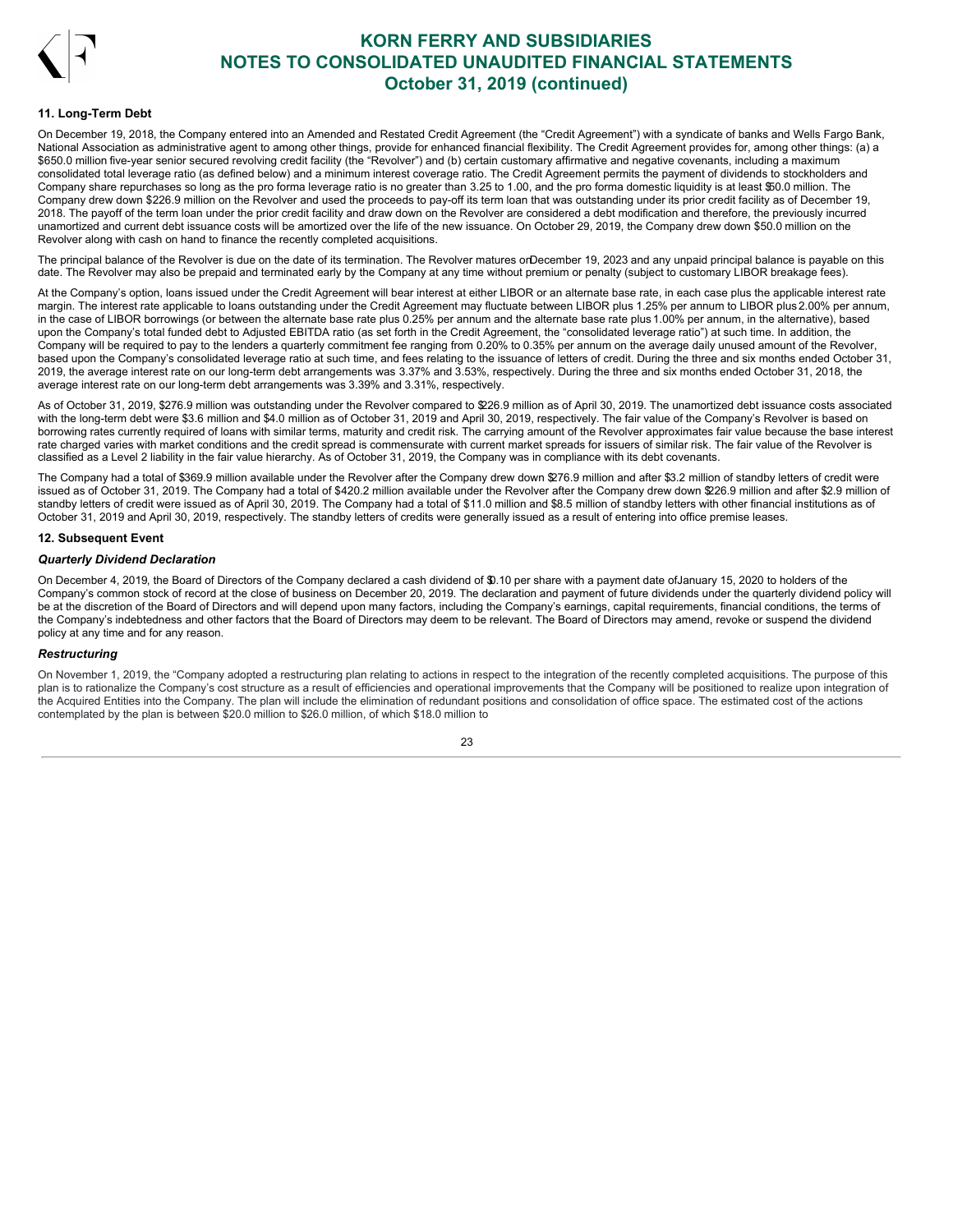

\$22.0 million relates to severance and \$2.0 million to \$4.0 million relates to office consolidation and abandonment of premises. These charges are expected to include approximately \$18.0 million to \$24.0 million of cash expenditures. The Companyexpects to recognize these charges between the three months ended January 31, 2020 and the three months ended July 31, 2020 and expects the restructuring actions to be completed by July 31, 2020.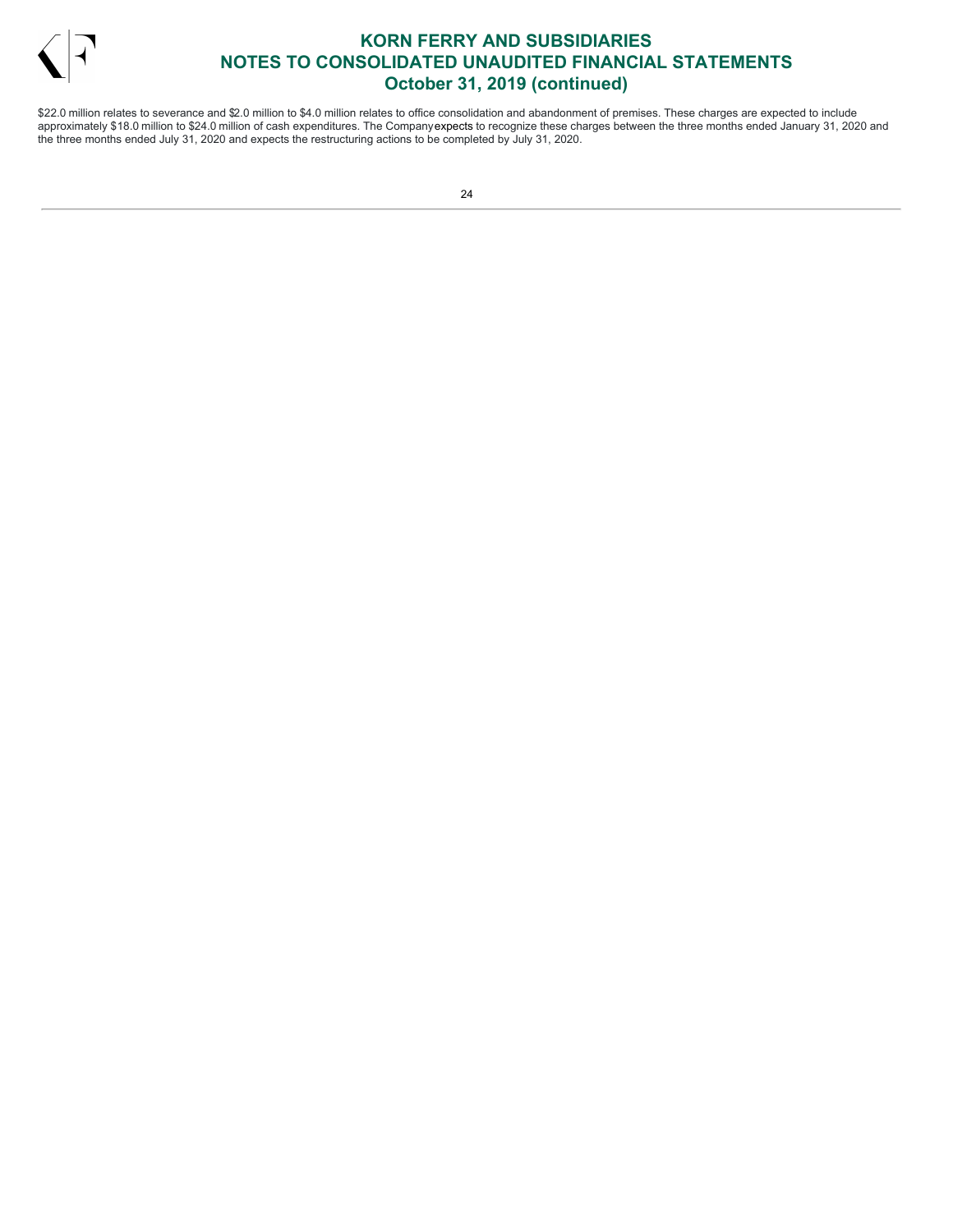

### <span id="page-26-0"></span>*Item 2. Management's Discussion and Analysis of Financial Condition and Results of Operations*

## **Forward-Looking Statements**

This Quarterly Report on Form 10-Q may contain certain statements that we believe are, or may be considered to be, "forward-looking" statements, within the meaning of Section 27A of the Securities Act of 1933, as amended, and Section 21E of the Securities Exchange Act of 1934, as amended (the "Exchange Act"). These forward-looking statements generally can be identified by use of statements that include phrases such as "believe," "expect," "anticipate," "intend," "plan," "foresee," "may," "will," "likely," "estimates," "potential," "continue" or other similar words or phrases. Similarly, statements that describe our objectives, plans or goals also are forward-looking statements. All of these forward-looking statements are subject to risks and uncertainties that could cause our actual results to differ materially from those contemplated by the relevant forward-looking statement. The principal risk factors that could cause actual performance and future actions to differ materially from the forward-looking statements include, but are not limited to, changes in demand for our services as a result of automation, dependence on and costs of attracting and retaining qualified and experienced consultants, maintaining our relationships with customers and suppliers and retaining key employees, maintaining our brand name and professional reputation, the expected timing of the consummation of the Plan (as defined below), the impact of the Plan's rebranding on the Company's products and services, potential legal liability and regulatory developments, portability of client relationships, global and local political or economic developments in or affecting countries where we have operations, currency fluctuations in our international operations, risks related to growth, restrictions imposed by off-limits agreements, competition, consolidation of the industries we serve, reliance on information processing systems, cyber security vulnerabilities, changes to data security, data privacy, and data protection laws, dependence on third parties for the execution of critical functions, limited protection of our intellectual property ("IP"), our ability to enhance and develop new technology, our ability to successfully recover from a disaster or other business continuity problems, employment liability risk, an impairment in the carrying value of goodwill and other intangible assets, the effects of the Tax Cuts and Jobs Act (the "Tax Act") and other future changes in tax laws, treaties, or regulations on our business and our company, deferred tax assets that we may not be able to use, our ability to develop new products and services, the impact of the withdrawal of the United Kingdom from the European Union, changes in our accounting estimates and assumptions, alignment of our cost structure, the utilization and billing rates of our consultants, seasonality, expansion of social media platforms, ability to effect acquisition and integrate recently acquired companies; the ability to recognize the anticipated benefits of the acquisition of the acquired companies; the costs related to the acquisition of the acquired companies; our indebtedness, the phase-out of LIBOR, and the matters disclosed under the heading "Risk Factors" in the Company's Exchange Act reports, including Item 1A of the Company's Annual Report on Form 10-K for the fiscal year ended April 30, 2019 ("Form 10-K"). Readers are urged to consider these factors carefully in evaluating the forward-looking statements. The forward-looking statements included in this Quarterly Report on Form 10-Q are made only as of the date of this Quarterly Report on Form 10-Q, and we undertake no obligation to publicly update these forward-looking statements to reflect subsequent events or *circumstances.*

The following presentation of management's discussion and analysis of our financialcondition and results of operations should be read together with our consolidated financial statements and related notes included in this Quarterly Report onForm 10-Q. We also make available on the Investor Relations portion of our website earnings *slides and other important information, which we encourage you to review.*

#### **Executive Summary**

Korn Ferry (referred to herein as the "Company," or in the first person notations "we," "our," and "us") is a global organizational consulting firm. We currently operate through three global segments: Korn Ferry Advisory ("Advisory"), Executive Search and Korn Ferry RPO and Professional Search ("RPO & Professional Search"). Advisory assists clients to synchronize strategy and talent by addressing four fundamental needs: Organizational Strategy, Assessment and Succession, Leadership Development, and Rewards and Benefits, all underpinned by a comprehensive array of some of the world's leading IP, products and tools. Executive Search focuses on recruiting board level, chief executive and other senior executive and general management positions, in addition to research-based interviewing and assessment solutions, for clients predominantly in the consumer goods, financial services, industrial, life sciences/healthcare and technology industries. RPO & Professional Search uses data-backed insight and IP, matched with strategic collaboration and innovative technology, to meet people challenges head-on—and succeed. Solutions span all aspects of Recruitment Process Outsourcing ("RPO"), Professional Search and Project Recruitment. We also operate a Corporate segment to record global expenses of the Company.

Approximately 71% of the executive searches we performed in fiscal 2019 were for board level, chief executive and other senior executive and general management positions. Our 3,993 search engagement clients in fiscal 2019 included many of the world's largest and most prestigious public and private companies.

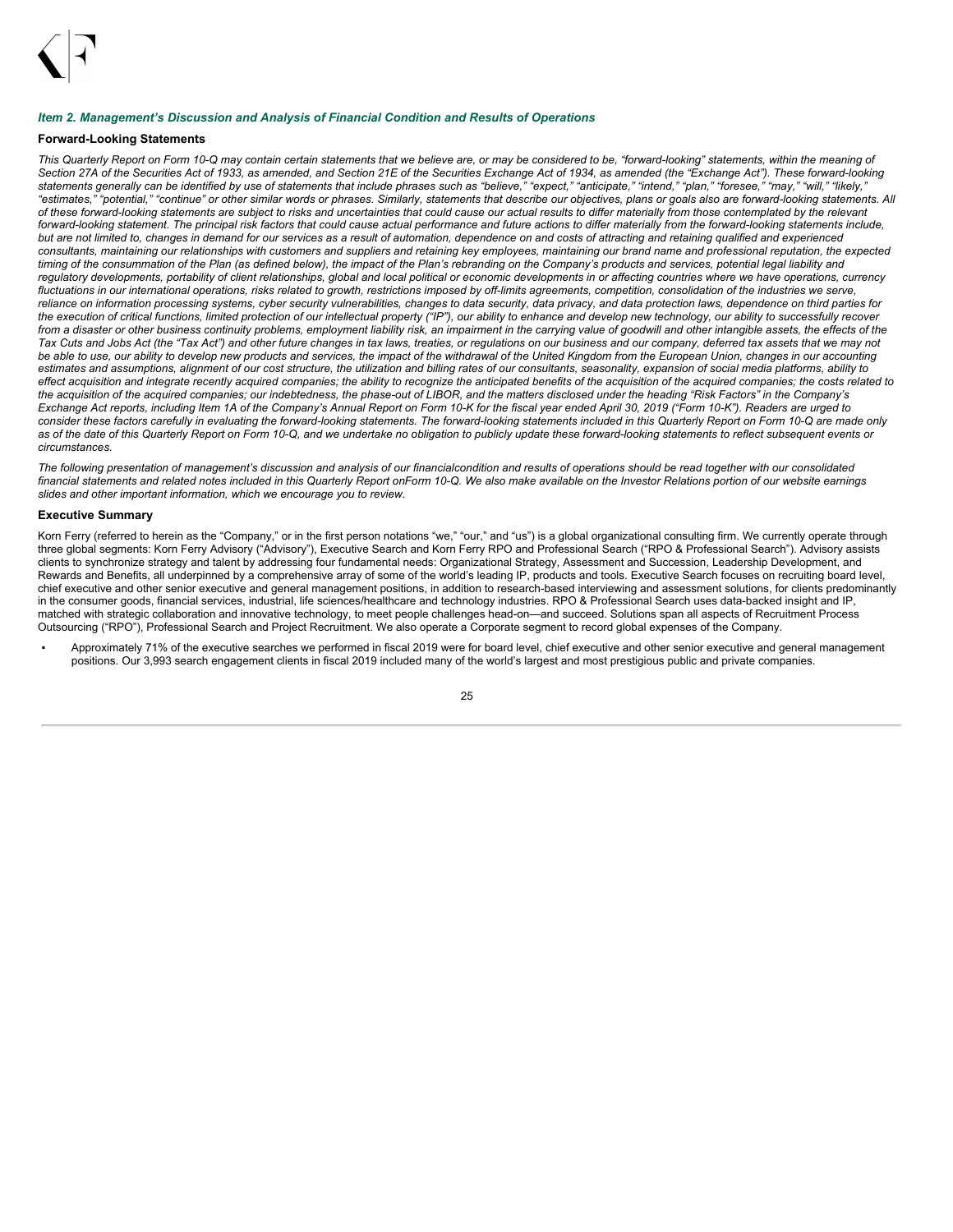

- We have built strong client loyalty, with 90% of the assignments performed during fiscal 2019 having been on behalf of clients for whom we had conducted assignments in the previous three fiscal years.
- Approximately 70% of our revenues were generated from clients that utilize multiple lines of business.
- A pillar of our growth strategy is the Digital business. In fiscal 2019, product sales comprised 31% of our Advisory revenue. Our subscription services delivered online, help us generate long-term relationships with our clients through large scale and technology-based human resources programs. We continue to seek ways to further scale these highly profitable products to our global clients.
- In fiscal 2019, Korn Ferry was recognized as a top five RPO provider in the Baker's Dozen list, marking our 12th consecutive year on the list. Through decades of experience, we have enhanced our RPO solution to deliver quality candidates that drive our clients' business strategies. We leverage proprietary IP and data sets to guide clients on the critical skills and competencies to look for, compensation information to align with market demand, and assessment tools to ensure candidate fit.

While most organizations can develop a sound strategy, they often struggle with how to make it stick. That is where we come in: synchronizing an organization's strategy with its talent to drive superior performance. We help companies design their organization—the structure, roles and responsibilities—to seize these opportunities. In addition, we help organizations select and hire the talent they need to execute their strategy—and show them the best way to compensate, develop and motivate their people.

We do this through our five core solution sets:

| <b>Organizational Strategy</b>   | We map talent strategy to business strategy by designing operating models and organizational structures that align<br>to them, helping organizations put their plans into action. We make sure they have the right people, in the right<br>roles, engaged and enabled to do the right things.          |
|----------------------------------|--------------------------------------------------------------------------------------------------------------------------------------------------------------------------------------------------------------------------------------------------------------------------------------------------------|
| <b>Assessment and Succession</b> | We provide actionable, research-backed insights that allow organizations to understand the true capabilities of their<br>people so they can make decisions that ensure the right leaders are ready—when and where they are needed—in<br>the future.                                                    |
| <b>Talent Acquisition</b>        | From executive search to RPO, we integrate scientific research with our practical experience and industry-specific<br>expertise to recruit professionals of all levels and functions for client organizations.                                                                                         |
| <b>Leadership Development</b>    | We help leaders at all levels of an organization achieve their vision, purpose and strategy. We combine expertise,<br>science and proven techniques with forward thinking and creativity to build leadership experiences that help entry-to<br>senior-level leaders grow and deliver superior results. |
| <b>Rewards and Benefits</b>      | We help organizations design rewards to achieve their strategic objectives. We help them pay their people fairly for<br>doing the right things—with rewards they value—at a cost the organization can afford.                                                                                          |

On June 12, 2018, the Company's Board of Directors approved the One Korn Ferry rebranding plan for the Company (the "Plan"). This Plan includes going to market under a single, master brand architecture, solely as Korn Ferry and sunsetting all the Company's sub-brands, including Futurestep, Hay Group and Lominger, among others. This integrated go-to-market approach was a key driver in our fee revenue growth in fiscal year 2018, which led to the decision to further integrate our go-to-market activities under one master brand — Korn Ferry. As a result, the Company discontinued the use of all sub-brands and changed its name, effective January 1, 2019, to "Korn Ferry." Two of the Company's former sub-brands, Hay Group and Lominger came to Korn Ferry through acquisitions. In connection with the accounting for these acquisitions, \$106.6 million of the purchase price was allocated to indefinite-lived tradename intangible assets. As a result of the decision to discontinue their use, the Company took a one-time, non-cash write-off of tradenames of \$106.6 million during the six months ended October 31, 2018.

On November 1, 2019, we adopted a restructuring plan relating to actions in respect of the integration of the recently completed acquisitions. The purpose of this plan is to rationalize our cost structure as a result of efficiencies and operational improvements that we will be in position to realize upon integration of the Acquired Entities. The plan will include the elimination of redundant positions and consolidation of office space. The estimated cost of the actions contemplated by the plan is between \$20.0 million to \$26.0 million, of which \$18.0 million to \$22.0 million relates to severance and \$2.0 million to \$4.0 million relates to office consolidation and abandonment of premises. These charges are expected to include approximately \$18.0 million to \$24.0 million of cash expenditures. We expect to recognize these charges between the three

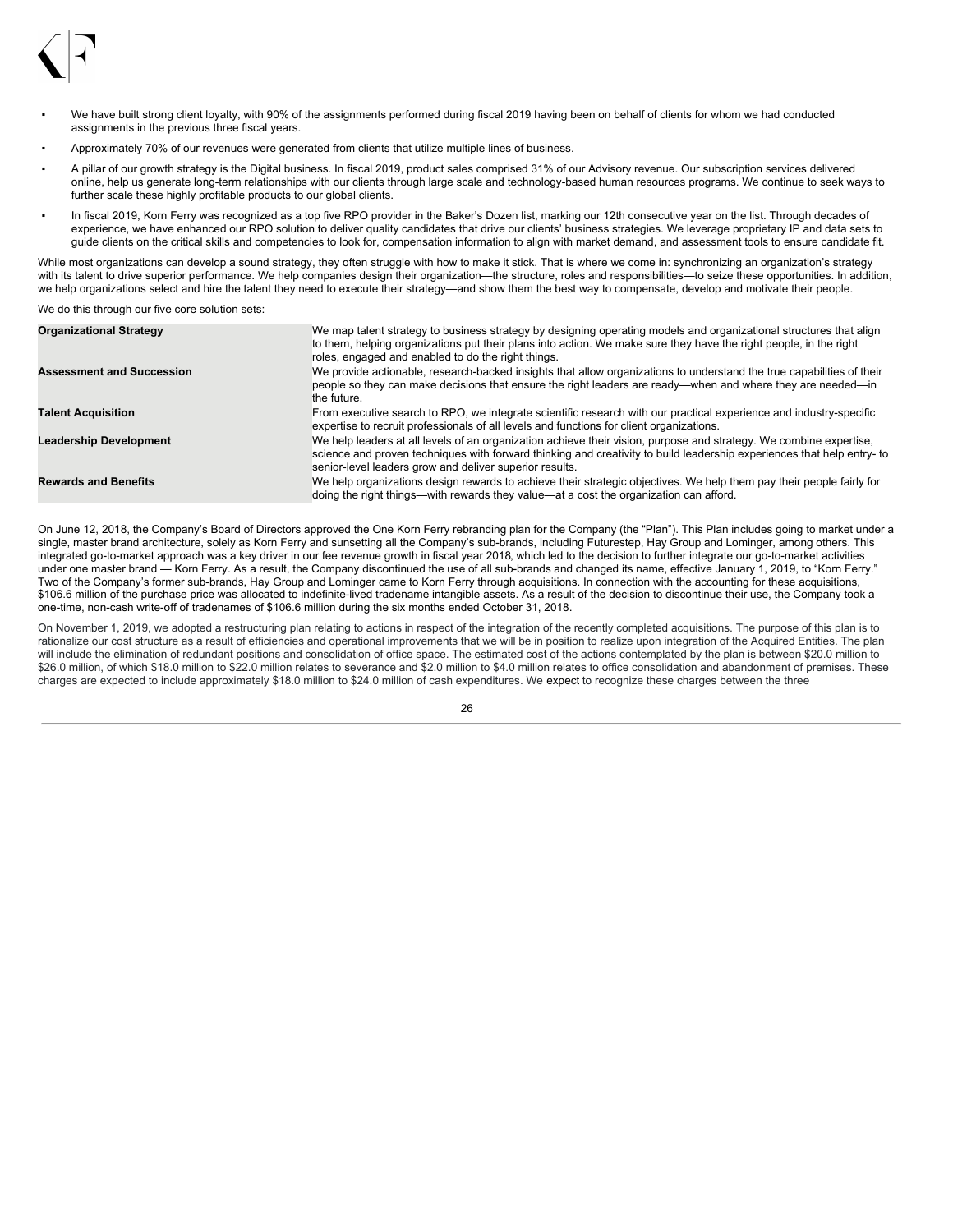

months ended January 31, 2020 and the three months ended July 31, 2020 and expects the restructuring actions to be completed byJuly 31, 2020.

The Company currently operates through three global segments. See Note 10—*Segments*, in the Notes to Consolidated Unaudited Financial Statements for discussion of the Company's global business segments. The Company evaluates performance and allocates resources based on the chief operating decision maker's review of (1) fee revenue and (2) adjusted earnings before interest, taxes, depreciation and amortization ("Adjusted EBITDA"). To the extent that such charges occur, Adjusted EBITDA excludes restructuring charges, integration/acquisition costs, certain separation costs and certain non-cash charges (goodwill, intangible asset and other than temporary impairment). In the six months ended October 31, 2018, Adjusted EBITDA excluded \$106.6 million of write-off of tradenames related to the Plan.

EBITDA, Adjusted EBITDA, and Adjusted EBITDA margin are non-GAAP financial measures. They have limitations as analytical tools, should not be viewed as a substitute for financial information determined in accordance with United States ("U.S.") generally accepted accounting principles ("GAAP"), and should not be considered in isolation or as a substitute for analysis of the Company's results as reported under GAAP. In addition, they may not necessarily be comparable to non-GAAP performance measures that may be presented by other companies.

Management believes the presentation of these non-GAAP financial measures provides meaningful supplemental information regarding Korn Ferry's performance by excluding certain charges, items of income and other items that may not be indicative of Korn Ferry's ongoing operating results. The use of these non-GAAP financial measures facilitates comparisons to Korn Ferry's historical performance and the identification of operating trends that may otherwise be distorted by the factors discussed above. Korn Ferry includes these non-GAAP financial measures because management believes it is useful to investors in allowing for greater transparency with respect to supplemental information used by management in its evaluation of Korn Ferry's ongoing operations and financial and operational decision-making. The accounting policies for the reportable segments are the same as those described in the summary of significant accounting policies in the accompanying consolidated financial statements, except that the above noted items are excluded from EBITDA to arrive at Adjusted EBITDA. Management further believes that EBITDA is useful to investors because it is frequently used by investors and other interested parties to measure operating performance among companies with different capital structures, effective tax rates and tax attributes and capitalized asset values, all of which can vary substantially from company to company.

Fee revenue was \$492.4 million during the three months ended October 31, 2019, a decrease of \$2.8 million, or 1%, compared to \$495.2 million in the three months ended October 31, 2018. Exchange rates unfavorably impacted fee revenue by \$9.4 million, or 2%, in the three months ended October 31, 2019 compared to the year-ago quarter. During the three months ended October 31, 2019, we recorded operating income of \$61.9 million, a decrease of \$9.1 million, compared to \$71.0 million in the three months ended October 31, 2018, with the Advisory, Executive Search and RPO & Professional Search segments contributing \$28.4 million, \$41.2 million and \$15.1 million, respectively, offset by Corporate expenses of \$22.8 million. Net income attributable to Korn Ferry in the three months ended October 31, 2019 was \$42.8 million, a decrease of \$3.2 million as compared to \$46.0 million in the year-ago quarter. During the three months ended October 31, 2019, Adjusted EBITDA was \$78.3 million, a decrease of \$2.0 million, compared to \$80.3 million in the year-ago quarter, with the Advisory, Executive Search and RPO & Professional Search segments contributing \$37.0 million, \$44.0 million and \$16.1 million, respectively, offset by Corporate expenses net of other income of \$18.8 million.

Our cash, cash equivalents and marketable securities decreased by \$158.1 million to \$609.0 million at October 31, 2019, compared to \$767.1 million at April 30, 2019. This decrease was mainly due to annual bonuses earned in fiscal 2019 and paid during the first quarter of fiscal 2020, sign-on and retention payments, \$61.9 million for stock repurchases in the open market, \$23.8 million in payments for the purchase of property and equipment, \$8.7 million paid in tax withholding on restricted stock vestings and \$11.7 million in dividends paid during the first half of fiscal 2020. These decreases were partially offset by cash flows from operations and \$50 million of additional borrowings under the Revolver. As of October 31, 2019, we held marketable securities to settle obligations under our Executive Capital Accumulation Plan ("ECAP") with a cost value of \$137.6 million and a fair value of \$144.6 million. Our vested obligations for which these assets were held in trust totaled \$131.5 million as of October 31, 2019 and our unvested obligations totaled \$23.2 million.

Our working capital increased by \$13.1 million to \$599.0 million as of October 31, 2019, as compared to \$585.9 million at April 30, 2019. We believe that cash on hand and funds from operations and other forms of liquidity will be sufficient to meet our anticipated working capital, capital expenditures, general corporate requirements, repayment of the debt obligations and dividend payments under our dividend policy in the next twelve months. We had \$369.9 million and \$420.2 million available for borrowing under our Revolver at October 31, 2019 and April 30, 2019, respectively. As of October 31, 2019 and April 30, 2019, there was \$3.2 million and \$2.9 million of standby letters of credit issued, respectively, under our long-term debt arrangements. We had a total of \$11.0 million and \$8.5 million of standby letters of credits with other financial institutions as of October 31, 2019 and April 30, 2019, respectively*.*

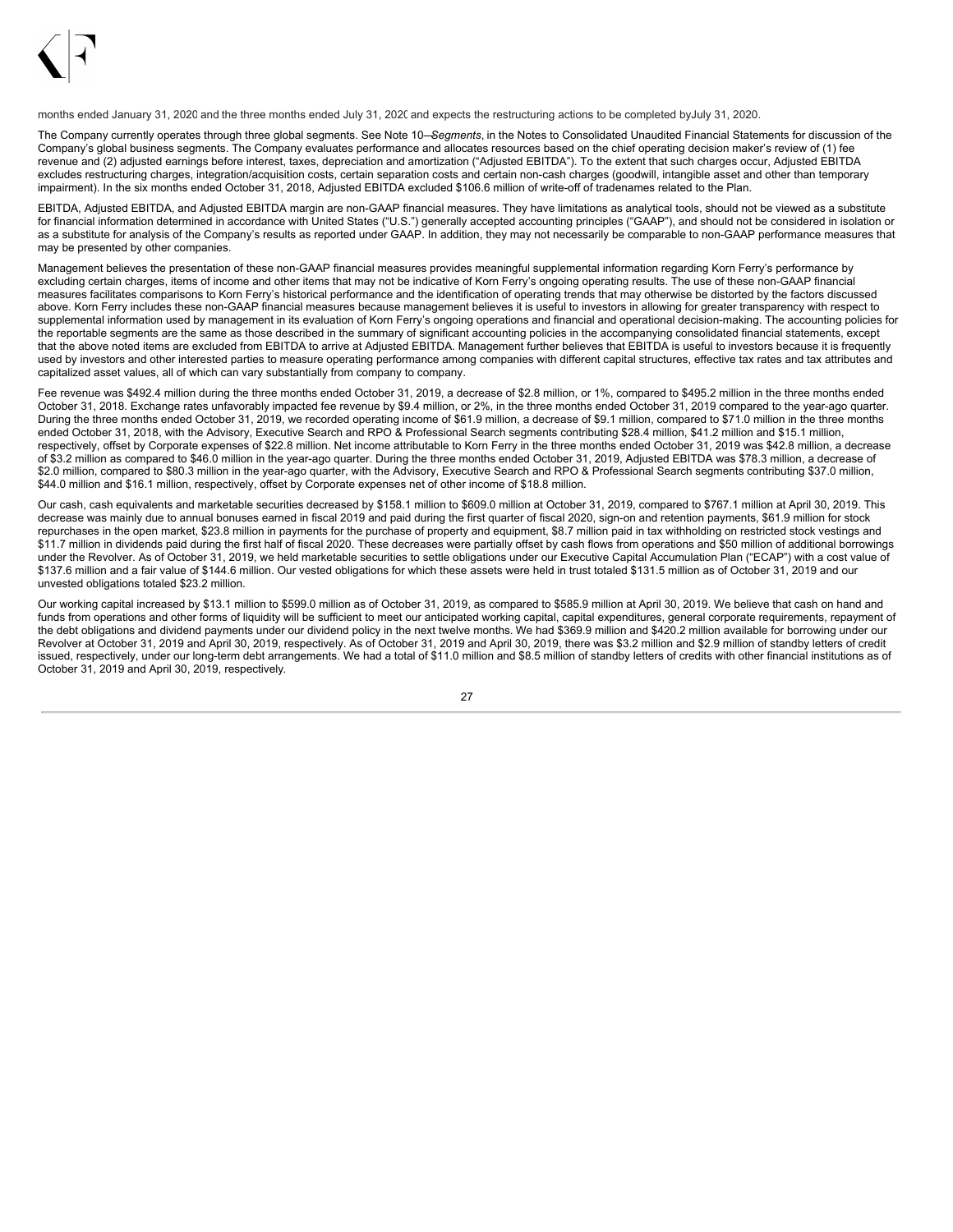## *Results of Operations*

The following table summarizes the results of our operations as a percentage of fee revenue: (Numbers may not total exactly due to rounding)

|                                              | <b>Three Months Ended</b><br>October 31. |        | <b>Six Months Ended</b><br>October 31. |        |  |
|----------------------------------------------|------------------------------------------|--------|----------------------------------------|--------|--|
|                                              | 2019                                     | 2018   | 2019                                   | 2018   |  |
| Fee revenue                                  | 100.0%                                   | 100.0% | 100.0%                                 | 100.0% |  |
| Reimbursed out-of-pocket engagement expenses | 2.4                                      | 2.3    | 2.4                                    | 2.5    |  |
| Total revenue                                | 102.4                                    | 102.3  | 102.4                                  | 102.5  |  |
| Compensation and benefits                    | 68.5                                     | 67.8   | 68.2                                   | 68.5   |  |
| General and administrative expenses          | 12.6                                     | 11.7   | 13.1                                   | 23.6   |  |
| Reimbursed expenses                          | 2.4                                      | 2.3    | 2.4                                    | 2.5    |  |
| Cost of services                             | 3.7                                      | 4.0    | 3.6                                    | 4.0    |  |
| Depreciation and amortization                | 2.6                                      | 2.2    | 2.6                                    | 2.4    |  |
| Operating income                             | 12.6                                     | 14.3   | 12.5                                   | 1.7    |  |
| Net income                                   | 8.7%                                     | 9.6%   | 8.9%                                   | 0.9%   |  |
| Net income attributable to Korn Ferry        | 8.7%                                     | 9.3%   | 8.8%                                   | 0.8%   |  |

The following tables summarize the results of our operations by business segment: (Numbers may not total exactly due to rounding)

|                                             |    |                | <b>Three Months Ended</b><br>October 31, |     |                |                        | <b>Six Months Ended</b><br>October 31. |             |  |                |        |  |  |  |
|---------------------------------------------|----|----------------|------------------------------------------|-----|----------------|------------------------|----------------------------------------|-------------|--|----------------|--------|--|--|--|
|                                             |    | 2019           |                                          |     | 2018           |                        | 2019                                   |             |  | 2018           |        |  |  |  |
|                                             |    | <b>Dollars</b> | $\%$                                     |     | <b>Dollars</b> | $\frac{9}{6}$          | <b>Dollars</b>                         | %           |  | <b>Dollars</b> | %      |  |  |  |
|                                             |    |                |                                          |     |                | (dollars in thousands) |                                        |             |  |                |        |  |  |  |
| Fee revenue                                 |    |                |                                          |     |                |                        |                                        |             |  |                |        |  |  |  |
| <b>Advisory</b>                             | \$ | 209,760        | 42.6%                                    | \$. | 217.089        | 43.8%                  | \$<br>405.286                          | $41.5\%$ \$ |  | 412.464        | 42.9%  |  |  |  |
| <b>Executive Search:</b>                    |    |                |                                          |     |                |                        |                                        |             |  |                |        |  |  |  |
| North America                               |    | 113,818        | 23.1                                     |     | 115,863        | 23.4                   | 225,540                                | 23.1        |  | 227,960        | 23.7   |  |  |  |
| <b>EMEA</b>                                 |    | 39,821         | 8.1                                      |     | 44,928         | 9.1                    | 86,351                                 | 8.8         |  | 91,582         | 9.5    |  |  |  |
| Asia Pacific                                |    | 25.944         | 5.3                                      |     | 27.936         | 5.6                    | 53,306                                 | 5.5         |  | 54.231         | 5.7    |  |  |  |
| Latin America                               |    | 8,272          | 1.7                                      |     | 8,907          | 1.8                    | 15,857                                 | 1.6         |  | 16,785         | 1.8    |  |  |  |
| <b>Total Executive Search</b>               |    | 187,855        | 38.2                                     |     | 197,634        | 39.9                   | 381.054                                | 39.0        |  | 390,558        | 40.7   |  |  |  |
| <b>RPO &amp; Professional Search</b>        |    | 94,774         | 19.2                                     |     | 80,482         | 16.3                   | 190,598                                | 19.5        |  | 157,751        | 16.4   |  |  |  |
| <b>Total fee revenue</b>                    |    | 492,389        | 100.0%                                   |     | 495,205        | 100.0%                 | 976,938                                | 100.0%      |  | 960,773        | 100.0% |  |  |  |
| Reimbursed out-of-pocket engagement expense |    | 11,788         |                                          |     | 11,588         |                        | 23,437                                 |             |  | 24,382         |        |  |  |  |
| <b>Total revenue</b>                        | S  | 504.177        |                                          |     | 506,793        |                        | \$<br>1,000,375                        |             |  | 985,155        |        |  |  |  |

|                                      |                | <b>Three Months Ended</b><br>October 31, |     |                |                        | <b>Six Months Ended</b><br>October 31. |                |            |    |           |            |  |  |  |
|--------------------------------------|----------------|------------------------------------------|-----|----------------|------------------------|----------------------------------------|----------------|------------|----|-----------|------------|--|--|--|
|                                      | 2019           |                                          |     | 2018           |                        |                                        | 2019           |            |    | 2018      |            |  |  |  |
|                                      | <b>Dollars</b> | Margin (1)                               |     | <b>Dollars</b> | Margin (1)             |                                        | <b>Dollars</b> | Margin (1) |    |           | Margin (1) |  |  |  |
|                                      |                |                                          |     |                | (dollars in thousands) |                                        |                |            |    |           |            |  |  |  |
| <b>Operating income (loss)</b>       |                |                                          |     |                |                        |                                        |                |            |    |           |            |  |  |  |
| <b>Advisory</b>                      | \$<br>28,391   | 13.5%                                    | \$. | 29,426         | $13.6\%$ \$            |                                        | 54,182         | 13.4%      | \$ | (53, 653) | $(13.0\%)$ |  |  |  |
| <b>Executive Search:</b>             |                |                                          |     |                |                        |                                        |                |            |    |           |            |  |  |  |
| North America                        | 28.124         | 24.7                                     |     | 35,328         | 30.5                   |                                        | 58.446         | 25.9       |    | 61.842    | 27.1       |  |  |  |
| <b>EMEA</b>                          | 6,511          | 16.4                                     |     | 7.319          | 16.3                   |                                        | 13.822         | 16.0       |    | 14.288    | 15.6       |  |  |  |
| Asia Pacific                         | 5,803          | 22.4                                     |     | 6,767          | 24.2                   |                                        | 12.796         | 24.0       |    | 13,408    | 24.7       |  |  |  |
| Latin America                        | 791            | 9.6                                      |     | 2,053          | 23.0                   |                                        | 1,801          | 11.4       |    | 2,807     | 16.7       |  |  |  |
| <b>Total Executive Search</b>        | 41.229         | 21.9                                     |     | 51.467         | 26.0                   |                                        | 86.865         | 22.8       |    | 92,345    | 23.6       |  |  |  |
| <b>RPO &amp; Professional Search</b> | 15.094         | 15.9                                     |     | 12.516         | 15.6                   |                                        | 30.135         | 15.8       |    | 24.161    | 15.3       |  |  |  |
| Corporate                            | (22, 845)      |                                          |     | (22, 422)      |                        |                                        | (48, 979)      |            |    | (46, 985) |            |  |  |  |
| Total operating income               | 61,869         | 12.6%                                    |     | 70,987         | 14.3%                  |                                        | 122,203        | 12.5%      |    | 15,868    | 1.7%       |  |  |  |

(1) Margin calculated as a percentage of fee revenue by business segment.

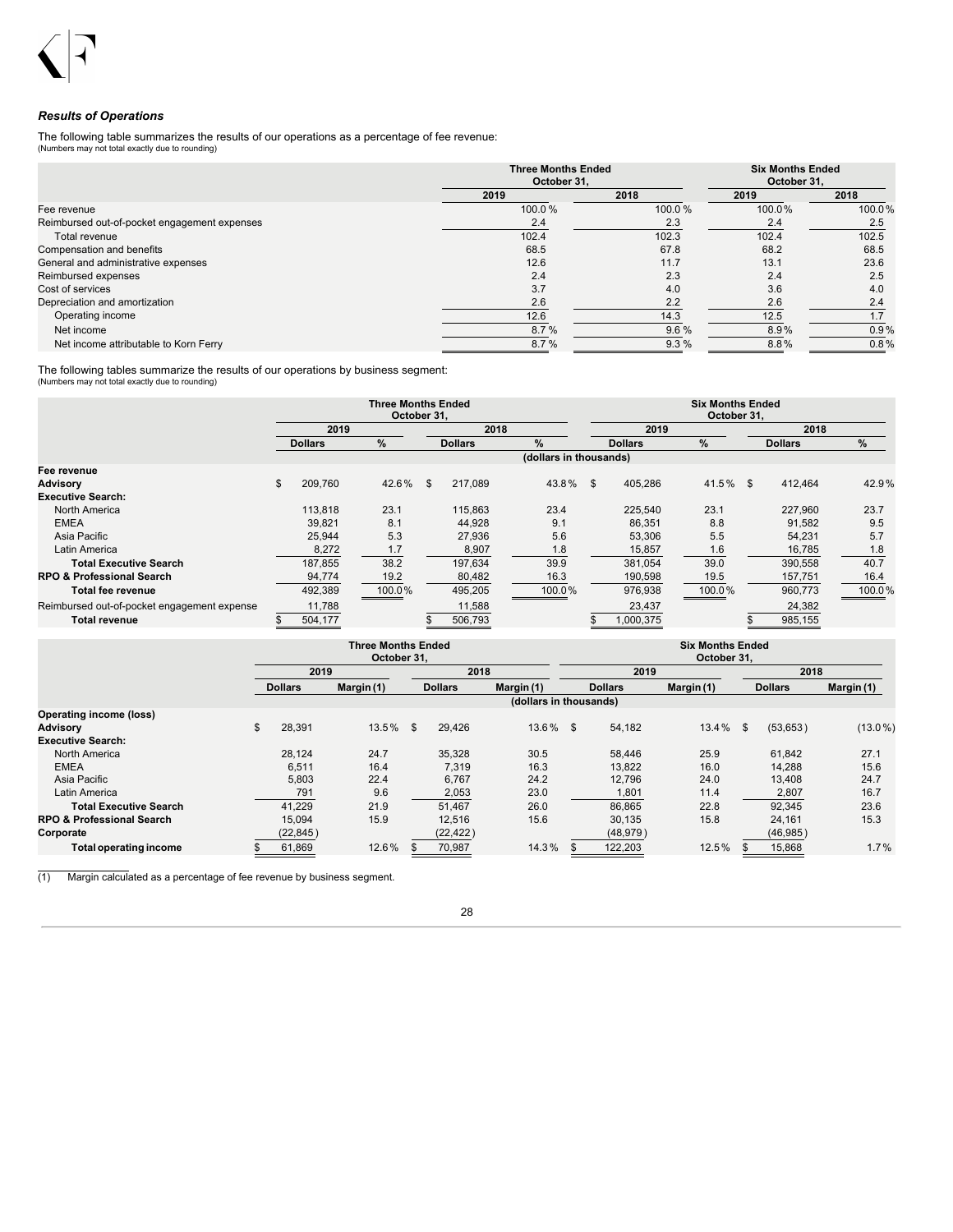|                                                                                                       |    |                                  |                |                                |    |                              |     |                             |              | Three Months Ended October 31, 2019 |                |                                  |    |                                |    |                                          |    |                                     |
|-------------------------------------------------------------------------------------------------------|----|----------------------------------|----------------|--------------------------------|----|------------------------------|-----|-----------------------------|--------------|-------------------------------------|----------------|----------------------------------|----|--------------------------------|----|------------------------------------------|----|-------------------------------------|
|                                                                                                       |    |                                  |                |                                |    |                              |     | <b>Executive Search</b>     |              |                                     |                |                                  |    |                                |    |                                          |    |                                     |
|                                                                                                       |    | Advisory                         |                | <b>North</b><br>America        |    | <b>EMEA</b>                  |     | Asia Pacific                |              | Latin<br>America<br>(in thousands)  |                | Subtotal                         |    | RPO&<br>Professional<br>Search |    | Corporate                                |    | Consolidated                        |
| Fee revenue                                                                                           | S  | 209,760                          | $\mathfrak{s}$ | 113,818                        | s  | 39,821                       | \$. | 25,944                      |              | 8,272                               | \$             | 187,855                          | \$ | 94,774                         | \$ |                                          |    | 492,389                             |
| Total revenue                                                                                         | S  | 213,922                          |                | 117,077                        |    | 40,441                       | \$  | 26,168                      | S            | 8,273                               | \$             | 191,959                          | S  | 98,296                         | S  |                                          | S. | 504,177                             |
| Net income attributable to Korn Ferry<br>Net income attributable to noncontrolling<br>interest        |    |                                  |                |                                |    |                              |     |                             |              |                                     |                |                                  |    |                                |    |                                          | \$ | 42,804<br>228                       |
| Other income, net<br>Interest expense, net<br>Income tax provision                                    |    |                                  |                |                                |    |                              |     |                             |              |                                     |                |                                  |    |                                |    |                                          |    | (1, 133)<br>4,210<br>15,760         |
| Operating income (loss)<br>Depreciation and amortization<br>Other income (loss), net<br><b>EBITDA</b> | \$ | 28,391<br>8,042<br>520<br>36,953 | $\mathfrak{L}$ | 28,124<br>869<br>637<br>29,630 | \$ | 6,511<br>450<br>107<br>7,068 | \$  | 5,803<br>329<br>72<br>6,204 | $\mathbf{s}$ | 791<br>315<br>30<br>1,136           | $\mathfrak{L}$ | 41,229<br>1,963<br>846<br>44,038 | \$ | 15,094<br>990<br>54<br>16,138  | \$ | (22, 845)<br>1,720<br>(287)<br>(21, 412) |    | 61,869<br>12,715<br>1,133<br>75,717 |
| Integration/acquisition costs                                                                         |    |                                  |                |                                |    |                              |     | $\hspace{0.05cm}$           |              |                                     |                |                                  |    |                                |    | 2,615                                    |    | 2,615                               |
| <b>Adjusted EBITDA</b>                                                                                |    | 36,953                           |                | 29,630                         |    | 7,068                        |     | 6,204                       |              | 1,136                               |                | 44,038                           |    | 16,138                         |    | (18, 797)                                |    | 78,332                              |
| Operating margin                                                                                      |    | 13.5 %                           |                | 24.7%                          |    | 16.4 %                       |     | 22.4 %                      |              | 9.6%                                |                | 21.9%                            |    | 15.9%                          |    |                                          |    | 12.6 %                              |
| Adjusted EBITDA margin                                                                                |    | 17.6 %                           |                | 26.0%                          |    | 17.7%                        |     | 23.9%                       |              | 13.7%                               |                | 23.4 %                           |    | 17.0%                          |    |                                          |    | 15.9%                               |

|                                                                                    |               |              |                         |    |             |     |                         |              | Three Months Ended October 31, 2018 |                |                 |    |                                |    |                          |               |                     |
|------------------------------------------------------------------------------------|---------------|--------------|-------------------------|----|-------------|-----|-------------------------|--------------|-------------------------------------|----------------|-----------------|----|--------------------------------|----|--------------------------|---------------|---------------------|
|                                                                                    |               |              |                         |    |             |     | <b>Executive Search</b> |              |                                     |                |                 |    |                                |    |                          |               |                     |
|                                                                                    | Advisory      |              | <b>North</b><br>America |    | <b>EMEA</b> |     | <b>Asia Pacific</b>     |              | Latin<br>America<br>(in thousands)  |                | <b>Subtotal</b> |    | RPO&<br>Professional<br>Search |    | Corporate                |               | <b>Consolidated</b> |
| Fee revenue                                                                        | \$<br>217,089 | \$           | 115,863                 | \$ | 44,928      | -S  | 27,936                  |              | 8,907                               | $\mathfrak{s}$ | 197,634         | s  | 80,482                         | S  |                          | £.            | 495,205             |
| Total revenue                                                                      | \$<br>221,419 | \$           | 119,322                 | S  | 45,636      | \$  | 28,146                  |              | 8,912                               | \$             | 202,016         | \$ | 83,358                         | \$ | $\overline{\phantom{m}}$ | \$            | 506,793             |
| Net income attributable to Korn Ferry<br>Net income attributable to noncontrolling |               |              |                         |    |             |     |                         |              |                                     |                |                 |    |                                |    |                          | $\mathsf{\$}$ | 46,034              |
| interest                                                                           |               |              |                         |    |             |     |                         |              |                                     |                |                 |    |                                |    |                          |               | 1,283               |
| Other loss, net                                                                    |               |              |                         |    |             |     |                         |              |                                     |                |                 |    |                                |    |                          |               | 4,500               |
| Interest expense, net                                                              |               |              |                         |    |             |     |                         |              |                                     |                |                 |    |                                |    |                          |               | 4,337               |
| Income tax provision                                                               |               |              |                         |    |             |     |                         |              |                                     |                |                 |    |                                |    |                          |               | 14,833              |
| Operating income (loss)                                                            | \$<br>29,426  | $\mathbf{s}$ | 35,328                  | \$ | 7,319       | \$. | 6,767                   | $\mathbf{s}$ | 2,053                               | $\mathfrak{L}$ | 51,467          | s. | 12,516                         | S. | (22, 422)                |               | 70,987              |
| Depreciation and amortization                                                      | 6,964         |              | 968                     |    | 95          |     | 375                     |              | 101                                 |                | 1,539           |    | 761                            |    | 1,754                    |               | 11,018              |
| Other income (loss), net                                                           | 265           |              | (3,981)                 |    | 22          |     | 77                      |              | 93                                  |                | (3,789)         |    | (79)                           |    | (897)                    |               | (4,500)             |
| <b>EBITDA</b>                                                                      | 36,655        |              | 32,315                  |    | 7,436       |     | 7,219                   |              | 2,247                               |                | 49,217          |    | 13,198                         |    | (21, 565)                |               | 77,505              |
| Integration/acquisition costs                                                      | 2,755         |              |                         |    | –           |     |                         |              |                                     |                |                 |    |                                |    | 80                       |               | 2,835               |
| <b>Adjusted EBITDA</b>                                                             | 39,410        |              | 32,315                  |    | 7,436       |     | 7,219                   |              | 2,247                               |                | 49,217          |    | 13,198                         |    | (21, 485)                |               | 80,340              |
| Operating margin                                                                   | 13.6%         |              | 30.5%                   |    | 16.3%       |     | 24.2%                   |              | 23.0%                               |                | 26.0%           |    | 15.6%                          |    |                          |               | 14.3 %              |
| Adjusted EBITDA margin                                                             | 18.2 %        |              | 27.9%                   |    | 16.6%       |     | 25.8%                   |              | 25.2%                               |                | 24.9%           |    | 16.4 %                         |    |                          |               | 16.2%               |

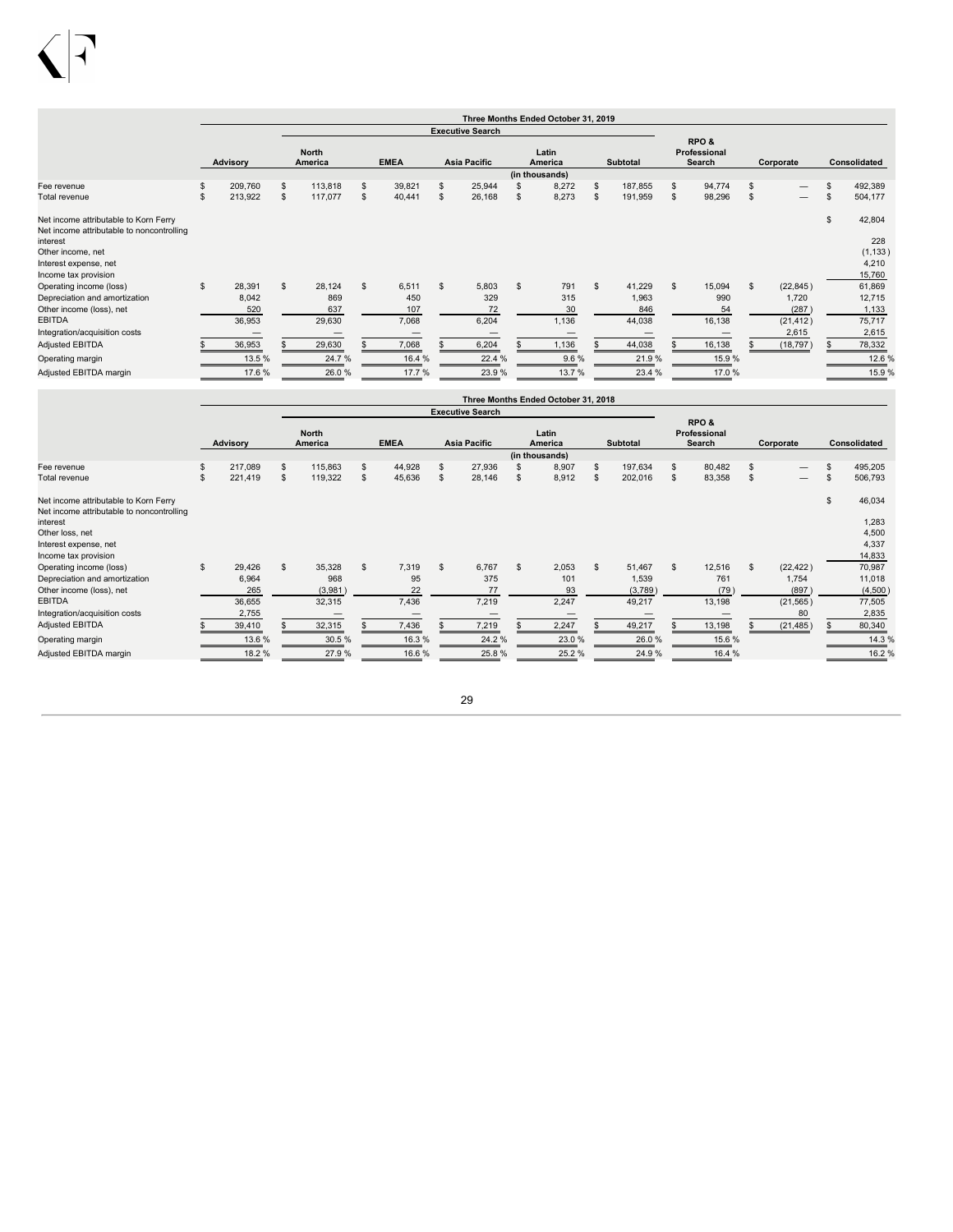|                                                                                                       |     |                                     |                                          |    |                                |                               |                | Six Months Ended October 31, 2019  |    |                                    |   |                                  |    |                                         |    |                                       |
|-------------------------------------------------------------------------------------------------------|-----|-------------------------------------|------------------------------------------|----|--------------------------------|-------------------------------|----------------|------------------------------------|----|------------------------------------|---|----------------------------------|----|-----------------------------------------|----|---------------------------------------|
|                                                                                                       |     |                                     |                                          |    |                                | <b>Executive Search</b>       |                |                                    |    |                                    |   |                                  |    |                                         |    |                                       |
|                                                                                                       |     | Advisory                            | <b>North</b><br>America                  |    | <b>EMEA</b>                    | <b>Asia Pacific</b>           |                | Latin<br>America<br>(in thousands) |    | <b>Subtotal</b>                    |   | RPO&<br>Professional<br>Search   |    | Corporate                               |    | <b>Consolidated</b>                   |
| Fee revenue                                                                                           | \$. | 405,286                             | \$<br>225,540                            | s  | 86,351                         | \$<br>53,306                  |                | 15,857                             | \$ | 381,054                            | S | 190,598                          | S  |                                         |    | 976,938                               |
| <b>Total revenue</b>                                                                                  | S   | 413,242                             | \$<br>232,523                            | S  | 87,753                         | 53,836                        | \$.            | 15,860                             | S  | 389,972                            | S | 197,161                          | \$ |                                         | S. | 1,000,375                             |
| Net income attributable to Korn Ferry<br>Net income attributable to noncontrolling<br>interest        |     |                                     |                                          |    |                                |                               |                |                                    |    |                                    |   |                                  |    |                                         | \$ | 85,755<br>927                         |
| Other income, net<br>Interest expense, net<br>Income tax provision                                    |     |                                     |                                          |    |                                |                               |                |                                    |    |                                    |   |                                  |    |                                         |    | (2,959)<br>8,267<br>30,213            |
| Operating income (loss)<br>Depreciation and amortization<br>Other income (loss), net<br><b>EBITDA</b> | s.  | 54,182<br>16,095<br>1,246<br>71,523 | \$<br>58,446<br>1.770<br>1,777<br>61,993 | \$ | 13,822<br>906<br>119<br>14,847 | 12,796<br>675<br>87<br>13,558 | $\mathfrak{s}$ | 1,801<br>643<br>87<br>2,531        | \$ | 86,865<br>3,994<br>2,070<br>92,929 | S | 30,135<br>1,982<br>128<br>32,245 | \$ | (48, 979)<br>3,421<br>(485)<br>(46,043) |    | 122,203<br>25,492<br>2,959<br>150,654 |
| Integration/acquisition costs                                                                         |     | –                                   |                                          |    |                                |                               |                |                                    |    | –                                  |   |                                  |    | 2,615                                   |    | 2,615                                 |
| <b>Adjusted EBITDA</b>                                                                                |     | 71,523                              | 61,993                                   |    | 14,847                         | 13,558                        |                | 2,531                              |    | 92,929                             |   | 32,245                           |    | (43, 428)                               |    | 153,269                               |
| Operating margin                                                                                      |     | 13.4 %                              | 25.9%                                    |    | 16.0%                          | 24.0%                         |                | 11.4 %                             |    | 22.8%                              |   | 15.8%                            |    |                                         |    | 12.5 %                                |
| Adjusted EBITDA margin                                                                                |     | 17.6%                               | 27.5%                                    |    | 17.2 %                         | 25.4 %                        |                | 16.0%                              |    | 24.4 %                             |   | 16.9%                            |    |                                         |    | 15.7%                                 |

|                                                                                    |                |                  |                |             |                         |              | Six Months Ended October 31, 2018  |              |                 |                                |                |                          |                     |
|------------------------------------------------------------------------------------|----------------|------------------|----------------|-------------|-------------------------|--------------|------------------------------------|--------------|-----------------|--------------------------------|----------------|--------------------------|---------------------|
|                                                                                    |                |                  |                |             | <b>Executive Search</b> |              |                                    |              |                 |                                |                |                          |                     |
|                                                                                    | Advisory       | North<br>America |                | <b>EMEA</b> | Asia Pacific            |              | Latin<br>America<br>(in thousands) |              | <b>Subtotal</b> | RPO&<br>Professional<br>Search |                | Corporate                | <b>Consolidated</b> |
| Fee revenue                                                                        | \$<br>412,464  | \$<br>227,960    | $\mathfrak{s}$ | 91,582      | \$<br>54,231            |              | 16,785                             | S            | 390,558         | \$<br>157,751                  | S.             | $\overline{\phantom{0}}$ | \$<br>960,773       |
| Total revenue                                                                      | \$<br>421,566  | \$<br>235,079    | $\mathfrak{s}$ | 93,385      | \$<br>54,771            | s            | 16,815                             | £.           | 400,050         | \$<br>163,539                  | $\mathfrak{L}$ | $\overline{\phantom{0}}$ | \$<br>985,155       |
| Net income attributable to Korn Ferry<br>Net income attributable to noncontrolling |                |                  |                |             |                         |              |                                    |              |                 |                                |                |                          | \$<br>7,423         |
| interest                                                                           |                |                  |                |             |                         |              |                                    |              |                 |                                |                |                          | 1,302               |
| Other income, net                                                                  |                |                  |                |             |                         |              |                                    |              |                 |                                |                |                          | (20)                |
| Interest expense, net                                                              |                |                  |                |             |                         |              |                                    |              |                 |                                |                |                          | 8,440               |
| Income tax benefit                                                                 |                |                  |                |             |                         |              |                                    |              |                 |                                |                |                          | (1, 277)            |
| Operating income (loss)                                                            | \$<br>(53,653) | \$<br>61,842     | $\mathfrak{L}$ | 14,288      | \$<br>13,408            | $\mathbf{s}$ | 2,807                              | $\mathbf{s}$ | 92,345          | \$<br>24,161                   | $\mathfrak{s}$ | (46,985)                 | 15,868              |
| Depreciation and amortization                                                      | 14,395         | 1,947            |                | 465         | 745                     |              | 208                                |              | 3,365           | 1,522                          |                | 3,467                    | 22,749              |
| Other income (loss), net                                                           | 835            | (480)            |                | 362         | 252                     |              | 130                                |              | 264             | 26                             |                | (1, 105)                 | 20                  |
| <b>EBITDA</b>                                                                      | (38, 423)      | 63,309           |                | 15,115      | 14,405                  |              | 3,145                              |              | 95,974          | 25,709                         |                | (44, 623)                | 38,637              |
| Integration/acquisition costs                                                      | 5,782          |                  |                |             |                         |              |                                    |              |                 |                                |                | 160                      | 5,942               |
| Tradename write-offs                                                               | 106,555        |                  |                |             |                         |              | –                                  |              |                 |                                |                |                          | 106,555             |
| Adjusted EBITDA                                                                    | 73,914         | 63,309           |                | 15,115      | 14,405                  |              | 3,145                              |              | 95,974          | 25,709                         |                | (44, 463)                | 151,134             |
| Operating margin                                                                   | $(13.0\%)$     | 27.1%            |                | 15.6%       | 24.7%                   |              | 16.7%                              |              | 23.6%           | 15.3 %                         |                |                          | 1.7%                |
| Adjusted EBITDA margin                                                             | 17.9%          | 27.8%            |                | 16.5%       | 26.6%                   |              | 18.7%                              |              | 24.6%           | 16.3%                          |                |                          | 15.7%               |

### **Three Months Ended October 31, 2019 Compared to Three Months Ended October 31, 2018**

#### *Fee Revenue*

Fee Revenue. Fee revenue decreased by \$2.8 million, or 1%, to \$492.4 million in the three months ended October 31, 2019 compared to \$495.2 million in the year-ago quarter. Exchange rates unfavorably impacted fee revenue by \$9.4 million, or 2%, in the three months ended October 31, 2019 compared to the year-ago quarter. The lower fee revenue was attributable to decline in Executive Search and Advisory offset by growth in RPO & Professional Search.

*Advisory.* Advisory reported fee revenue of \$209.8 million, a decrease of \$7.3 million, or 3%, in the three months ended October 31, 2019 compared to \$217.1 million in the year-ago quarter. Exchange rates unfavorably impacted fee revenue by \$4.3 million, or 2%, in the three months ended October 31, 2019 compared to the year-ago quarter. The decrease in fee revenue was primarily due to lower fee revenue in digital and consulting services of \$3.9 million and \$3.4 million, respectively, during the three months ended October 31, 2019 compared to the year-ago quarter.

*Executive Search.* Executive Search reported fee revenue of \$187.9 million, a decrease of \$9.7 million, or 5%, in the three months ended October 31, 2019 compared to \$197.6 million in the year-ago quarter. Exchange rates unfavorably impacted

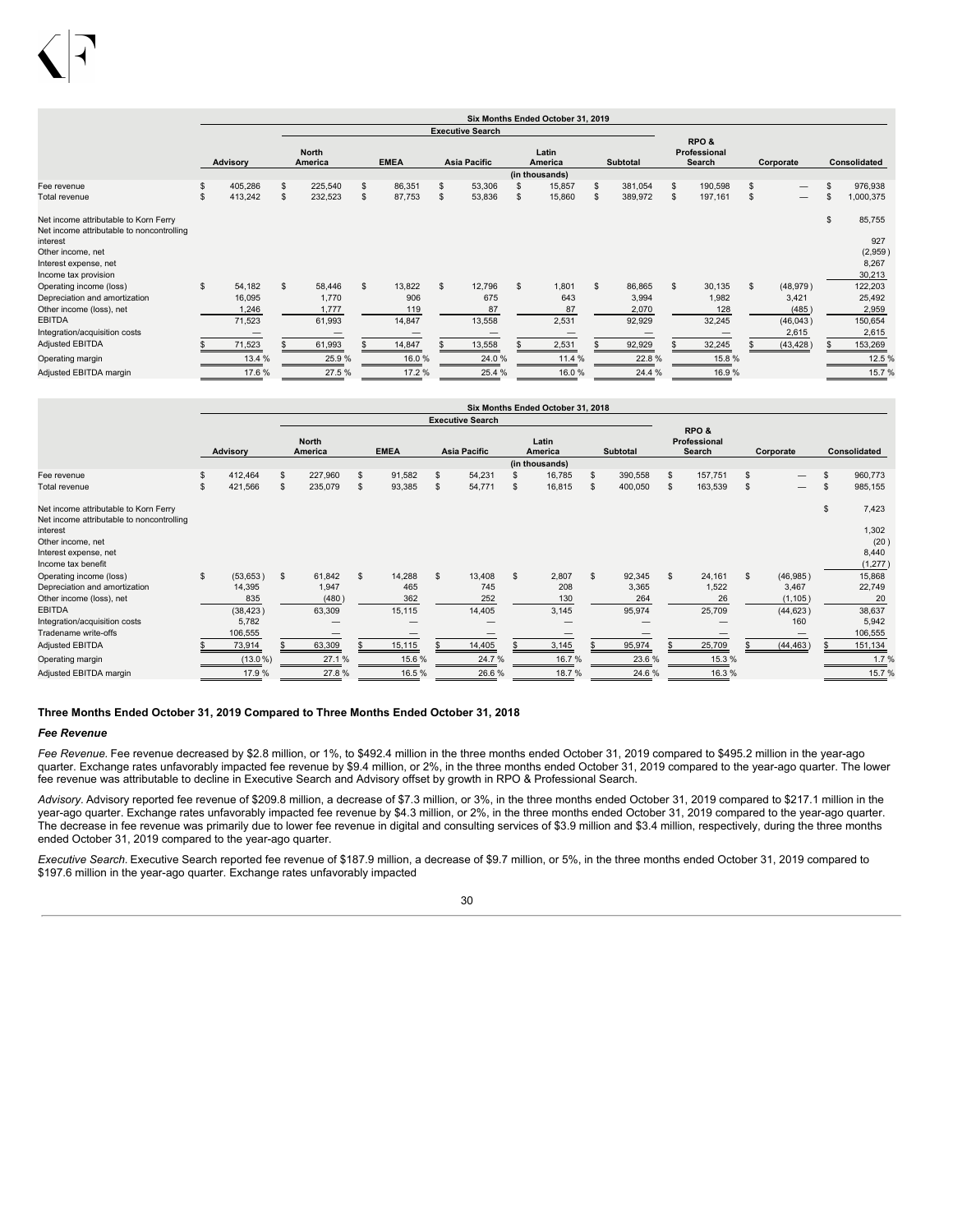

fee revenue by \$3.4 million, or 2% in the three months ended October 31, 2019 compared to the year-ago quarter. As detailed below, there was lower fee revenue in all regions in the three months ended October 31, 2019 as compared to the year-ago quarter. The overall decrease in fee revenue was driven by decreases in fee revenue from the financial services, industrial, and consumer sectors.

North America reported fee revenue of \$113.8 million, a decrease of \$2.1 million, or 2%, in the three months ended October 31, 2019 compared to \$115.9 million in the vearago quarter. Exchange rates unfavorably impacted fee revenue by \$0.2 million in three months ended October 31, 2019 compared to the year-ago quarter. The decrease in fee revenue was due to a 1% decrease in the number of engagements billed and a 1% decrease in the weighted-average fee billed per engagement (calculated using local currency) during the three months ended October 31, 2019 compared to the year-ago quarter.

Europe, the Middle East, and Africa ("EMEA") reported fee revenue of \$39.8 million, a decrease of \$5.1 million, or 11%, in the three months ended October 31, 2019 compared to \$44.9 million in the year-ago quarter. Exchange rates unfavorably impacted fee revenue by \$2.1 million, or 5%, in the three months ended October 31, 2019 compared to the year-ago quarter. The decrease in fee revenue was due to a 7% decrease in the number of engagements billed during the three months ended October 31, 2019 compared to the year-ago quarter. The performance in the United Kingdom, Germany, and France were the primary contributors to the decrease in fee revenue, partially offset by increases in Ireland, and the United Arab Emirates in the three months ended October 31, 2019 compared to the year-ago quarter.

Asia Pacific reported fee revenue of \$25.9 million, a decrease of \$2.0 million, or 7%, in the three months ended October 31, 2019 compared to \$27.9 million in the year-ago quarter. Exchange rates unfavorably impacted fee revenue by \$0.6 million, or 2%, in the three months ended October 31, 2019 compared to the year-ago quarter. The decrease in fee revenue was due to an 8% decrease in the weighted-average fees billed per engagement (calculated using local currency), offset by a 3% increase in the number of engagements billed during the three months ended October 31, 2019 compared to the year-ago quarter. The performance in Australia and China were the primary contributors to the decrease in fee revenue, partially offset by an increase in fee revenue in Singapore and India in the three months ended October 31, 2019 compared to the year-ago quarter.

Latin America reported fee revenue of \$8.3 million, a decrease of \$0.6 million, or 7%, in the three months ended October 31, 2019 compared to \$8.9 million in the year-ago quarter. Exchange rates unfavorably impacted fee revenue by \$0.5 million, or 6%, in the three months ended October 31, 2019 compared to the year-ago quarter. The decrease in fee revenue in the region was due to lower fee revenue in Brazil and Mexico, partially offset by higher fee revenue in Chile in the three months ended October 31, 2019 compared to the year-ago quarter.

*RPO & Professional Search.* RPO & Professional Search reported fee revenue of \$94.8 million, an increase of \$14.3 million, or 18%, in the three months ended October 31, 2019 compared to \$80.5 million in the year-ago quarter. Exchange rates unfavorably impacted fee revenue by \$1.7 million, or 2% in the three months ended October 31, 2019 compared to the year-ago quarter. Higher fee revenues in RPO & Professional Search of \$11.6 million and \$2.7 million, respectively, drove the increase in fee revenue.

#### *Compensation and Benefits*

Compensation and benefits expense increased by \$1.6 million, to \$337.4 million in the three months ended October 31, 2019 from \$335.8 million in the year-ago quarter. Exchange rates favorably impacted compensation and benefits by \$6.0 million, or 2%, in the three months ended October 31, 2019 compared to the year-ago quarter. The increase in compensation and benefits was primarily due to an increase in salaries and related payroll taxes related to an increase in average headcount, partially offset by a decrease in performance-related bonus expense in the three months ended October 31, 2019 compared to the year-ago quarter.

Advisory compensation and benefits expense decreased by \$7.3 million, or 5%, to \$134.3 million in the three months ended October 31, 2019 from \$141.6 million in the year-ago quarter. Exchange rates favorably impacted compensation and benefits by \$2.6 million, or 2%, in the three months ended October 31, 2019 compared to the yearago quarter. The decrease in compensation and benefits expense was due to a lower performance-related bonus expense and a decrease in integration costs. The decreases in compensation and benefits expense was partially offset by higher salaries and related payroll taxes in the three months ended October 31, 2019 compared to the year-ago quarter. Advisory compensation and benefits expense, as a percentage of fee revenue, decreased to 64% in the three months ended October 31, 2019 from 65% in the year-ago quarter.

Executive Search compensation and benefits expensewas \$124.2 million in the three months ended October 31, 2019 compared to \$124.1 million in the year-ago quarter. Exchange rates favorably impacted compensation and benefits by \$2.1 million, or 2%, in the three months ended October 31, 2019 compared to the year-ago quarter. Executive Search compensation and benefits expense, as a percentage of fee revenue, increased to 66% in the three months ended October 31, 2019 from 63% in the yearago quarter.

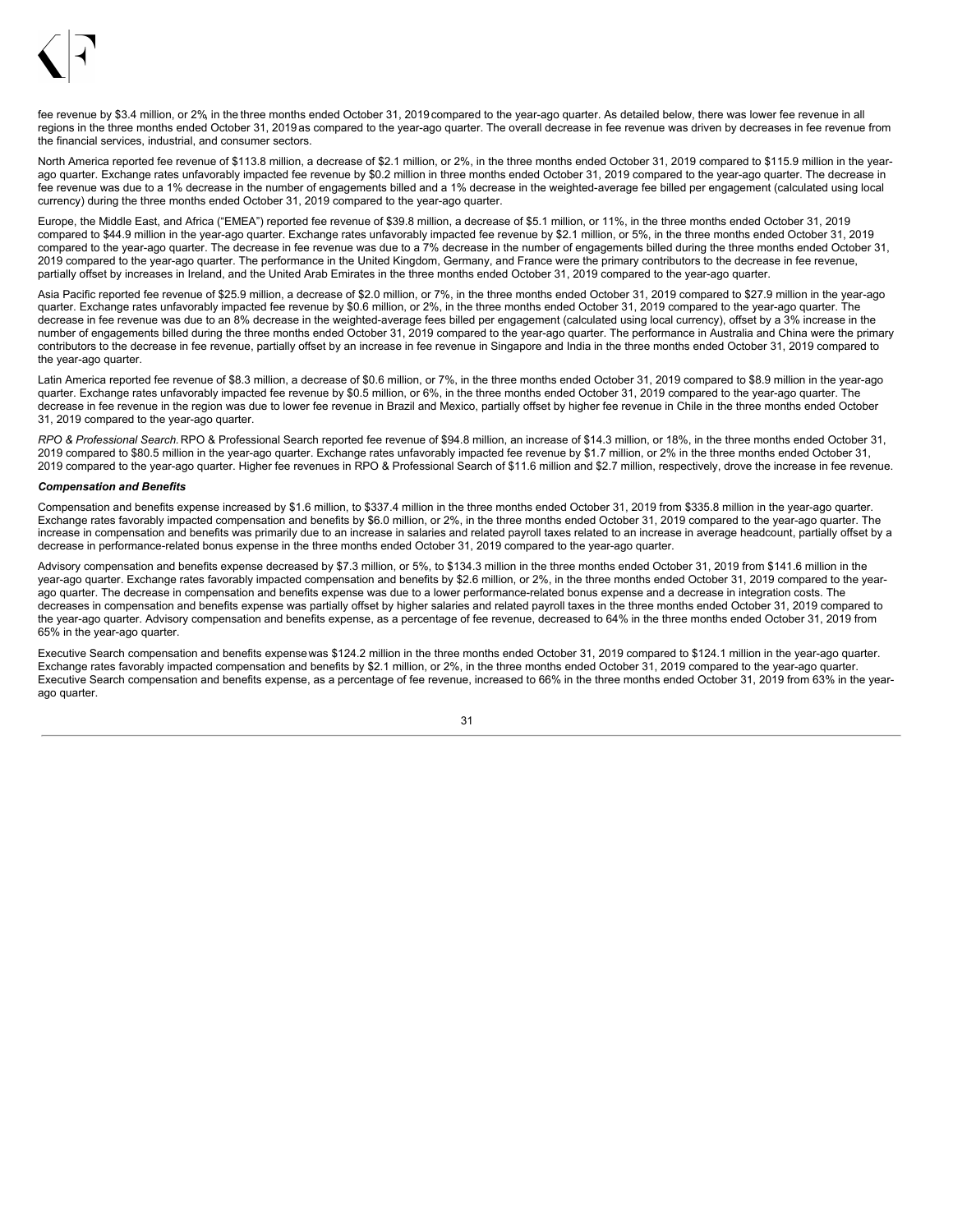

RPO & Professional Search compensation and benefits expenseincreased by \$9.5 million, or 16%, to \$67.3 million in the three months ended October 31, 2019 from \$57.8 million in the year-ago quarter. Exchange rates favorably impacted compensation and benefits by \$1.2 million, or 2%, in the three months ended October 31, 2019 compared to the year-ago quarter. The increase was due to higher salaries and related payroll taxes resulting from a 28% increase in the average headcount in the three months ended October 31, 2019 compared to the year-ago quarter. The higher average headcount was driven by the need to service an increase in fee revenue in the RPO business. The increase in compensation and benefits expense was partially offset by lower performance-related bonus expense. RPO & Professional Search compensation and benefits expense, as a percentage of fee revenue, decreased to 71% in the three months ended October 31, 2019 from 72%in the year-ago quarter.

Corporate compensation and benefits expense decreased by \$0.8 million, or 7%, to \$11.5 million in the three months ended October 31, 2019 from \$12.3 million in the yearago quarter. The decrease was primarily due to a lower performance-related bonus expense in the three months ended October 31, 2019 compared to the year-ago quarter.

#### *General and Administrative Expenses*

General and administrative expenses was \$62.0 million, an increase of \$4.3 million, or 7%, in the three months ended October 31, 2019 compared to \$57.7 million in the year-ago quarter. Exchange rates favorably impacted general and administrative expenses by \$1.4 million, or 2%, in the three months ended October 31, 2019 compared to the year-ago quarter. The increase in general and administrative expenses was due to higher marketing and business development expenses, premise and office expenses and integration and acquisition costs. General and administrative expenses, as a percentage of fee revenue, was 13% in the three months ended October 31, 2019 compared to 12% in the year-ago quarter.

Advisory general and administrative expenses was \$25.4 million in the three months ended October 31, 2019 compared to \$24.1 million in the year-ago quarter. The increase of \$1.3 million was mainly due to an increase in marketing and business development expenses. Advisory general and administrative expenses, as a percentage of fee revenue, increased to 12% in the three months ended October 31, 2019 from 11% in the year-ago quarter.

Executive Search general and administrative expenses was \$18.9 million in the three months ended October 31, 2019 compared to \$19.1 million in the year-ago quarter. Executive Search general and administrative expenses, as a percentage of fee revenue, was 10% in both the three months ended October 31, 2019 and 2018.

RPO & Professional Search general and administrative expenses was \$8.2 million in the three months ended October 31, 2019 compared to \$6.1 million in the year-ago quarter. The increase was primarily due to an increase in foreign exchange loss and higher premise and office expenses. RPO & Professional Search general and administrative expenses, as a percentage of fee revenue, increased to 9% in the three months ended October 31, 2019 from 8% in the year-ago quarter.

Corporate general and administrative expenses increased \$1.2 million, or 14%, to \$9.6 million in the three months ended October 31, 2019 compared to \$8.4 million in the year-ago quarter. The increase was primarily due to an increase in integration/acquisition costs, offset by a decrease in legal and other professional fees during the three months ended October 31, 2019 compared to the year-ago quarter.

#### *Cost of Services Expense*

Cost of services expense consists primarily of non-billable contractor and product costs related to the delivery of various services and products, primarily in RPO & Professional Search and Advisory. Cost of services expense was \$18.4 million in the three months ended October 31, 2019 compared to \$19.6 million in the year-ago quarter. Cost of services expense, as a percentage of fee revenue, was 4% in both the three months ended October 31, 2019 and 2018.

### *Depreciation and Amortization Expenses*

Depreciation and amortization expenses were \$12.7 million, an increase of \$1.7 million, or 15%, in the three months ended October 31, 2019 compared to \$11.0 million in the year-ago quarter. The increase relates primarily to technology investments made in the current and prior year in software and computer equipment, in addition to increases in leasehold improvements and furniture and fixtures.

#### *Operating Income*

Operating income decreased by \$9.1 million, or 13%, to \$61.9 million in the three months ended October 31, 2019 compared to \$71.0 million in the year-ago quarter. The decrease in operating income was primarily driven by decreases in fee revenue and increases in marketing and business development expenses and premise and office expenses.

Advisory operating income was \$28.4 million in the three months ended October 31, 2019, a decrease of \$1.0 million, or 3%, as compared to \$29.4 million in the year-ago quarter. Advisory operating income, as a percentage of fee revenue, was 14% in both the three months ended October 31, 2019 and 2018.

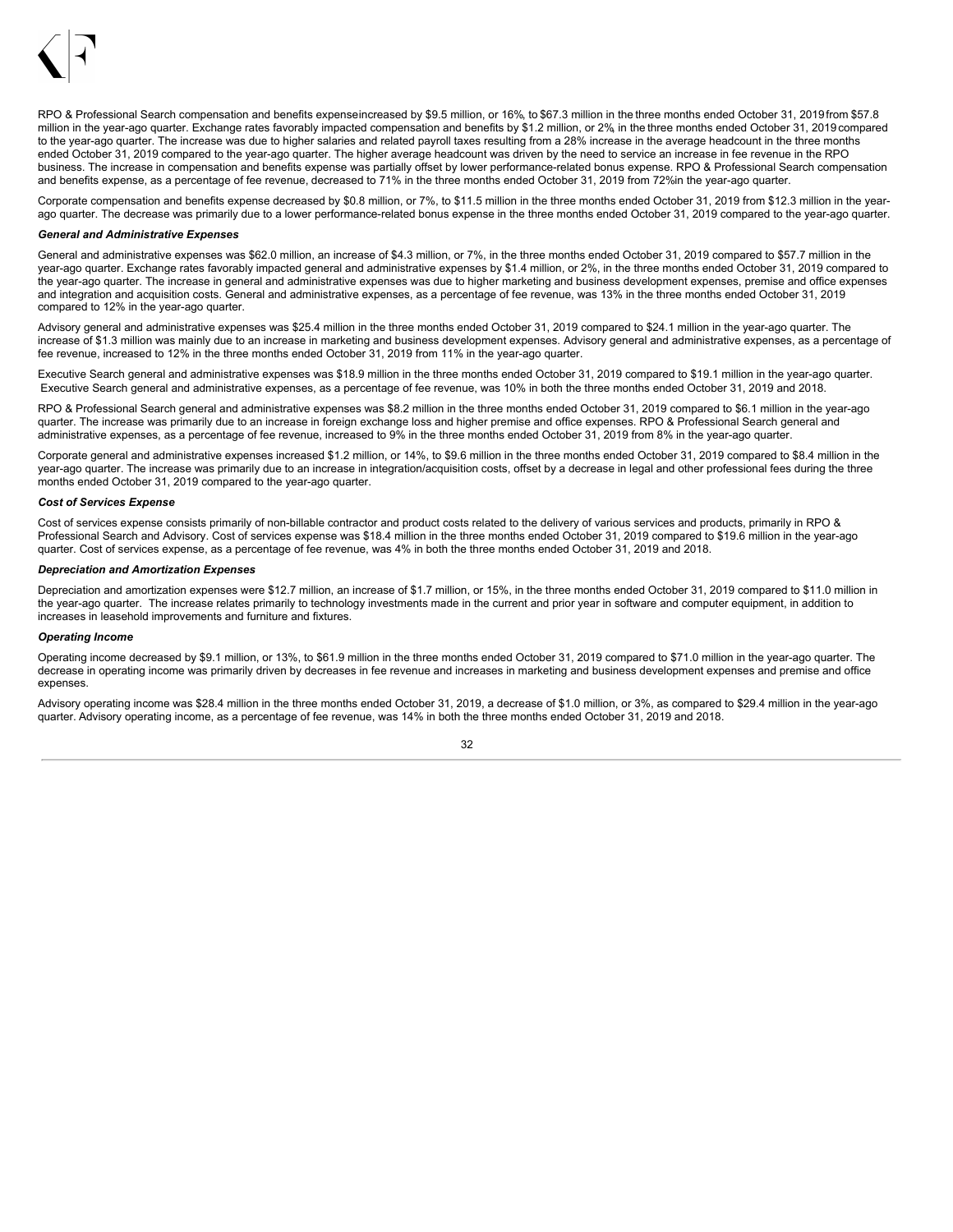

Executive Search operating income decreased \$10.3 million, or 20%, to \$41.2 million in the three months ended October 31, 2019 as compared to \$51.5 million in the yearago quarter. The decrease in Executive Search operating income was mainly driven by lower fee revenue. Executive Search operating income, as a percentage of fee revenue, was 22% and 26% in the three months ended October 31, 2019 and 2018, respectively.

RPO & Professional Search operating income was \$15.1 million, an increase of \$2.6 million, or 21%, in the three months ended October 31, 2019 as compared to \$12.5 million in the year-ago quarter. The increase in operating income was mainly driven by higher fee revenue, offset by increases in compensation and benefits expense and general and administrative expenses. RPO & Professional Search operating income, as a percentage of fee revenue, was 16% in both the three months ended October 31, 2019 and 2018.

#### *Net Income Attributable to Korn Ferry*

Net income attributable to Korn Ferry decreased by \$3.2 million, or 7% to \$42.8 million in the three months ended October 31, 2019 as compared to \$46.0 million in the yearago quarter. The decrease was primarily due to higher general and administrative expenses of \$4.3 million, lower fee revenue of \$2.8 million and an increase in compensation and benefits expense of \$1.6 million. This was offset by an increase in other income (loss) of \$5.6 million from other income, net of \$1.1 million during the three months ended October 31, 2019 compared to other loss, net of \$4.5 million in the year-ago quarter. Net income attributable to Korn Ferry, as a percentage of fee revenue, was 9% in both the three months ended October 31, 2019 and 2018.

### *Adjusted EBITDA*

Adjusted EBITDA decreased by \$2.0 million, or 2%, to \$78.3 million in the three months ended October 31, 2019 as compared to \$80.3 million in the year-ago quarter. This decrease was driven by lower fee revenue, increases in compensation and benefits expense (excluding integration/acquisition costs) and general and administrative expenses (excluding integration/acquisition costs), offset by an increase in other income (loss), net due to gains generated from the change in the fair value of our marketable securities during the three months ended October 31, 2019 compared to other loss, net in the year-ago quarter. Adjusted EBITDA, as a percentage of fee revenue, was 16% in both the three months ended October 31, 2019 and 2018.

Advisory Adjusted EBITDA was \$37.0 million in the three months ended October 31, 2019, a decrease of \$2.4 million, or 6%, as compared to \$39.4 million in the year-ago quarter. This decrease was driven by lower fee revenue, partially offset by a decrease in compensation and benefits expense during the three months ended October 31, 2019 compared to the year-ago quarter. Advisory Adjusted EBITDA, as a percentage of fee revenue, was 18% in both the three months ended October 31, 2019 and 2018.

Executive Search Adjusted EBITDA decreased \$5.2 million, or 11%, to \$44.0 million in the three months ended October 31, 2019 as compared to \$49.2 million in the yearago quarter. The decrease was mainly driven by a decrease in fee revenue, during the three months ended October 31, 2019 compared to the year-ago quarter. Executive Search Adjusted EBITDA, as a percentage of fee revenue, was 23% and 25% in the three months ended October 31, 2019 and 2018, respectively.

RPO & Professional Search Adjusted EBITDA was \$16.1 million in the three months ended October 31, 2019, an increase of \$2.9 million, or 22%, as compared to \$13.2 million in the year-ago quarter. The increase was driven by higher fee revenue, offset by increases in compensation and benefits expense and general and administrative expenses during the three months ended October 31, 2019 compared to the year-ago quarter. RPO & Professional Search Adjusted EBITDA, as a percentage of fee revenue, was 17% and 16% in the three months ended October 31, 2019 and 2018, respectively.

#### *Other Income (Loss), Net*

Other income, net was \$1.1 million in the three months ended October 31, 2019 compared to other loss, net of \$4.5 million in the year-ago quarter. The difference was primarily due to gains in the fair value of our marketable securities during the three months ended October 31, 2019 compared to losses in the year-ago quarter.

#### *Interest Expense, Net*

Interest expense, net primarily relates to our credit agreement and borrowings under COLI policies, which are partially offset by interest earned on cash and cash equivalent balances. Interest expense, net was \$4.2 million in the three months ended October 31, 2019 compared to \$4.3 million in the year-ago quarter.

#### *Income Tax Provision*

The provision for income tax was \$15.8 million in the three months ended October 31, 2019 compared to \$14.8 million in the year-ago quarter. This reflects a 26.8% and 23.9% effective tax rate for the three months ended October 31, 2019 and 2018, respectively. In both periods, the Company's effective tax rate was higher than the U.S. federal statutory rate of 21.0%,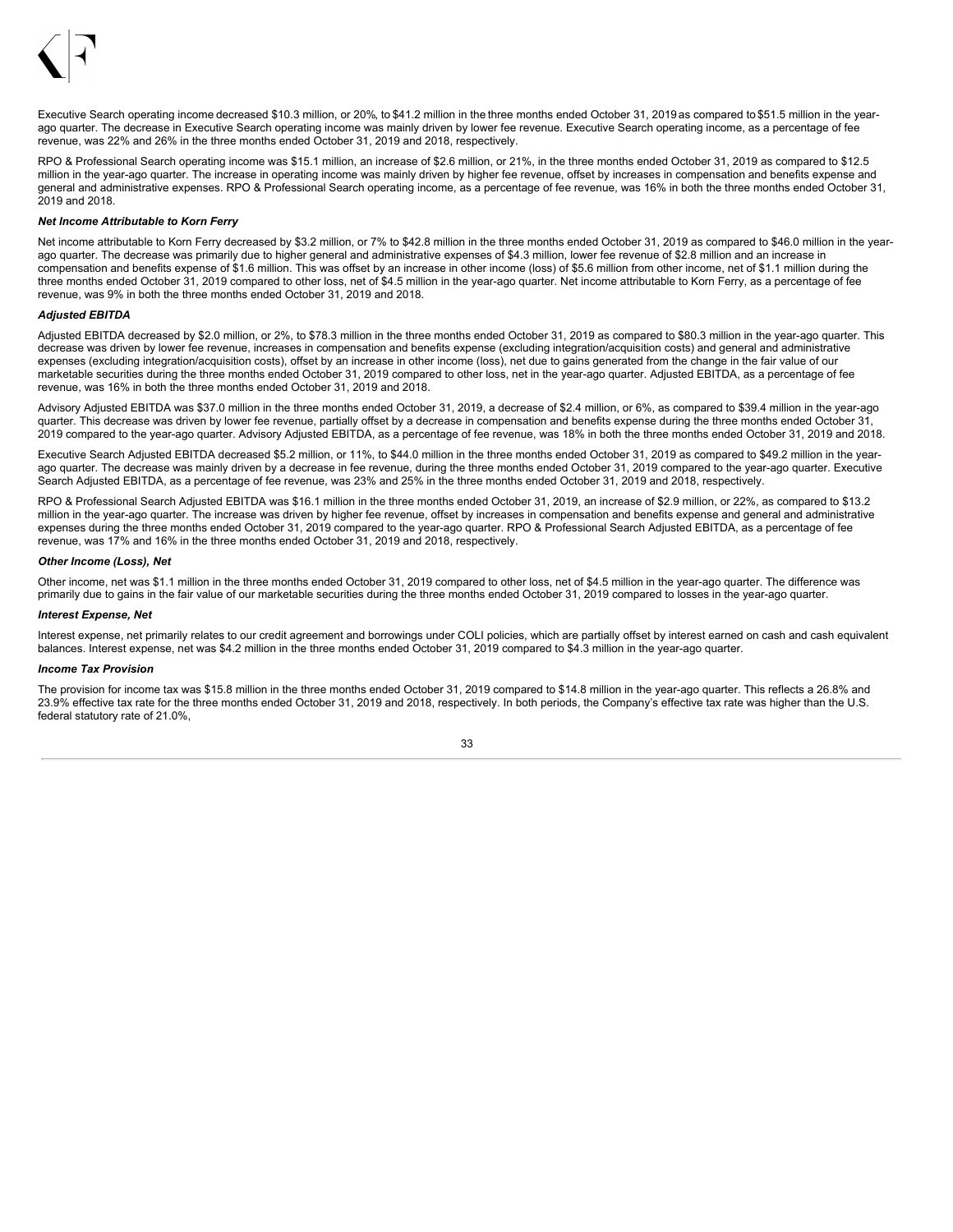

primarily due to the impact of U.S. state income taxes and the recognition of taxable income outside the U.S. at higher statutory rates.

### *Net Income Attributable to Noncontrolling Interest*

Net income attributable to noncontrolling interest represents the portion of a subsidiary's net earnings that are attributable to shares of a subsidiary not held by Korn Ferry that are included in the consolidated results of operations. Net income attributable to noncontrolling interest for the three months ended October 31, 2019 was \$0.2 million as compared to \$1.3 million the three months ended October 31, 2018.

### **Six Months Ended October 31, 2019 Compared to Six Months Ended October 31, 2018**

#### *Fee Revenue*

*Fee Revenue.* Fee revenue increased by \$16.1 million, or 2%, to \$976.9 million in the six months ended October 31, 2019 compared to \$960.8 million in the year-ago period. Exchange rates unfavorably impacted fee revenue by \$20.9 million, or 2%, in the six months ended October 31, 2019 compared to the year-ago period. The higher fee revenue was attributable to growth in RPO & Professional Search offset by decreases in Advisory and Executive Search.

*Advisory.* Advisory reported fee revenue of \$405.3 million, a decrease of \$7.2 million, or 2%, in the six months ended October 31, 2019 compared to \$412.5 million in the year-ago period. Exchange rates unfavorably impacted fee revenue by \$10.0 million, or 2%, in the six months ended October 31, 2019 compared to the year-ago period. Fee revenue from consulting services was lower by \$4.7 million in the six months ended October 31, 2019 compared to the year-ago period, with the remaining decrease of \$2.5 million was generated by our digital business.

*Executive Search.* Executive Search reported fee revenue of \$381.1 million, a decrease of \$9.5 million, or 2%, in the six months ended October 31, 2019 compared to \$390.6 million in the year-ago period. Exchange rates unfavorably impacted fee revenue by \$7.1 million, or 2%, in the six months ended October 31, 2019 compared to the year-ago period. As detailed below, Executive Search fee revenue was lower in all regions in the six months ended October 31, 2019 as compared to the year-ago period. The overall decrease in fee revenue was driven by decreases in fee revenue from consumer, financial services, education/non-profit and technology sectors.

North America reported fee revenue of \$225.5 million, a decrease of \$2.5 million, or 1%, in the six months ended October 31, 2019 compared to \$228.0 million in the yearago period. North America's fee revenue was lower due to a 3% decrease in the number of engagements billed, offset by a 2% increase in the weighted-average fees billed per engagement (calculated using local currency) during the six months ended October 31, 2019 compared to the year-ago period.

EMEA reported fee revenue of \$86.4 million, a decrease of \$5.2 million, or 6%, in the six months ended October 31, 2019 compared to \$91.6 million in the year-ago period. Exchange rates unfavorably impacted fee revenue by \$4.2 million, or 5%, in the six months ended October 31, 2019 compared to the year-ago period. The change in fee revenue was due to a 2% decrease in the weighted-average fees billed per engagement (calculated using local currency), offset by a 1% increase in the number of engagements billed during the six months ended October 31, 2019 compared to the year-ago period. The performance in the United Kingdom, Switzerland, Germany and Sweden were the primary contributors to the decrease in fee revenue, partially offset by increases in fee revenue in the United Arab Emirates in the six months ended October 31, 2019 compared to the year-ago period.

Asia Pacific reported fee revenue of \$53.3 million, a decrease of \$0.9 million, or 2%, in the six months ended October 31, 2019 compared to \$54.2 million in the year-ago period. Exchange rates unfavorably impacted fee revenue by \$1.5 million, or 3%, in the six months ended October 31, 2019 compared to the year-ago period. The decrease in fee revenue was due to a 4% decrease in the weighted-average fees billed per engagement (calculated using local currency), offset by a 6% increase in the number of engagements billed during the six months ended October 31, 2019 compared to the year-ago period. The performance in China and Australia were the primary contributors to the decrease in fee revenue, partially offset by increases in fee revenue in Singapore and Hong Kong in the six months ended October 31, 2019 compared to the yearago period.

Latin America reported fee revenue of \$15.9 million, a decrease of \$0.9 million, or 5%, in the six months ended October 31, 2019 compared to \$16.8 million in the year-ago period. Exchange rates unfavorably impacted fee revenue by \$1.0 million, or 6%, in the six months ended October 31, 2019 compared to the year-ago period. The decrease in fee revenue in the region was due to lower fee revenue in Brazil and Colombia in the six months ended October 31, 2019 compared to the year-ago period, partially offset by higher fee revenue in Chile.

*RPO & Professional Search.* RPO & Professional Search reported fee revenue of \$190.6 million, an increase of \$32.8 million, or 21%, in the six months ended October 31, 2019 compared to \$157.8 million in the year-ago period. Exchange rates unfavorably impacted fee revenue by \$3.8 million, or 2%, in the six months ended October 31, 2019 compared to the year-ago period. Higher fee revenues in RPO & Professional Search of \$23.4 million and \$9.4 million, respectively, drove the increase in fee revenue.

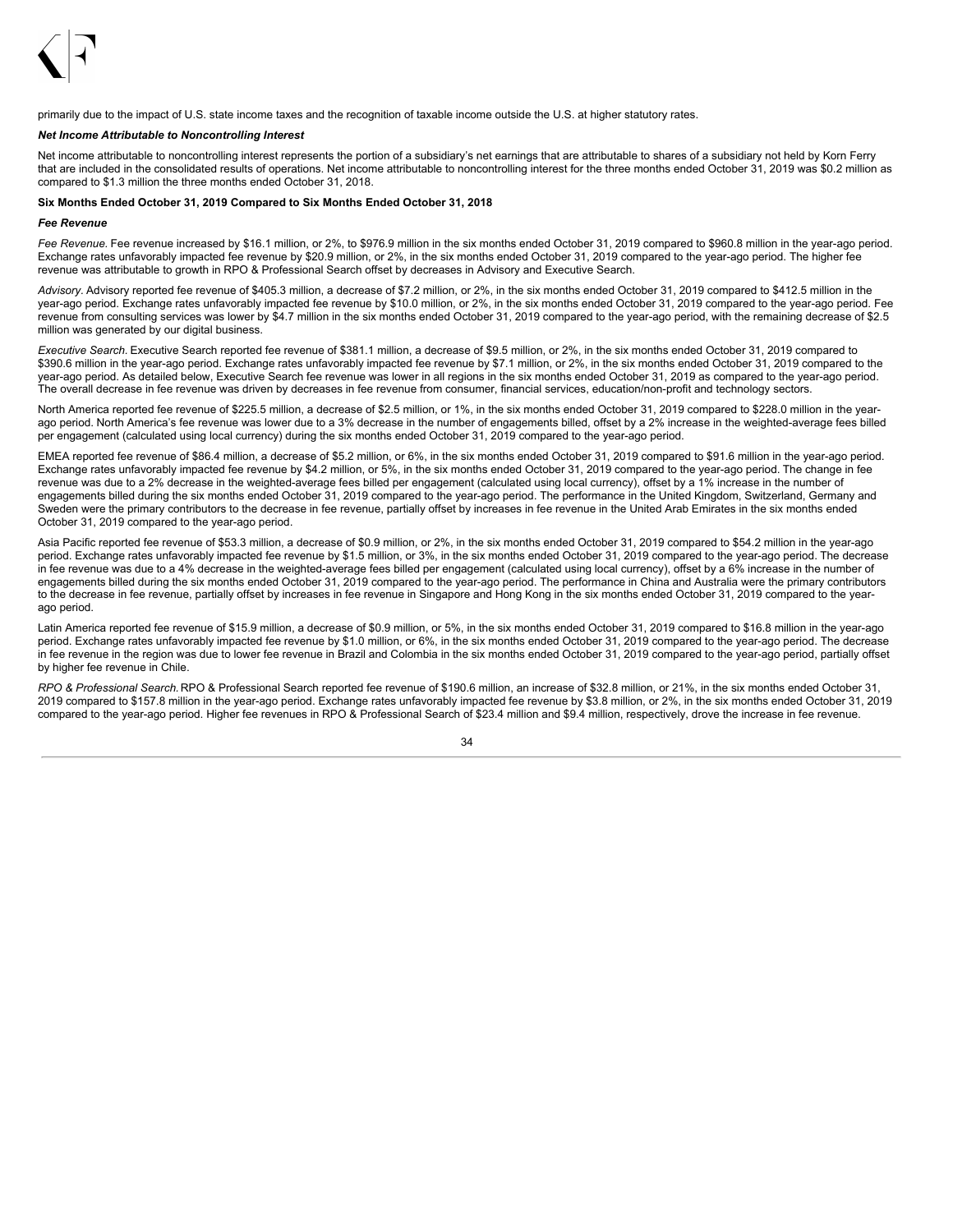

#### *Compensation and Benefits*

Compensation and benefits expense increased \$8.2 million, or 1%, to \$665.9 million in the six months ended October 31, 2019 from \$657.7 million in the year-ago period. Exchange rates favorably impacted compensation and benefits by \$12.9 million, or 2%, in the six months ended October 31, 2019 compared to the year-ago period. The increase in compensation and benefits was primarily due to a 12% increase in average headcount, which contributed to higher salaries and related payroll taxes, offset by a lower performance related bonus expense and a decrease in integration/acquisition costs for the six months ended October 31, 2019 compared to the year-ago period.

Advisory compensation and benefits expense decreased by \$9.5 million, or 4%, to \$257.8 million in the six months ended October 31, 2019 from \$267.3 million in the yearago period. Exchange rates favorably impacted compensation and benefits by \$6.0 million, or 2%, in the six months ended October 31, 2019 compared to the year-ago period. The change was primarily due to a lower performance-related bonus expense and a decrease in integration/acquisition costs, offset by a 3% increase in average headcount, which contributed to higher salaries and related payroll taxes. Advisory compensation and benefits expense as a percentage of fee revenue decreased to 64% in the six months ended October 31, 2019 from 65% in the year-ago period.

Executive Search compensation and benefits expense decreased by \$3.9 million, or 2%, to \$249.2 million in the six months ended October 31, 2019 compared to \$253.1 million in the year-ago period. Exchange rates favorably impacted compensation and benefits by \$4.5 million, or 2%, in the six months ended October 31, 2019 compared to the year-ago period. The decrease was primarily due to a lower performance-related bonus expense, partially offset by a 3% increase in average headcount, which contributed to higher salaries and related payroll taxes during the six months ended October 31, 2019 compared to the year-ago period. Executive Search compensation and benefits expense, as a percentage of fee revenue, was 65% in both the six months ended October 31, 2019 and 2018.

RPO & Professional Search compensation and benefits expense increased by \$23.3 million, or 21%, to \$136.0 million in the six months ended October 31, 2019 from \$112.7 million in the year-ago period. Exchange rates favorably impacted compensation and benefits by \$2.5 million, or 2%, in the six months ended October 31, 2019 compared to the year-ago period. The increase was due to higher salaries and related payroll taxes resulting from a 31% increase in the average headcount in the six months ended October 31, 2019 compared to the year-ago period. Also contributing to the increase in compensation and benefits was a higher performance-related bonus expense. RPO & Professional Search compensation and benefits expense, as a percentage of fee revenue, was 71% in both the six months ended October 31, 2019 and 2018.

Corporate compensation and benefits expense decreased by \$1.8 million, or 7%, to \$22.8 million in the six months ended October 31, 2019 from \$24.6 million in the yearago period. The decrease was primarily due to lower performance related bonus expense in the six months ended October 31, 2019 compared to the year-ago period.

#### *General and Administrative Expenses*

General and administrative expenses decreased \$98.7 million, or 44%, to \$127.8 million in the six months ended October 31, 2019 compared to \$226.5 million in the yearago period. Exchange rates favorably impacted general and administrative expenses by \$3.6 million, or 2%, in the six months ended October 31, 2019 compared to the yearago period. The decrease in general and administrative expenses was due to the write-off of tradenames of \$106.6 million in the year-ago period related to the Plan, with no such charge in the current period. The decrease in general and administrative expense was partially offset by an increase in marketing and business development expenses and premise and office expenses. General and administrative expenses, as a percentage of fee revenue, was 13% in the six months ended October 31, 2019 as compared to 24% in the six months ended October 31, 2018.

Advisory general and administrative expenses decreased by \$104.6 million, or 67%, to \$50.5 million in the six months ended October 31, 2019 from \$155.1 million in the year-ago period. The decrease in general and administrative expenses was mainly due to the write-off of tradenames related to the Plan of \$106.6 million in the six months ended October 31, 2018 with no such charge in the current period. Advisory general and administrative expenses, as a percentage of fee revenue, was 12% in the six months ended October 31, 2019 as compared to 38% in the six months ended October 31, 2018.

Executive Search general and administrative expenses was \$38.7 million in the six months ended October 31, 2019, a decrease of \$0.9 million, compared to \$39.6 million in the year-ago period. The decrease was primarily due to lower legal and other professional fees during the six months ended October 31, 2019 compared to the year-ago period. Executive Search general and administrative expenses, as a percentage of fee revenue, was 10% in both the six months ended October 31, 2019 and 2018.

RPO & Professional Search general and administrative expenses increased by \$3.0 million, or 23%, to \$15.9 million in the six months ended October 31, 2019 and \$12.9 million in the six months ended October 31, 2018. The increase was primarily due to an increase in premise and office expense. RPO & Professional Search general and administrative expenses, as a percentage of fee revenue, was 8% in both the six months ended October 31, 2019 and 2018.

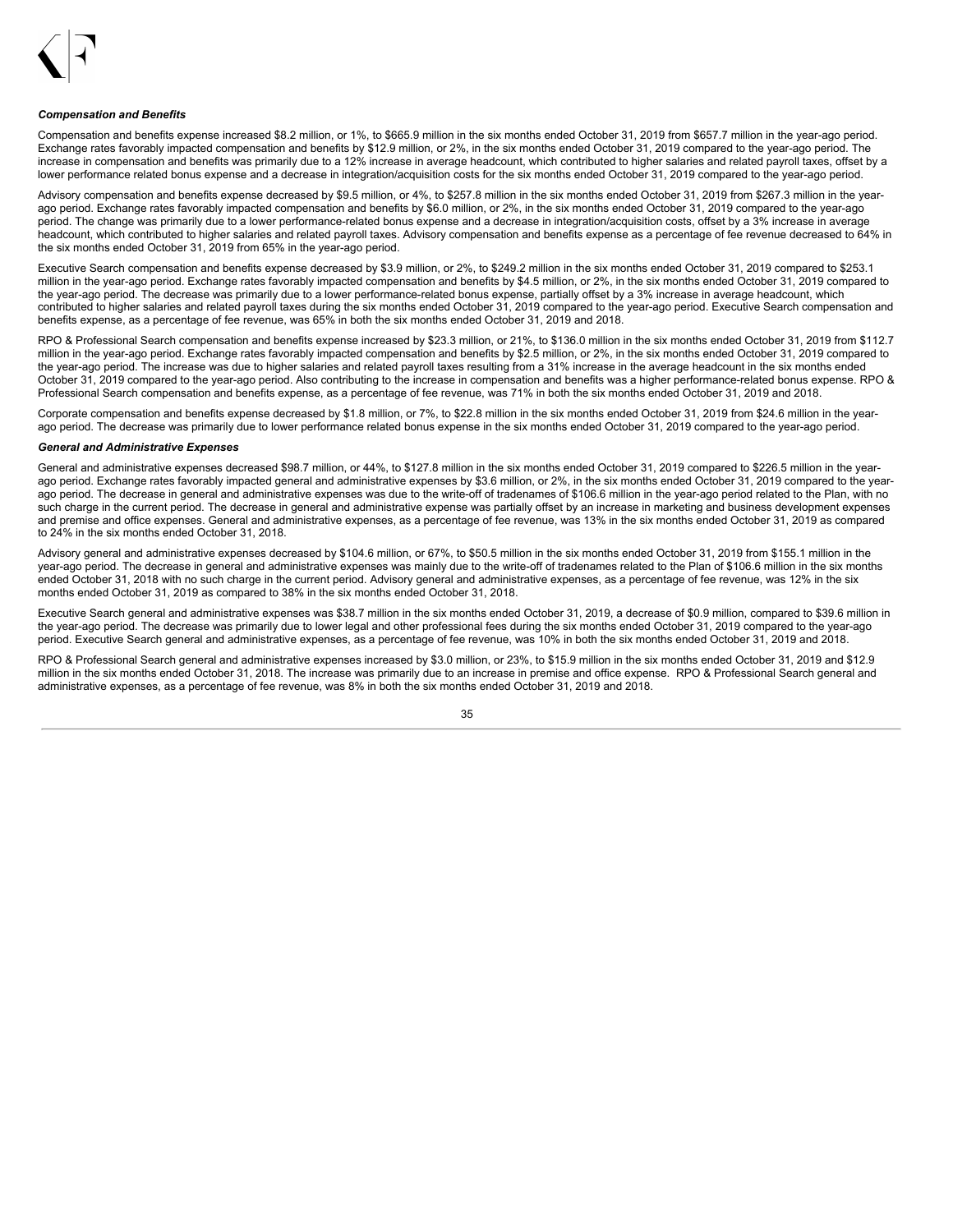

Corporate general and administrative expensesincreased by \$3.8 million, or 20%, to \$22.7 million in the six months ended October 31, 2019 compared to \$18.9 million in the year-ago period. The increase in general and administrative expenses was mainly due to integration/acquisition costs and an increase in marketing and business development expenses during the six months ended October 31, 2019 compared to the year-ago period.

#### *Cost of Services Expense*

Cost of services expense consists primarily of non-billable contractor and product costs related to the delivery of various services and products, primarily in RPO & Professional Search and Advisory. Cost of services expense decreased by \$2.5 million, or 7%, to \$35.5 million in the six months ended October 31, 2019 compared to \$38.0 million in the year-ago period. Cost of services expense, as a percentage of fee revenue, was 4% in both the six months ended October 31, 2019 and 2018.

#### *Depreciation and Amortization Expenses*

Depreciation and amortization expenses were \$25.5 million, an increase of \$2.8 million, or 12%, in the six months ended October 31, 2019 compared to \$22.7 million in the year-ago period. The increase related primarily to technology investments made in the current and prior year in software and computer equipment, in addition to increases in leasehold improvements and furniture and fixtures

#### *Operating Income*

Operating income increased by \$106.3 million to \$122.2 million in the six months ended October 31, 2019 compared to operating income of \$15.9 million in the year-ago period. The increase in operating income was primarily driven by the write-off of tradenames of \$106.6 million in the year-ago period and higher fee revenue of \$16.1 million, offset by an increase in compensation and benefits expense, marketing and business development expenses and premise and office expenses.

Advisory operating income was \$54.2 million in the six months ended October 31, 2019, an increase of \$107.9 million, as compared to an operating loss of \$53.7 million in the year-ago. The change from operating loss to operating income was primarily due to the write-off of tradenames related to the Plan of \$106.6 million in year-ago period and a decrease in compensation and benefits expense, offset by lower fee revenue. Advisory operating income, as a percentage of fee revenue, was 13% in the six months ended October 31, 2018 compared to an operating loss, as a percentage fee revenue, of 13% in the year-ago period. Excluding the tradename write-offs, operating income as a percentage of fee revenue, was 13% in both the six months ended October 31, 2019 and 2018.

Executive Search operating income decreased by \$5.4 million, or 6%, to \$86.9 million in the six months ended October 31, 2019 as compared to \$92.3 million in the year-ago period. The decrease in Executive Search operating income was driven by lower fee revenue, offset by a decrease in compensation and benefits expense. Executive Search operating income, as a percentage of fee revenue, was 23% and 24% in the six months ended October 31, 2019 and 2018, respectively.

RPO & Professional Search operating income was \$30.1 million, an increase of \$5.9 million, or 24%, in the six months ended October 31, 2019 as compared to \$24.2 million in the year-ago period. The increase in operating income was driven by higher fee revenue, offset by increases in compensation and benefits expense and general and administrative expenses. RPO & Professional Search operating income, as a percentage of fee revenue, was 16% in the six months ended October 31, 2019 compared to 15% in the year-ago period.

### *Net Income Attributable to Korn Ferry*

Net income attributable to Korn Ferry increased by \$78.4 million to \$85.8 million in the six months ended October 31, 2019 as compared to \$7.4 million in the year-ago period. The increase was due to a decrease in operating expenses of \$91.1 million and increases in total revenue of \$15.2 million and other income (loss), net of \$3.0 million, offset by an increase in income tax provision of \$31.5 million during the six months ended October 31, 2019 compared to the year-ago period. Net income attributable to Korn Ferry, as a percentage of fee revenue, was 9% in the six months ended October 31, 2019 compared to 1% in the six months ended October 31, 2018.

#### *Adjusted EBITDA*

Adjusted EBITDA increased by \$2.2 million to \$153.3 million in the six months ended October 31, 2019 as compared to \$151.1 million in the year-ago period. This increase was driven by higher fee revenue and an increase in other income (loss), net, offset by an increase in compensation and benefits expense (excluding integration/acquisition costs) and general and administrative expenses (excluding write-off on tradenames and integration/acquisition costs). Adjusted EBITDA, as a percentage of fee revenue, was 16% in both the six months ended October 31, 2019 and 2018.

Advisory Adjusted EBITDA was \$71.5 million in the six months ended October 31, 2019, a decrease of \$2.4 million, or 3%, as compared to \$73.9 million in the year-ago period. The decrease was driven by lower fee revenue partially offset by a decrease in compensation and benefits expense (excluding integration/acquisition costs) during the six months ended October 31, 2019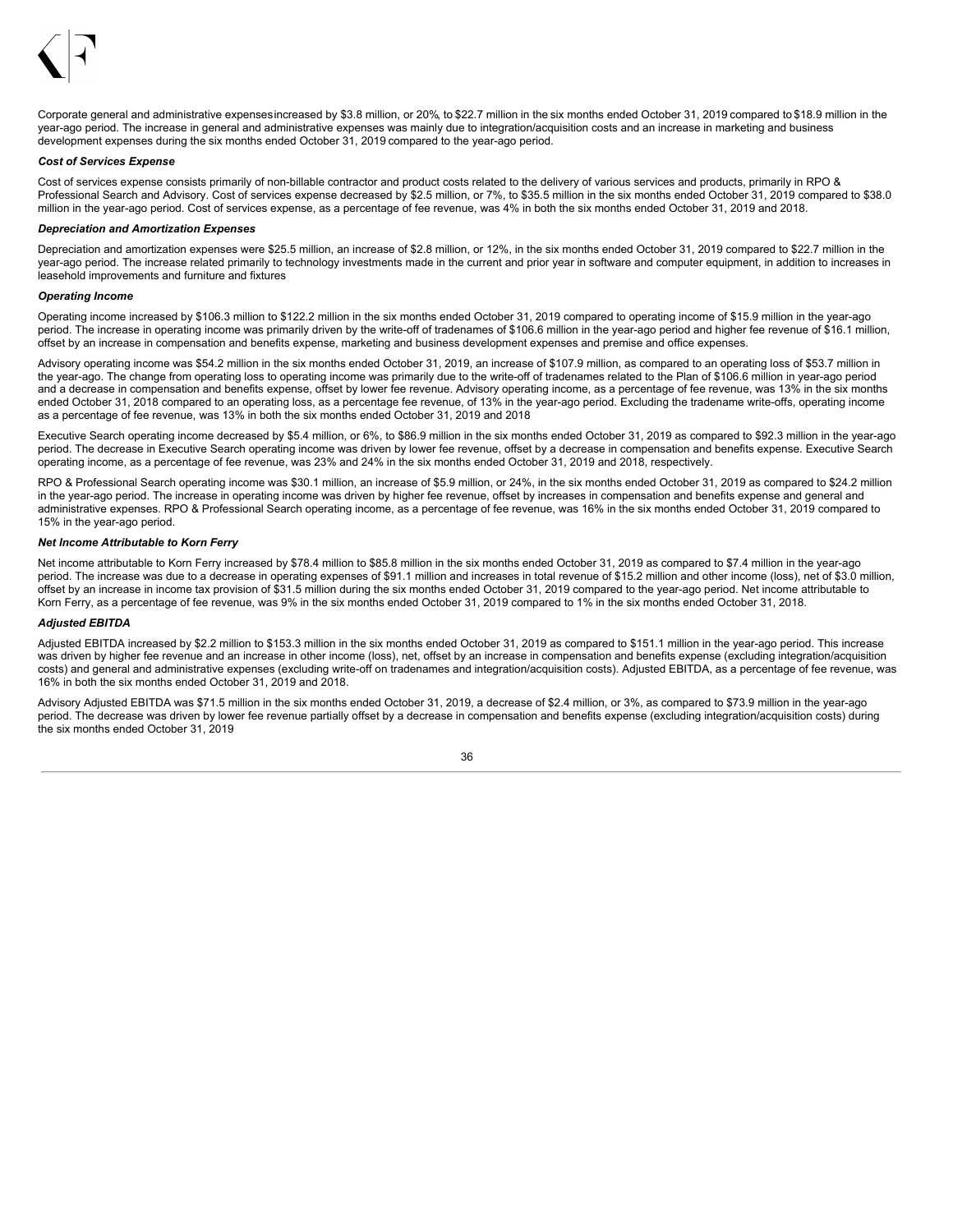

compared to the year-ago period.Advisory Adjusted EBITDA, as a percentage of fee revenue, was 18% in both the six months ended October 31, 2019 and 2018.

Executive Search Adjusted EBITDA decreased by \$3.1 million, or 3%, to \$92.9 million in the six months ended October 31, 2019 as compared to \$96.0 million in the six months ended October 31, 2018. The decrease in Executive Search was driven by lower fee revenue, partially offset by decreases in compensation and benefits expense and general administrative expenses, as well as an increase in other income (loss) during the six months ended October 31, 2019 compared to the year-ago period. Executive Search Adjusted EBITDA, as a percentage of fee revenue, was 24% in the six months ended October 31, 2019 as compared to 25% in the six months ended October 31, 2018.

RPO & Professional Search Adjusted EBITDA was \$32.2 million in the six months ended October 31, 2019, an increase of \$6.5 million, or 25%, as compared to \$25.7 million in the year-ago period. The increase was driven by higher fee revenue, offset by increases in compensation and benefits expense and general and administrative expenses. RPO & Professional Search Adjusted EBITDA, as a percentage of fee revenue, was 17% in the six months ended October 31, 2019 compared to 16% in the year-ago period.

#### *Other Income, Net*

Other income, net was \$3.0 million in the six months ended October 31, 2019 compared to minimal income in the year-ago period. The increase was primarily due to gains in the fair value of our marketable securities during the six months ended October 31, 2019.

### *Interest Expense, Net*

Interest expense, net primarily relates to our credit agreement and borrowings under our COLI policies, which is partially offset by interest earned on cash and cash equivalent balances. Interest expense, net was \$8.3 million in the six months ended October 31, 2019 compared to \$8.4 million in the year-ago period.

#### *Income Tax Provision (Benefit)*

The provision for income tax was an expense of \$30.2 million in the six months ended October 31, 2019 compared to a benefit of \$1.3 million in the year-ago period. This reflects a 25.8% (provision) and 17.1% (benefit) effective tax rate for the six months ended October 31, 2019 and 2018, respectively. In the six months ended October 31, 2019, the Company's effective tax rate was higher than the U.S. federal statutory rate of 21.0% primarily due to the impact of U.S. state income taxes and the recognition of taxable income outside the U.S. at higher statutory tax rates. The effective tax rate for the six months ended October 31, 2018 was affected by the tradename impairment charge related to the Plan and the excess tax benefit on vested stock-based awards, both of which were recorded as discrete during the three months ended July 31, 2018. The excess tax benefit was the amount by which the Company's tax deduction for these awards, based on the fair market value of the awards on the date of vesting, exceeded the expense recorded in the Company's financial statements over the awards' vesting period.

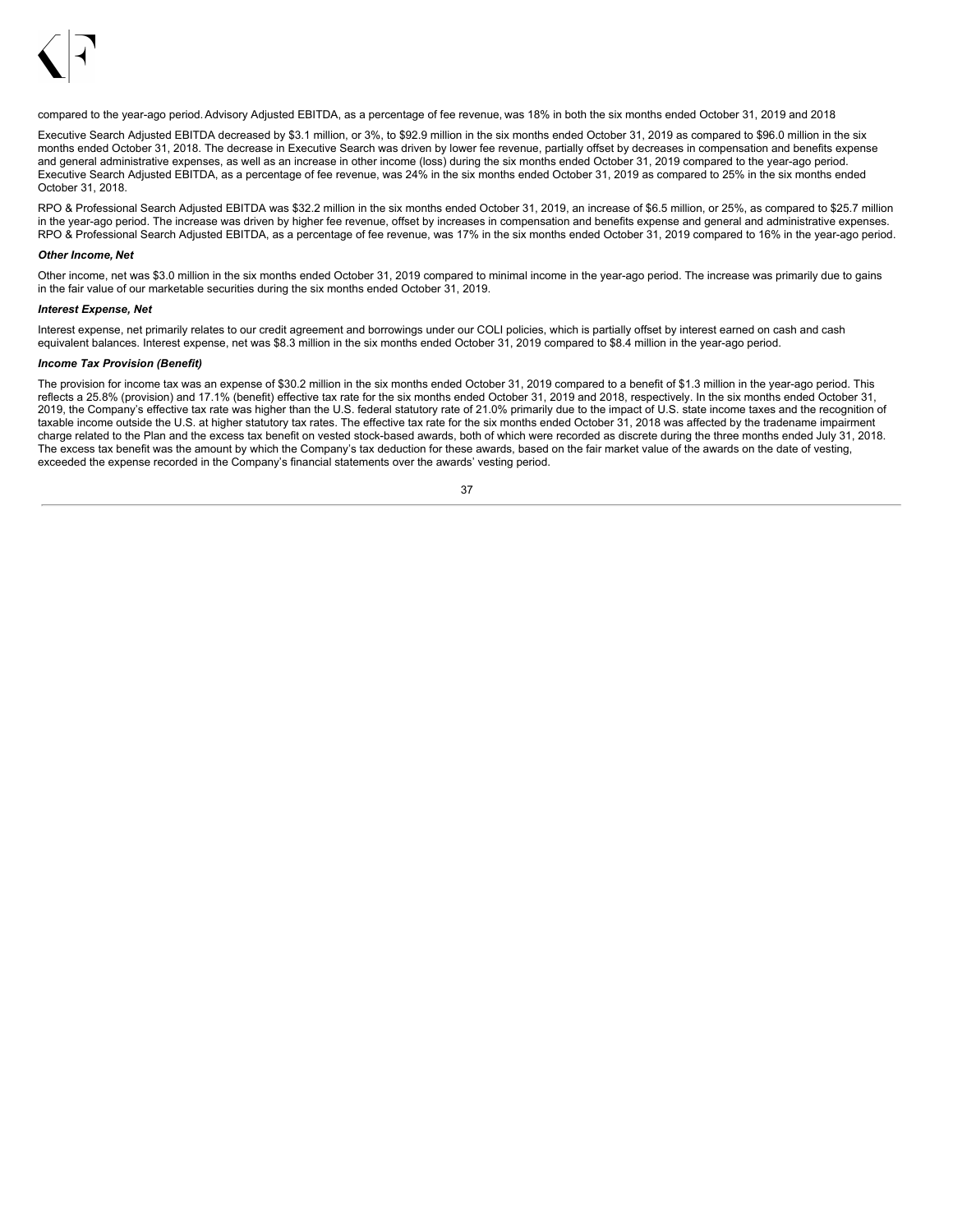

#### *Net Income Attributable to Noncontrolling Interest*

Net income attributable to noncontrolling interest represents the portion of a subsidiary's net earnings that are attributable to shares of a subsidiary not held by Korn Ferry that are included in the consolidated results of operations. Net income attributable to noncontrolling interest for the six months ended October 31, 2019 was \$0.9 million as compared to \$1.3 million for the six months ended October 31, 2018.

## **Liquidity and Capital Resources**

The Company and its Board of Directors endorse a balanced approach to capital allocation. The Company's priority is to invest in growth initiatives, such as the hiring of consultants, the continued development of IP and derivative products and services, and the investment in synergistic, accretive merger and acquisition transactions that earn a return that is superior to the Company's cost of capital. Next, the Company's capital allocation approach contemplates the return of a portion of excess capital to stockholders, in the form of a regular quarterly dividend, subject to the factors discussed below and in the "Risk Factors" section of the Annual Report on Form 10-K for the fiscal year ended April 30, 2019. Additionally, the Company considers share repurchases on an opportunistic basis and subject to the terms of our Credit Agreement (defined below).

On December 19, 2018, we entered into a senior secured \$650.0 million Amended and Restated Credit Agreement (the "Credit Agreement") with a syndicate of banks and Wells Fargo Bank, National Association as administrative agent to among other things, provide for enhanced financial flexibility. See Note 11—*Long-Term Debt* for a description of the Credit Agreement. We drew down \$226.9 million on the Revolver (defined below) and used the proceeds to pay-off the term loan under our prior credit facility that was outstanding as of December 19, 2018. On October 29, 2019, we drew down an additional \$50.0 million on the Revolver along with cash on hand to finance the recently completed acquisitions. We have \$369.9 million available under the Revolver after we drew down \$276.9 million and after \$3.2 million of standby letters of credit were issued as of October 31, 2019. We had \$3.2 million and \$2.9 million in standby letters of credit issued under our long-term debt arrangements as oOctober 31, 2019 and April 30, 2019, respectively. We had a total of \$11.0 million and \$8.5 million of standby letters of credits with other financial institutions as of October 31, 2019 and April 30, 2019, respectively. The standby letters of credits were generally issued as a result of entering into office premise leases.

The Board of Directors has adopted a dividend policy to distribute to our stockholders a regular quarterly cash dividend of \$0.10 per share. Every quarter since the adoption of the dividend policy, the Company has declared a quarterly dividend. The declaration and payment of future dividends under the quarterly dividend program will be at the discretion of the Board of Directors and will depend upon many factors, including our earnings, capital requirements, financial conditions, the terms of our indebtedness and other factors our Board of Directors may deem to be relevant. Our Board of Directors may, however, amend, revoke or suspend our dividend policy at any time and for any reason.

On March 6, 2019, our Board of Directors approved an increase to the share repurchase program of approximately \$200 million, which brings our available capacity to repurchase shares in the open market or privately negotiated transactions to approximately \$250 million. The Company repurchased approximately \$61.9 million and \$22.7 million of the Company's stock during the six months ended October 31, 2019 and 2018, respectively. As of October 31, 2019, \$188.8 million remained available for common stock repurchases under our share repurchase program. Any decision to continue to execute our currently outstanding share repurchase program will depend on our earnings, capital requirements, financial condition and other factors considered relevant by our Board of Directors. The Credit Agreement permits us to pay dividends to our stockholders and make share repurchases so long as our pro forma net leverage ratio, defined as, the ratio of consolidated funded indebtedness minus up to \$50 million of unrestricted cash and cash equivalents of the Company and domestic subsidiaries to consolidated Adjusted EBITDA, is no greater than 3.25 to 1.00, and our pro forma domestic liquidity is at least \$50.0 million, including the revolving credit commitment minus amounts outstanding on the Revolver, issued letters of credit and swing loans.

Our performance is subject to the general level of economic activity in the geographic regions and the industries we service. We believe, based on current economic conditions, that our cash on hand and funds from operations and the Credit Agreement will be sufficient to meet anticipated working capital, capital expenditures, general corporate requirements, repayment of the debt, share repurchases and dividend payments under our dividend policy during the next twelve months. However, if the national or global economy, credit market conditions and/or labor markets were to deteriorate in the future, such changes could put negative pressure on demand for our services and affect our operating cash flows. If these conditions were to persist over an extended period of time, we may incur negative cash flows and it might require us to access additional borrowings under the Credit Agreement to meet our capital needs and/or discontinue our share repurchases and dividend policy.

Cash and cash equivalents and marketable securities were \$609.0 million and \$767.1 million as ofOctober 31, 2019 and April 30, 2019, respectively. Net of amounts held in trust for deferred compensation plans and accrued bonuses, cash and marketable securities were \$345.8 million and \$382.1 million at October 31, 2019 and April 30, 2019, respectively. As of October 31, 2019 and April 30, 2019, we held \$224.4 million and \$267.0 million, respectively of cash and cash equivalents in

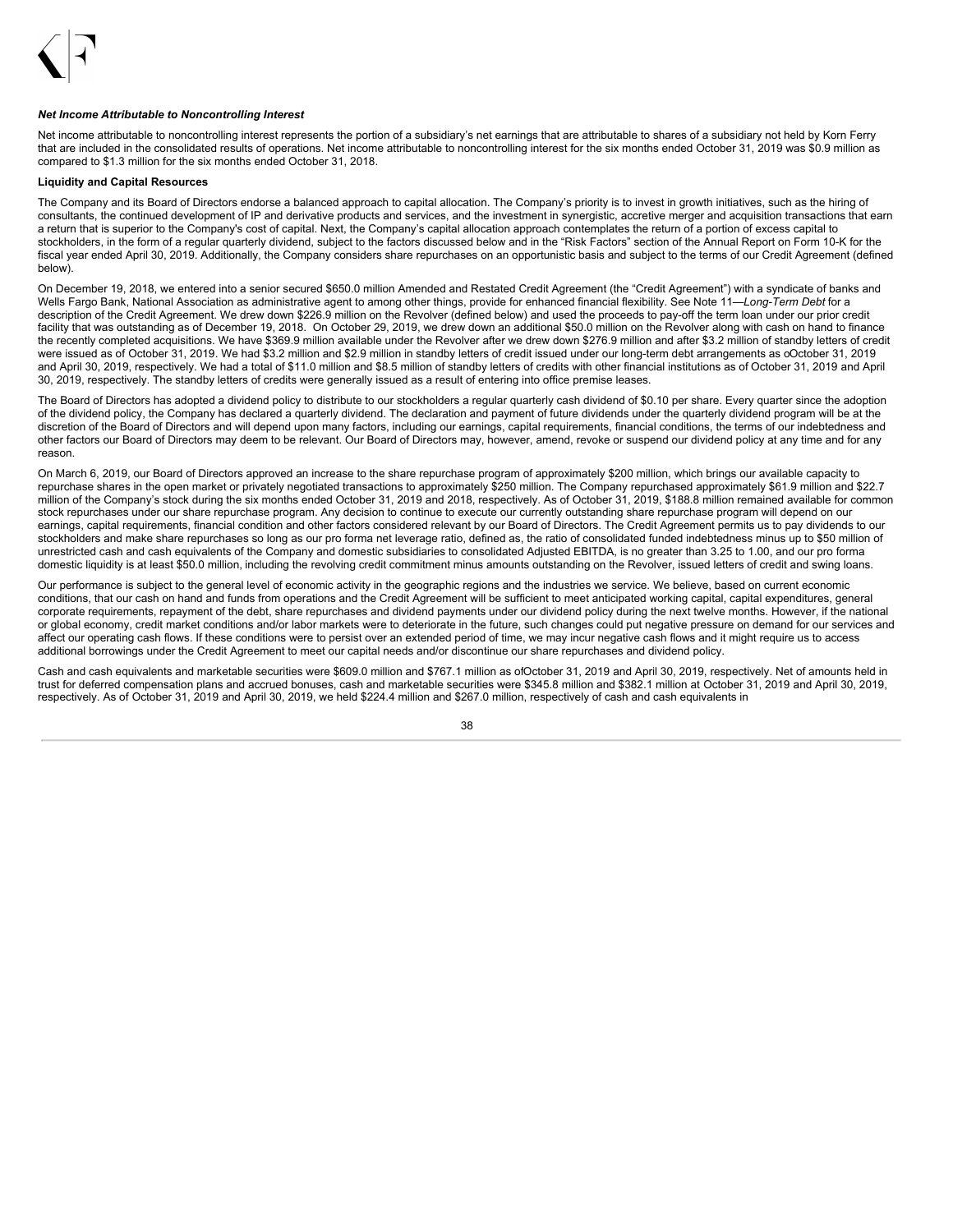

foreign locations, net of amounts held in trust for deferred compensation plans and to pay fiscal 2020 and 2019 annual bonuses Cash and cash equivalents consist of cash and highly liquid investments purchased with original maturities of three months or less. Marketable securities consist of mutual funds. The primary objectives of our investment in mutual funds are to meet the obligations under certain of our deferred compensation plans.

As of October 31, 2019 and April 30, 2019, marketable securities of \$144.6 million (net of gross unrealized gains of \$7.6 million and gross unrealized losses of \$0.6 million) and \$140.8 million (net of gross unrealized gains of \$6.3 million and gross unrealized losses of \$1.0 million), respectively, were held in trust for settlement of our obligations under certain deferred compensation plans, of which \$138.1 million and \$132.5 million, respectively, are classified as non-current. These marketable securities were held to satisfy vested obligations totaling \$131.5 million and \$122.3 million as of October 31, 2019 and April 30, 2019, respectively. Unvested obligations under the deferred compensation plans totaled \$23.2 million and \$24.6 million as of October 31, 2019 and April 30, 2019, respectively.

The net increase in our working capital of \$13.1 million as ofOctober 31, 2019 compared to April 30, 2019 is primarily attributable to the decrease in compensation and benefits payable and an increase in accounts receivable, offset by a decrease in cash and cash equivalents and an increase in operating lease liability, current as a result of implementing the new lease accounting standard. The increase in accounts receivable was due to an increase in days of sales outstanding, which went from 61 days to 71 days (which is consistent with historical experience) from April 30, 2019 to October 31, 2019. Cash used by operating activities was \$104.1 million in the six months ended October 31, 2019, an increase of \$71.9 million, compared to \$32.2 million in the six months ended October 31, 2018.

Cash used in investing activities was \$22.8 million in the six months ended October 31, 2019 compared to \$53.4 million in the year-ago period. A decrease in cash used in investing activities was primarily due to a decrease on premiums on COLI policies, partially offset by a decrease in proceeds from COLI policies during the six months ended October 31, 2019 compared to the year-ago period.

Cash used in financing activities was \$31.4 million in the six months ended October 31, 2019 compared to \$27.4 million in the six months ended October 31, 2018. The increase in cash used in financing activities was primarily due to the repurchase of common stock of \$61.9 million in the six months ended October 31, 2019 compared to \$22.7 million in the year-ago period and a decrease in borrowings under COLI policies of \$31.9 million, partially offset by proceeds from long term debt of \$50.0 million, a decrease in cash used to make principal payments on the term loan of \$12.0 million and lower cash used to repurchase shares of common stock to satisfy tax withholding requirements upon the vesting of restricted stock of \$4.5 million in the six months ended October 31, 2019 compared to the year-ago period.

### *Cash Surrender Value of Company-Owned Life Insurance Policies, Net of Loans*

We purchased COLI policies or contracts insuring the lives of certain employees eligible to participate in the deferred compensation and pension plans as a means of funding benefits under such plans. As of October 31, 2019 and April 30, 2019, we held contracts with gross CSV of \$220.9 million and \$219.2 million, respectively. Total outstanding borrowings against the CSV of COLI contracts were \$92.3 million and \$93.2 million as of October 31, 2019 and April 30, 2019, respectively. Such borrowings do not require annual principal repayments, bear interest primarily at variable rates and are secured by the CSV of COLI contracts. At October 31, 2019 and April 30, 2019, the net cash value of these policies was \$128.6 million and \$126.0 million, respectively.

### *Long-Term Debt*

On December 19, 2018, we entered into the Credit Agreement to among other things, provide for enhanced financial flexibility. The Credit Agreement provides for, among other things: (a) a \$650.0 million five-year senior secured revolving credit facility (the "Revolver") and (b) certain customary affirmative and negative covenants, including a maximum consolidated total leverage ratio (as defined below) and a minimum interest coverage ratio. Our Credit Agreement permits payment of dividends to stockholders and share repurchases so long as the pro forma net leverage ratio is no greater than 3.25 to 1.00, and the pro forma domestic liquidity is at least \$50.0 million. We drew down \$226.9 million on the Revolver and used the proceeds to pay-off the term loan that was outstanding as of December 19, 2018. The pay-off of term loan outstanding under our prior credit facility and draw-down on the Revolver is considered a debt modification and therefore, the previously incurred unamortized and current debt issuance costs will be amortized over the life of the new issuance. On October 29, 2019, we drew down an additional \$50.0 million on the Revolver along with cash on hand to finance the recently completed acquisitions.

The principal balance of the Revolver is due on the date of its termination. The Revolver matures on December 19, 2023 and any unpaid principal balance is payable on this date. The Revolver may also be prepaid and terminated early by us at any time without premium or penalty (subject to customary LIBOR breakage fees).

At our option, loans issued under the Credit Agreement will bear interest at either LIBOR or an alternate base rate, in each case plus the applicable interest rate margin. The interest rate applicable to loans outstanding under the Credit Agreement may fluctuate between LIBOR plus 1.25% per annum to LIBOR plus 2.00% per annum, in the case of LIBOR borrowings (or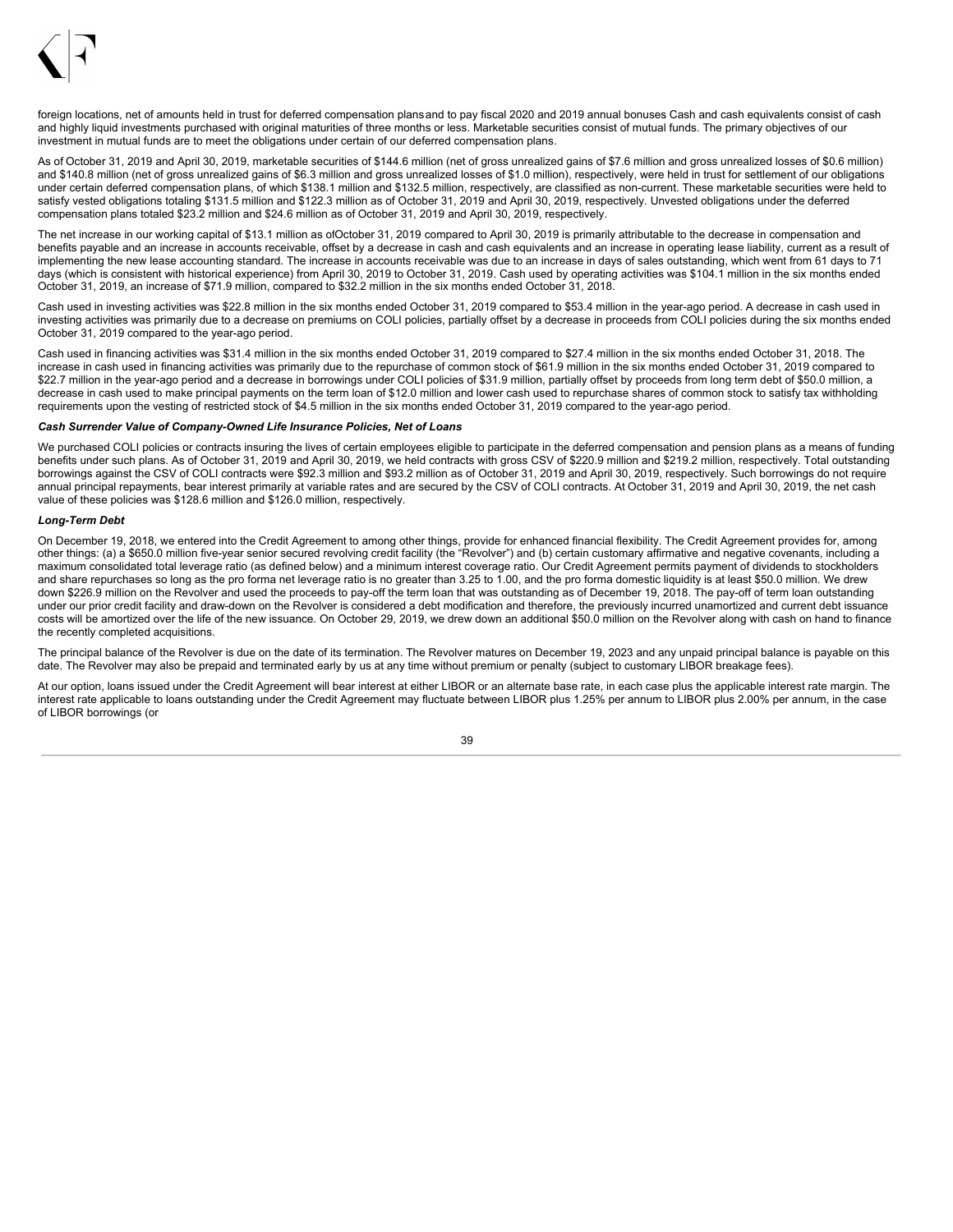

between the alternate base rate plus 0.25% per annum and the alternate base rate plus 1.00% per annum, in the alternative), based upon our total funded debt to Adjusted EBITDA ratio (as set forth in the Credit Agreement, the "consolidated leverage ratio") at such time. In addition, we will be required to pay to the lenders a quarterly commitment fee ranging from 0.20% to 0.35% per annum on the average daily unused amount of the Revolver, based upon our consolidated leverage ratio at such time, and fees relating to the issuance of letters of credit. During the three and six months ended October 31, 2019, the average interest rate on our long-term debt arrangements was 3.37% and 3.53%, respectively. During the three and six months ended October 31, 2018, he average interest rate on our long-term debt arrangements was 3.39% and 3.31%, respectively.

As of October 31, 2019 and April 30, 2019, \$276.9 million and \$226.9 million was outstanding under the Revolver. The unamortized debt issuance costs associated with the long-term debt were \$3.6 million and \$4.0 million as of October 31, 2019 and April 30, 2019, respectively. The fair value of our Revolver is based on borrowing rates currently required of loans with similar terms, maturity and credit risk. The carrying amount of the Revolver approximates fair value because the base interest rate charged varies with market conditions and the credit spread is commensurate with current market spreads for issuers of similar risk. The fair value of the Revolver is classified as a Level 2 liability in the fair value hierarchy. As of October 31, 2019, we were in compliance with our debt covenants.

We had a total of \$369.9 million available under the Revolver after we drew down \$276.9 million and after \$3.2 million of standby letters of credit were issued as oOctober 31, 2019. We had a total of \$420.2 million available under the Revolver after we drew down \$226.9 million and after \$2.9 million of standby letters of credit were issued as of April 30, 2019. We had a total of \$11.0 million and \$8.5 million of standby letters of credits with other financial institutions as of October 31, 2019 and April 30, 2019, respectively. The standby letters of credits were generally issued as a result of entering into office premise leases.

We are not aware of any other trends, demands or commitments that would materially affect liquidity or those that relate to our resources as cOctober 31, 2019.

#### **Off-Balance Sheet Arrangements**

We have no off-balance sheet arrangements and have not entered into any transactions involving unconsolidated, special purpose entities. We had no material changes in contractual obligations as of October 31, 2019, as compared to those disclosed in our table of contractual obligations included in our Annual Report.

### **Critical Accounting Policies**

Preparation of this Quarterly Report on Form 10-Q requires us to make estimates and assumptions that affect the reported amount of assets and liabilities, disclosure of contingent assets and liabilities at the date of our financial statements and the reported amounts of revenue and expenses during the reporting period. Actual results could differ from those estimates and assumptions and changes in the estimates are reported in current operations as new information is learned or upon the amounts becoming fixed or determinable. In preparing our interim consolidated financial statements and accounting for the underlying transactions and balances, we apply our accounting policies as disclosed in the notes to our consolidated financial statements. We consider the policies related to revenue recognition, performance related bonuses, deferred compensation, carrying values of receivables, goodwill, intangible assets and recoverability of deferred income taxes as critical to an understanding of our interim consolidated financial statements because their application places the most significant demands on management's judgment and estimates. Specific risks for these critical accounting policies are described in our Form 10-K filed with the Securities Exchange Commission. There have been no material changes in our critical accounting policies since fiscal 2019.

#### <span id="page-41-0"></span>*Item 3. Quantitative and Qualitative Disclosures About Market Risk*

As a result of our global operating activities, we are exposed to certain market risks, including foreign currency exchange fluctuations and fluctuations in interest rates. We manage our exposure to these risks in the normal course of our business as described below.

#### **Foreign Currency Risk**

Substantially all our foreign subsidiaries' operations are measured in their local currencies. Assets and liabilities are translated into U.S. dollars at the rates of exchange in effect at the end of each reporting period, and revenue and expenses are translated at average rates of exchange during the reporting period. Resulting translation adjustments are reported as a component of accumulated other comprehensive loss, net on our consolidated balance sheets.

Transactions denominated in a currency other than the reporting entity's functional currency may give rise to foreign currency gains or losses that impact our results of operations. Historically, we have not realized significant foreign currency gains or losses on such transactions. During the six months ended October 31, 2019 and 2018, we recorded foreign currency losses of \$1.6 million and \$1.1 million, respectively, in general and administrative expenses in the consolidated statements of income.

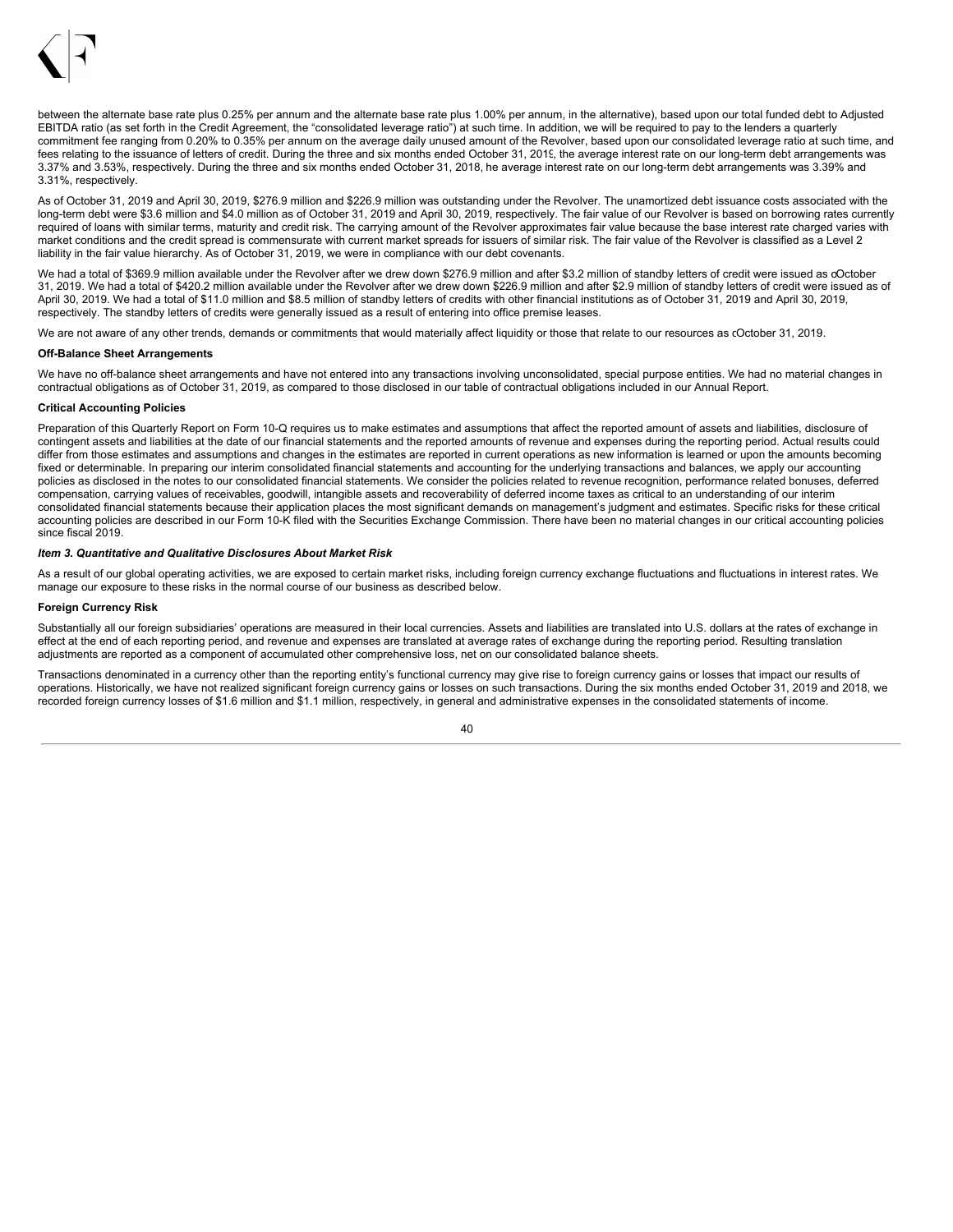

Our exposure to foreign currency exchange rates is primarily driven by fluctuations involving the following currencies — U.S. Dollar, Pound Sterling, Swiss Franc, Euro, Canadian Dollar, Singapore Dollar, Brazilian Real and South Korean Won. Based on balances exposed to fluctuation in exchange rates between these currencies as of October 31, 2019, a 10% increase or decrease in the value of these currencies could result in a foreign exchange gain or loss of \$10.9 million. We have a program that primarily utilizes foreign currency forward contracts to offset the risks associated with the effects of certain foreign currency exposures. These foreign currency forward contracts are neither used for trading purposes nor are they designated as hedging instruments pursuant to Accounting Standards Codification 815, *Derivatives and Hedging*.

#### **Interest Rate Risk**

Our exposure to interest rate risk is limited to our Revolver and borrowings against the CSV of COLI contracts. As of October 31, 2019, there was \$276.9 million outstanding under the Revolver. At our option, loans issued under the Credit Agreement bear interest at either LIBOR or an alternate base rate, in each case plus the applicable interest rate margin. The interest rate applicable to loans outstanding under the Credit Agreement may fluctuate between LIBOR plus 1.25% per annum to LIBOR plus 2.00% per annum, in the case of LIBOR borrowings (or between the alternate base rate plus 0.25% per annum and the alternate base rate plus 1.00% per annum, in the alternative), based upon our total funded debt to Adjusted EBITDA ratio (as set forth in the Credit Agreement, the "consolidated net leverage ratio") at such time. A 100-basis point increase in LIBOR rates would have increased our interest expense by approximately \$0.6 million and \$1.2 million for the three and six months ended October 31, 2019. During the three and six months ended October 31, 2019, the average interest rate on our long-term debt arrangements was 3.37% and 3.53% respectively. During the three and six months ended October 31, 2018, the average interest rate on our long-term debt arrangements was 3.39% and 3.31%, respectively.

To mitigate this interest rate risk, we entered into an interest rate swap contract in March 2017 with an initial notional amount of \$129.8 million to hedge the variability to changes in cash flows attributable to interest rate risks caused by changes in interest rates related to our variable rate debt. We have designated the swap as a cash flow hedge. As of October 31, 2019, the notional amount was \$99.7 million. The interest rate swap agreement matures on June 15, 2021 and locks the interest rates on a portion of our outstanding debt at 1.919%, exclusive of the credit spread on the debt.

We had \$92.3 million and \$93.2 million of borrowings against the CSV of COLI contracts as of October 31, 2019 and April 30, 2019, respectively, bearing interest primarily at variable rates. The risk of fluctuations in these variable rates is minimized by the fact that we receive a corresponding adjustment to our borrowed funds crediting rate which has the effect of increasing the CSV on our COLI contracts.

#### <span id="page-42-0"></span>*Item 4. Controls and Procedures*

a) Evaluation of Disclosure Controls and Procedures.

Based on their evaluation of our disclosure controls and procedures (as defined in Rules 13a-15(e) and 15d-15(e) under the Securities Exchange Act of 1934 (the "Exchange Act")) conducted as of the end of the period covered by this Quarterly Report on Form 10-Q, our Chief Executive Officer and Chief Financial Officer have concluded that our disclosure controls and procedures (as defined in Rules 13a-15(e) and 15d-15(e) under the Exchange Act) were effective.

b) Changes in Internal Control over Financial Reporting.

There were no changes in our internal control over financial reporting during the three months ended October 31, 2019 that have materially affected or are reasonably likely to materially affect our internal control over financial reporting.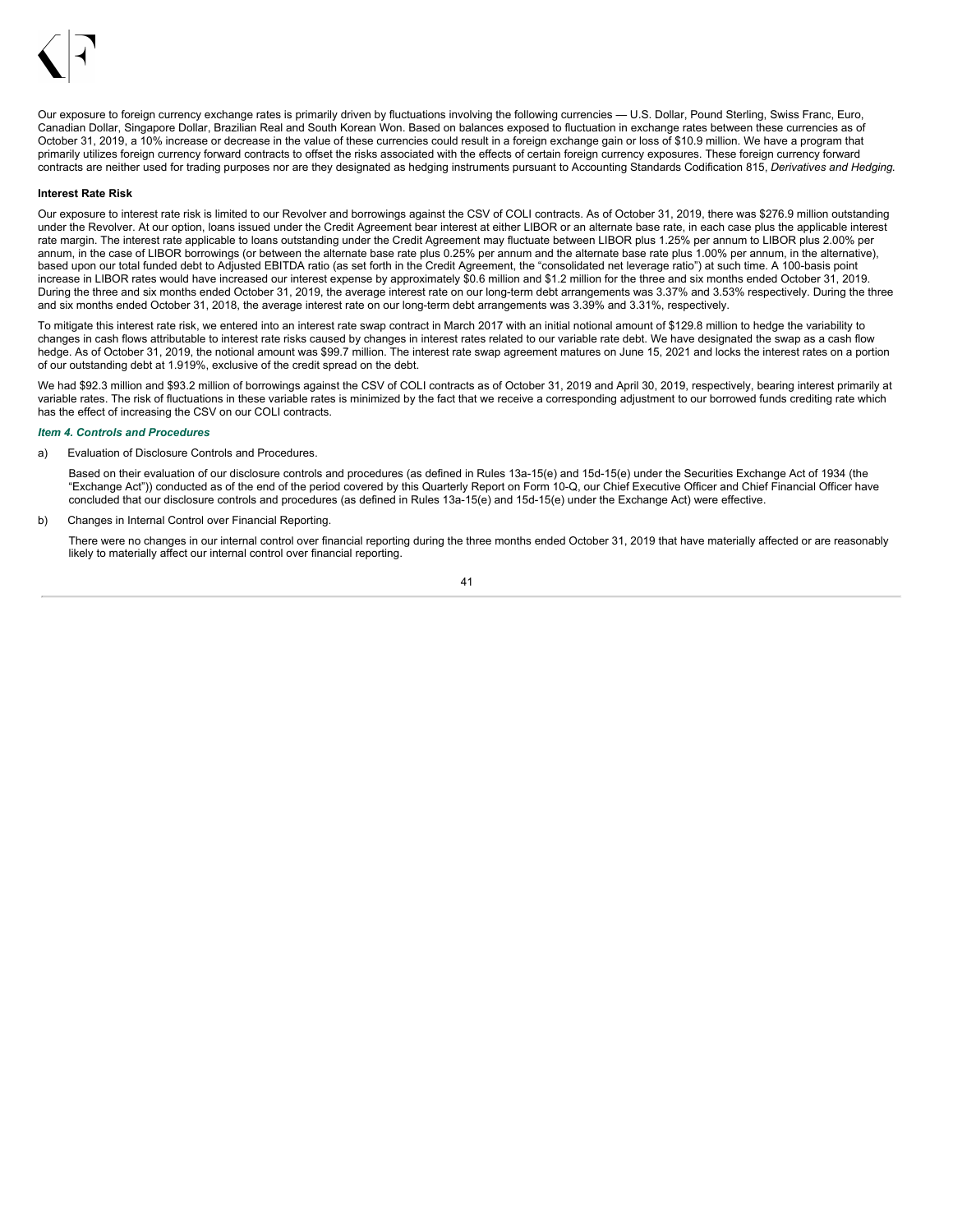

## **PART II. OTHER INFORMATION**

## <span id="page-43-0"></span>**Item 1.** *Legal Proceedings*

From time to time, we are involved in litigation both as a plaintiff and a defendant, relating to claims arising out of our operations. As of the date of this report, we are not engaged in any legal proceedings that are expected, individually or in the aggregate, to have a material adverse effect on our business, financial condition or results of operations.

#### <span id="page-43-1"></span>**Item 1A.** *Risk Factors*

In our Form 10-K for the year ended April 30, 2019, we described material risk factors facing our business. Additional risks not presently known to us or that we currently deem immaterial may also impair our business operations. As of the date of this report, there have been no material changes to the risk factors described in our Form 10-K.

## <span id="page-43-2"></span>**Item 2.** *Unregistered Sales of Equity Securities, Use of Proceeds and Issuers Purchases of Equity Securities*

### **Issuer Purchases of Equity Securities**

The following table summarizes common stock repurchased by us during the quarter ended October 31, 2019:

|                                                                            | <b>Shares</b><br>Purchased (1) | Average<br><b>Price Paid</b><br><b>Per Share</b> | <b>Shares Purchased</b><br>as Part of Publicly-<br>Announced<br>Programs (2) | <b>Approximate Dollar</b><br><b>Value of Shares</b><br>That May Yet be<br><b>Purchased Under</b><br>the Programs (2) |
|----------------------------------------------------------------------------|--------------------------------|--------------------------------------------------|------------------------------------------------------------------------------|----------------------------------------------------------------------------------------------------------------------|
| August 1, 2019 — August 31, 2019                                           | 598.592                        | 38.06                                            | 598.592                                                                      | \$215.2 million                                                                                                      |
| September 1, 2019- September 30, 2019<br>October 1, 2019- October 31, 2019 | 369.096                        | 38.13                                            | 367.500                                                                      | \$201.2 million<br>\$188.8 million                                                                                   |
| Total                                                                      | 344.986<br>1.312.674           | 36.15<br>37.58                                   | 343.000<br>1.309.092                                                         |                                                                                                                      |

 $(1)$  Represents withholding of a portion of restricted shares to cover taxes on vested restricted shares and shares purchased as part of our publicly announced programs.

(2) On March 6, 2019, our Board of Directors approved an increase to the share repurchase program to an aggregate of \$250 million. The shares can be repurchased in open market transactions or privately negotiated transactions at the Company's discretion. The share repurchase program has no expiration date. We repurchased approximately \$49.2 million of the Company's common stock under the program during the second quarter of fiscal 2020.

Our Credit Agreement, dated December 19, 2018, permits us to pay dividends to our stockholders and make share repurchases so long as our pro forma net leverage ratio, defined as, the ratio of consolidated funded indebtedness minus up to \$50 million of unrestricted cash and cash equivalents of the Company and domestic subsidiaries to consolidated Adjusted EBITDA, is no greater than 3.25 to 1.00, and our pro forma domestic liquidity is at least \$50.0 million, including the revolving credit commitment minus amounts outstanding on the revolver, issued letters of credit and swing loans.

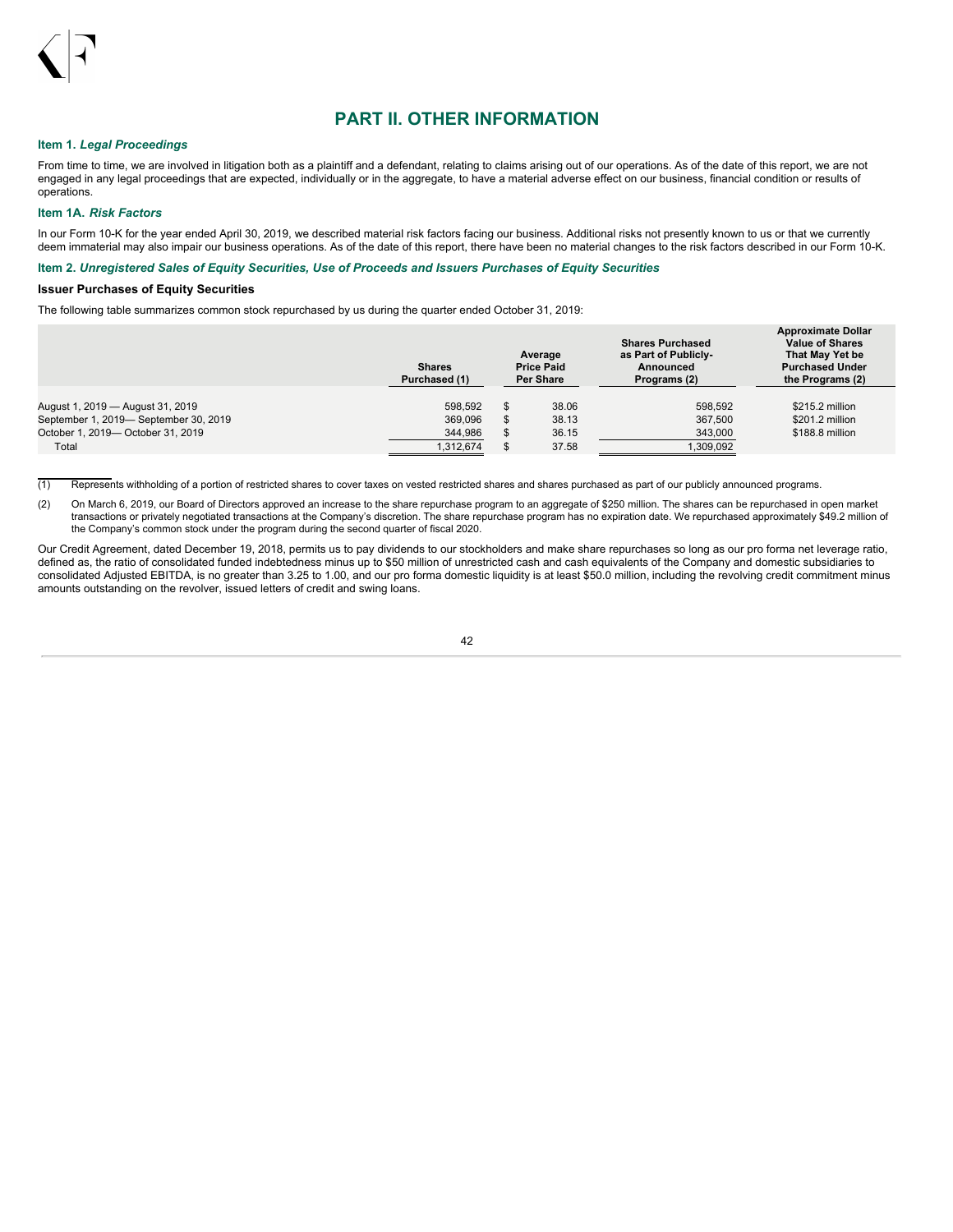## <span id="page-44-0"></span>*Item 6. Exhibits*

| Exhibit<br><b>Number</b> | <b>Description</b>                                                                                                                                                                                                                                                                                                              |
|--------------------------|---------------------------------------------------------------------------------------------------------------------------------------------------------------------------------------------------------------------------------------------------------------------------------------------------------------------------------|
| $3.1*$                   | Certificate of Amendment of Restated Certificate of Incorporation of the Company, effective January 1, 2019, filed as Exhibit 3.1 to the Company's Current Report                                                                                                                                                               |
|                          | on Form 8-K, filed December 13, 2018.                                                                                                                                                                                                                                                                                           |
| $3.2*$                   |                                                                                                                                                                                                                                                                                                                                 |
| $3.3*$                   | Seventh Amended and Restated Bylaws, effective January 1, 2019, filed as Exhibit 3.2 to the Company's Current Report on Form 8-K, filed December 13, 2018.<br>Restated Certificate of Incorporation of the Company, effective January 7, 2019, filed as Exhibit 3.3 to the Company's Quarterly Report on Form 10-Q, filed March |
|                          | 11, 2019.                                                                                                                                                                                                                                                                                                                       |
| $10.1*$                  | Fourth Amendment and Restated Korn Ferry 2008 Stock Incentive Plan, effective August 19, 2019, filed as Exhibit 10.1 to the Company's Current Report on Form                                                                                                                                                                    |
|                          | 8-K, filed October 7, 2019.                                                                                                                                                                                                                                                                                                     |
| 31.1                     | Chief Executive Officer Certification pursuant to Rule 13a-14(a) under the Exchange Act.                                                                                                                                                                                                                                        |
| 31.2                     | Chief Financial Officer Certification pursuant to Rule 13a-14(a) under the Exchange Act.                                                                                                                                                                                                                                        |
| 32.1                     | Chief Executive Officer and Chief Financial Officer Certification pursuant to 18 U.S.C. Section 1350.                                                                                                                                                                                                                           |
| 101.INS                  | Inline XBRL Instance Document – the instance document does not appear in the Interactive Data File because its XBRL tags are embedded within the Inline<br>XBRL document.                                                                                                                                                       |
| 101.SCH                  | Inline XBRL Taxonomy Extension Schema Document.                                                                                                                                                                                                                                                                                 |
| 101.CAL                  | Inline XBRL Taxonomy Extension Calculation Linkbase Document.                                                                                                                                                                                                                                                                   |
| 101.DEF                  | Inline XBRL Taxonomy Extension Definition Linkbase Document.                                                                                                                                                                                                                                                                    |
| 101.LAB                  | Inline XBRL Taxonomy Extension Label Linkbase Document.                                                                                                                                                                                                                                                                         |
| 101.PRE<br>104           | Inline XBRL Taxonomy Extension Presentation Linkbase Document.<br>The cover page from the Company's Quarterly Report on Form 10-Q for the guarter ended October 31, 2019, has been formatted in Inline XBRL and included as<br>Exhibit 101.                                                                                     |

\* Incorporated herein by reference.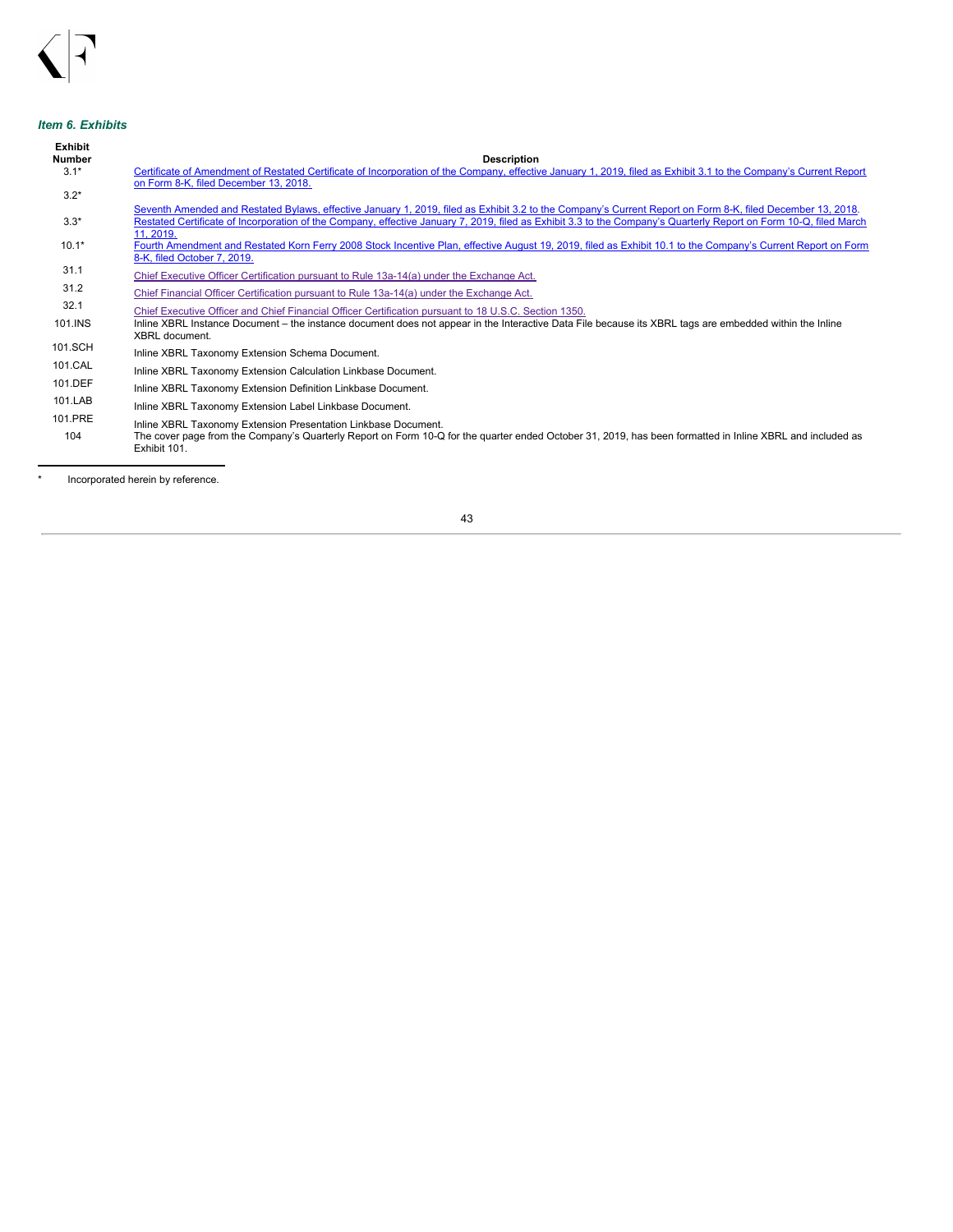

## **SIGNATURES**

<span id="page-45-0"></span>Pursuant to the requirements of the Securities Exchange Act of 1934, as amended, the registrant has duly caused this report to be signed on its behalf by the **undersigned thereunto duly authorized.**

Korn Ferry

By: /s/ Robert P. Rozek **Robert P. Rozek Executive Vice President, Chief Financial Officer and Chief Corporate Officer (Duly Authorized Officer, Principal Financial Officer and**

**Principal Accounting Officer)**

Date: December 6, 2019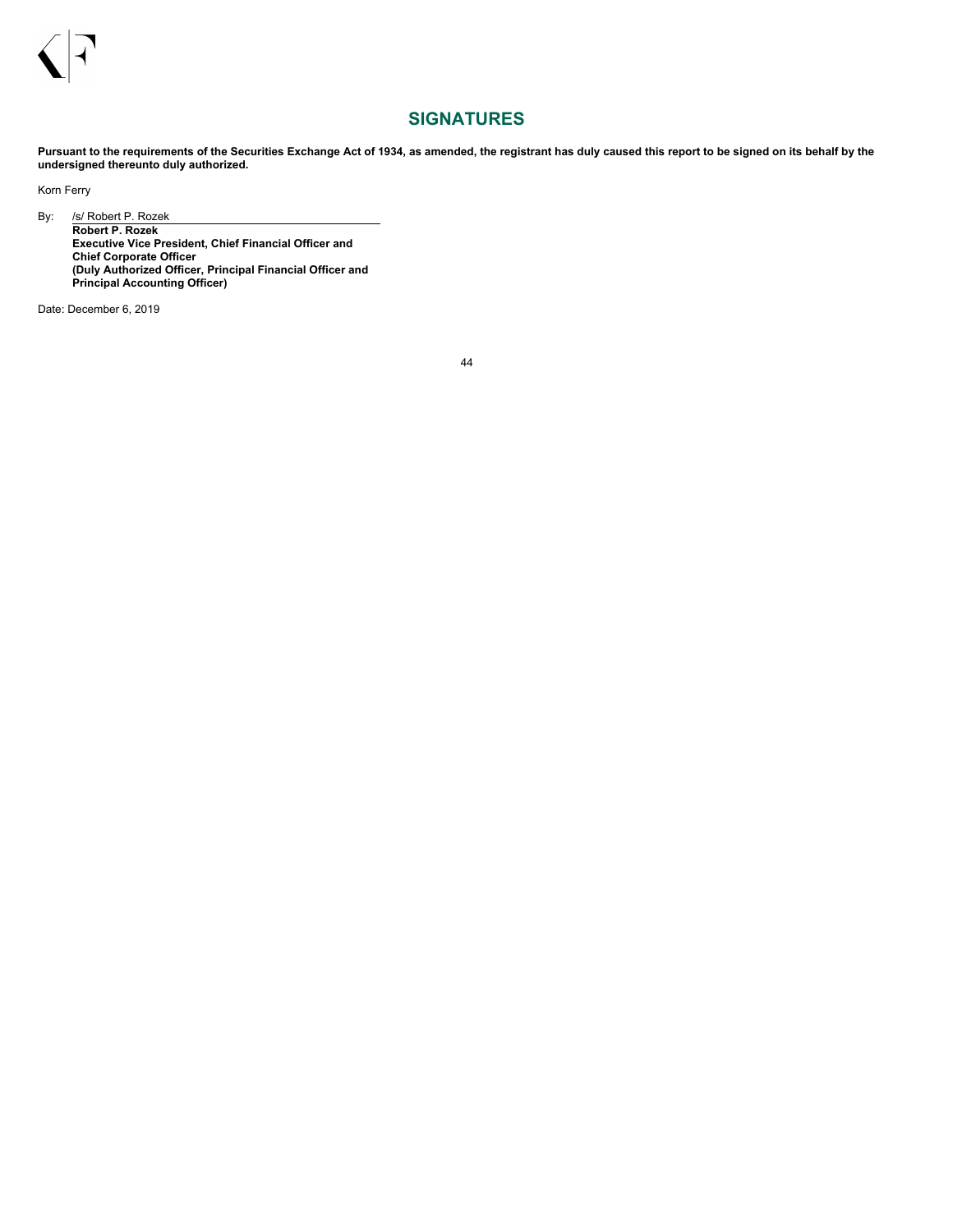<span id="page-46-0"></span>

## **EXHIBIT 31.1**

### **CERTIFICATIONS**

I, Gary D. Burnison, certify that:

- 1. I have reviewed this quarterly report on Form 10-Q of Korn Ferry;
- 2. Based on my knowledge, this report does not contain any untrue statement of a material fact or omit to state a material fact necessary to make the statements made, in light of the circumstances under which such statements were made, not misleading with respect to the period covered by this report;
- 3. Based on my knowledge, the financial statements, and other financial information included in this report, fairly present in all material respects the financial condition, results of operations and cash flows of the registrant as of, and for, the periods presented in this report;
- 4. The registrant's other certifying officer(s) and I are responsible for establishing and maintaining disclosure controls and procedures (as defined in Exchange Act Rules 13a-15(e) and 15d-15(e)) and internal control over financial reporting (as defined in Exchange Act Rules 13a-15(f) and 15d-15(f)) for the registrant and have:
	- a. Designed such disclosure controls and procedures, or caused such disclosure controls and procedures to be designed under our supervision, to ensure that material information relating to the registrant, including its consolidated subsidiaries, is made known to us by others within those entities, particularly during the period in which this report is being prepared;
	- b. Designed such internal control over financial reporting, or caused such internal control over financial reporting to be designed under our supervision, to provide reasonable assurance regarding the reliability of financial reporting and the preparation of financial statements for external purposes in accordance with generally accepted accounting principles;
	- c. Evaluated the effectiveness of the registrant's disclosure controls and procedures and presented in this report our conclusions about the effectiveness of the disclosure controls and procedures, as of the end of the period covered by this report based on such evaluation; and
	- d. Disclosed in this report any change in the registrant's internal control over financial reporting that occurred during the registrant's most recent fiscal quarter (the registrant's fourth fiscal quarter in the case of an annual report) that has materially affected, or is reasonably likely to materially affect, the registrant's internal control over financial reporting; and
- 5. The registrant's other certifying officer(s) and I have disclosed, based on our most recent evaluation of internal control over financial reporting, to the registrant's auditors and the audit committee of the registrant's board of directors (or persons performing the equivalent functions):
	- a. All significant deficiencies and material weaknesses in the design or operation of internal control over financial reporting which are reasonably likely to adversely affect the registrant's ability to record, process, summarize and report financial information; and
	- b. Any fraud, whether or not material, that involves management or other employees who have a significant role in the registrant's internal control over financial reporting.
- By: /s/ GARY D. BURNISON Name: **Gary D. Burnison**

Title: **Chief Executive Officer and President**

Date: December 6, 2019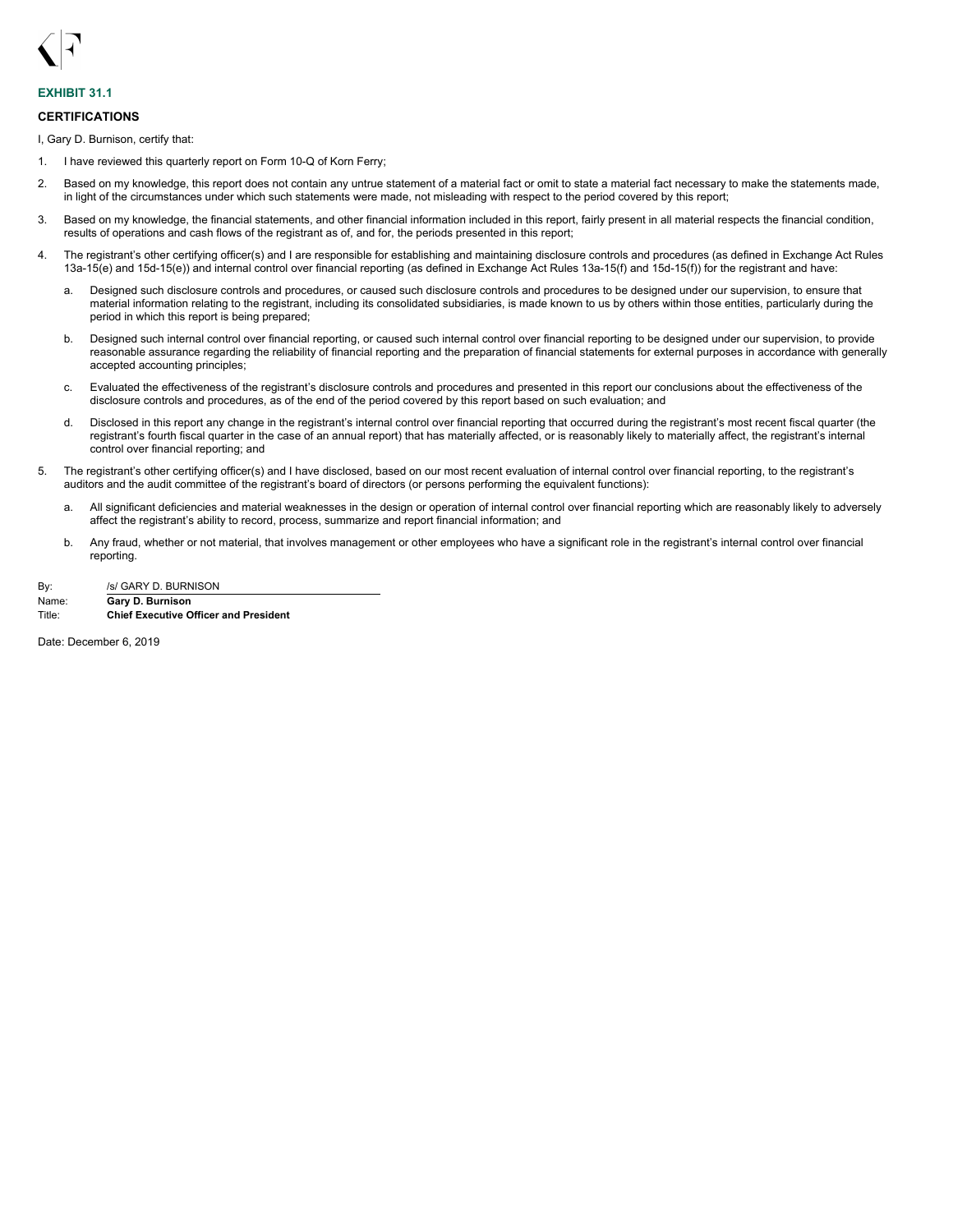<span id="page-47-0"></span>

## **EXHIBIT 31.2**

### **CERTIFICATIONS**

I, Robert P. Rozek, certify that:

- 1. I have reviewed this quarterly report on Form 10-Q of Korn Ferry;
- 2. Based on my knowledge, this report does not contain any untrue statement of a material fact or omit to state a material fact necessary to make the statements made, in light of the circumstances under which such statements were made, not misleading with respect to the period covered by this report;
- 3. Based on my knowledge, the financial statements, and other financial information included in this report, fairly present in all material respects the financial condition, results of operations and cash flows of the registrant as of, and for, the periods presented in this report;
- 4. The registrant's other certifying officer(s) and I are responsible for establishing and maintaining disclosure controls and procedures (as defined in Exchange Act Rules 13a-15(e) and 15d-15(e)) and internal control over financial reporting (as defined in Exchange Act Rules 13a-15(f) and 15d-15(f)) for the registrant and have:
	- a. Designed such disclosure controls and procedures, or caused such disclosure controls and procedures to be designed under our supervision, to ensure that material information relating to the registrant, including its consolidated subsidiaries, is made known to us by others within those entities, particularly during the period in which this report is being prepared;
	- b. Designed such internal control over financial reporting, or caused such internal control over financial reporting to be designed under our supervision, to provide reasonable assurance regarding the reliability of financial reporting and the preparation of financial statements for external purposes in accordance with generally accepted accounting principles;
	- c. Evaluated the effectiveness of the registrant's disclosure controls and procedures and presented in this report our conclusions about the effectiveness of the disclosure controls and procedures, as of the end of the period covered by this report based on such evaluation; and
	- d. Disclosed in this report any change in the registrant's internal control over financial reporting that occurred during the registrant's most recent fiscal quarter (the registrant's fourth fiscal quarter in the case of an annual report) that has materially affected, or is reasonably likely to materially affect, the registrant's internal control over financial reporting; and
- 5. The registrant's other certifying officer(s) and I have disclosed, based on our most recent evaluation of internal control over financial reporting, to the registrant's auditors and the audit committee of the registrant's board of directors (or persons performing the equivalent functions):
	- a. All significant deficiencies and material weaknesses in the design or operation of internal control over financial reporting which are reasonably likely to adversely affect the registrant's ability to record, process, summarize and report financial information; and
	- b. Any fraud, whether or not material, that involves management or other employees who have a significant role in the registrant's internal control over financial reporting.

| By:    | /s/ ROBERT P. ROZEK                        |
|--------|--------------------------------------------|
| Name:  | Robert P. Rozek                            |
| ᅲ:*!⌒・ | Evenutive Vice Breadant, Chief Eineneigl O |

Title: **Executive Vice President, Chief Financial Officer, and Chief Corporate Officer**

Date: December 6, 2019